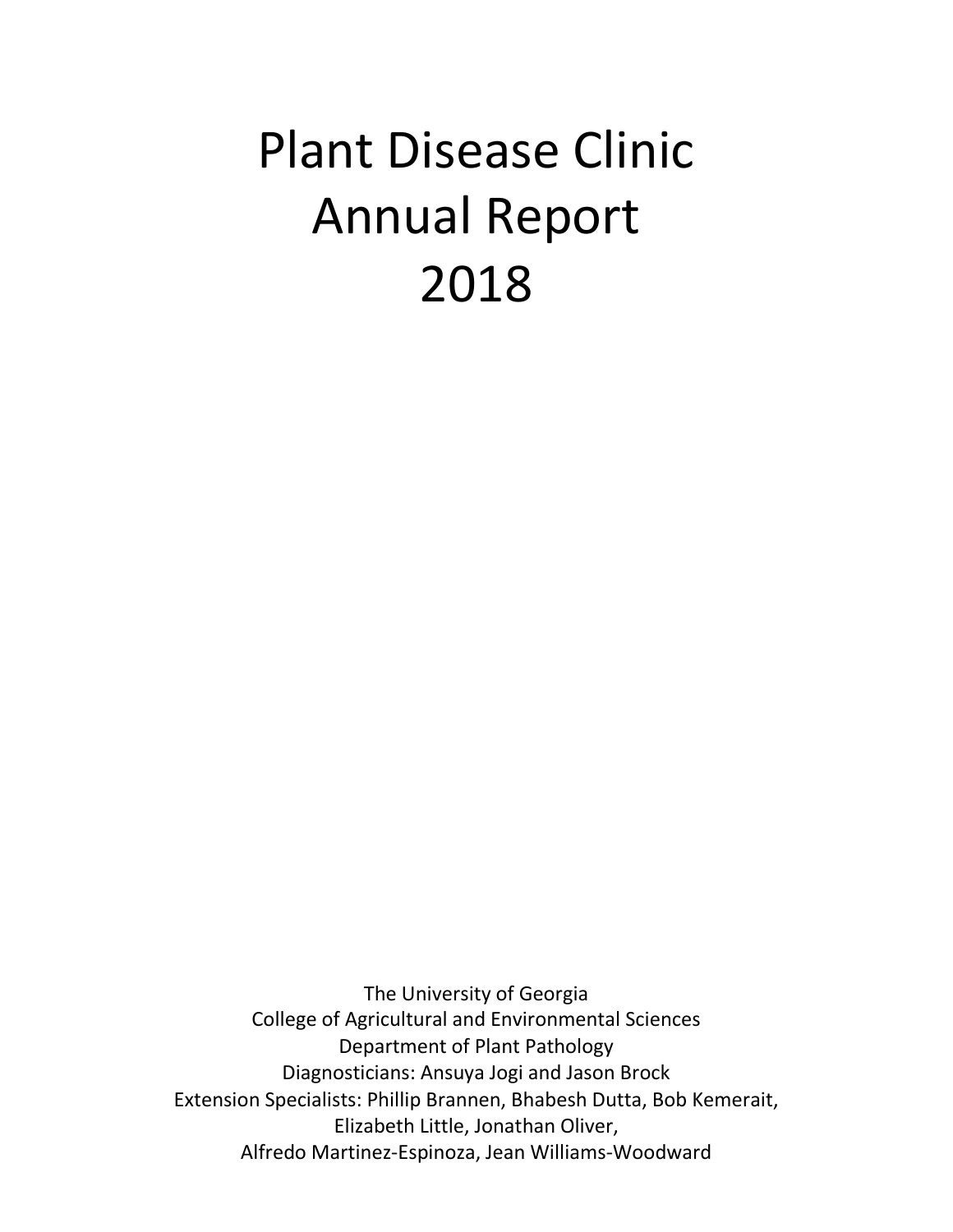#### **2018 PLANT DISEASE CLINICS ANNUAL SUMMARY**

Extension Plant Pathology maintains plant disease clinics at Athens and Tifton to aid county extension faculty in diagnosing and correcting disease related plant problems. Additionally, a laboratory for analysis for nematodes is maintained at Athens. The Plant Disease Clinic at Athens, operated by Ansuya Jogi, is located in Room 2405 Miller Plant Science Building. Samples analyzed in this clinic include commercial fruit, ornamentals, and turf; Christmas trees and forestry; all homeowner samples; legume forages, small grains, mushroom identification and wood rots. The Plant Disease Clinic at Tifton, operated by Jason Brock, is located in Room 116 of the Horticulture Building. Samples analyzed in this clinic include commercial samples of field crops, grain forages, pecans, and vegetables.

Diagnoses and educational recommendations are returned to the county faculty. The clinics maintain a computerized database of samples and their diagnoses through the DDDI system.

| Crop                     | <b>Commercial Samples</b> | <b>Homeowner Samples</b> | <b>Total</b> |
|--------------------------|---------------------------|--------------------------|--------------|
| <b>Field Crops</b>       | 187                       | 0                        | 187          |
| <b>Fruits and Nuts</b>   | 300                       | 36                       | 336          |
| Herbaceous Ornamentals   | 104                       | 22                       | 126          |
| Miscellaneous            | 0                         | 4                        | 4            |
| <b>Trees</b>             | 85                        | 102                      | 187          |
| Turf                     | 354                       | 110                      | 464          |
| Vegetables               | 425                       | 42                       | 467          |
| <b>Woody Ornamentals</b> | 228                       | 101                      | 329          |
| Total*                   | 1683                      | 417                      | 2100         |

#### **CLINIC SUMMARIES: 2018 PLANT SPECIMEN DIAGNOSES**

**\***The total number of diagnoses shown here is larger than the total number of samples received (shown by Monthly Sample Submission) because some samples have more than one problem or diagnosis. This data is for DDDI Plant Pathology commercial physical, homeowner physical & digital and homeowner digital samples. It excludes DDDI commercial digital submissions.

The largest crop category for Commercial clinic submissions was Vegetables, followed by Turf. The largest crop category for Homeowner clinic submissions was Turf and then Trees.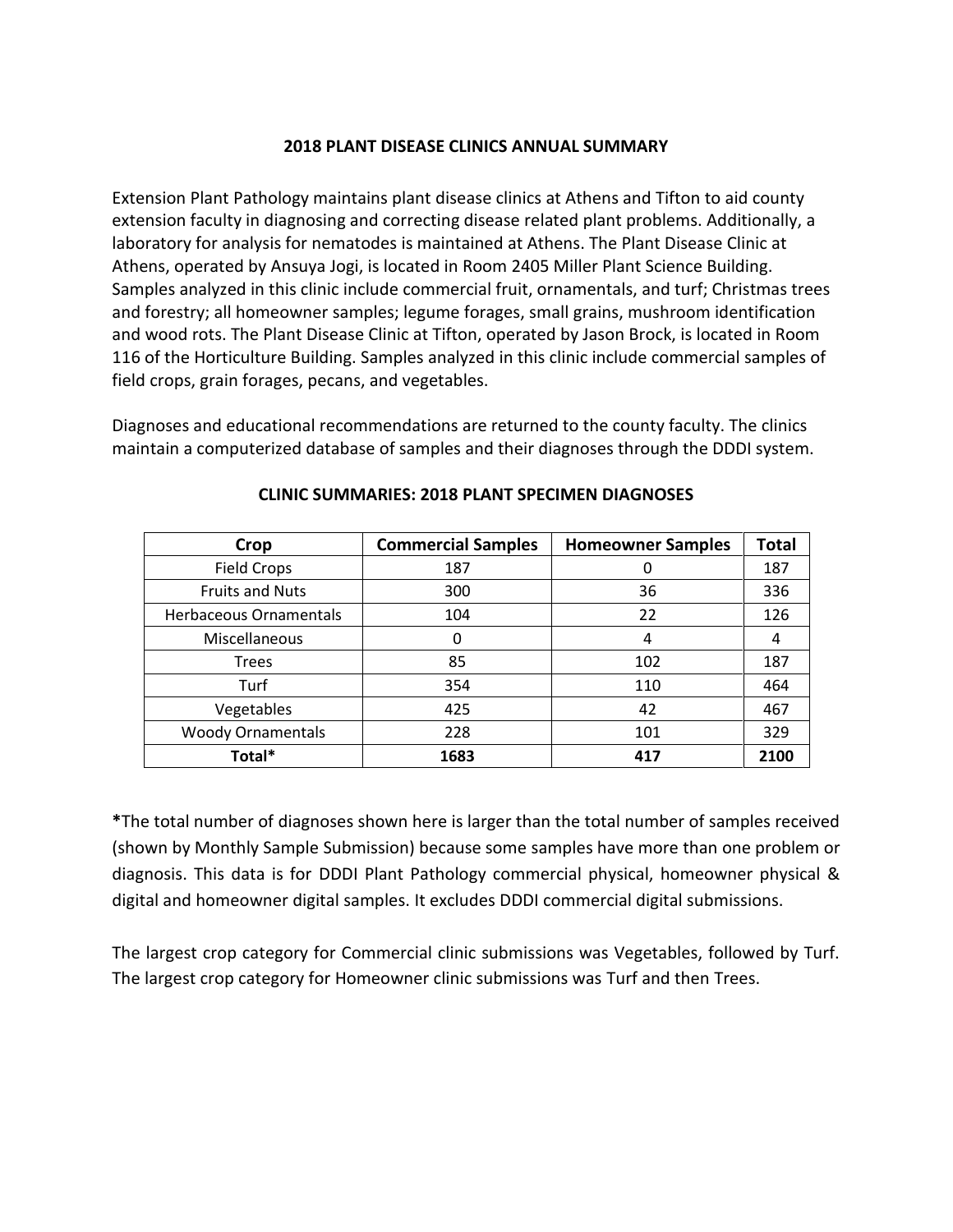| Month     | <b>Commercial Samples</b> | <b>Homeowner Samples</b> |
|-----------|---------------------------|--------------------------|
| January   | 28                        | 4                        |
| February  | 61                        | 15                       |
| March     | 66                        | 24                       |
| April     | 143                       | 37                       |
| May       | 205                       | 54                       |
| June      | 139                       | 67                       |
| July      | 96                        | 41                       |
| August    | 94                        | 53                       |
| September | 127                       | 39                       |
| October   | 78                        | 44                       |
| November  | 32                        | 26                       |
| December  | 58                        | 8                        |
| Total*    | 1127                      | 412                      |

#### **MONTHLY SAMPLE SUBMISSION SUMMARY: 2018**

**\***The total number of samples received shown here is smaller than the diagnoses shown in the clinic summaries because some samples have more than one problem or diagnosis. This data is for DDDI Plant Pathology commercial physical, homeowner physical & digital and homeowner digital samples. It excludes DDDI commercial digital submissions.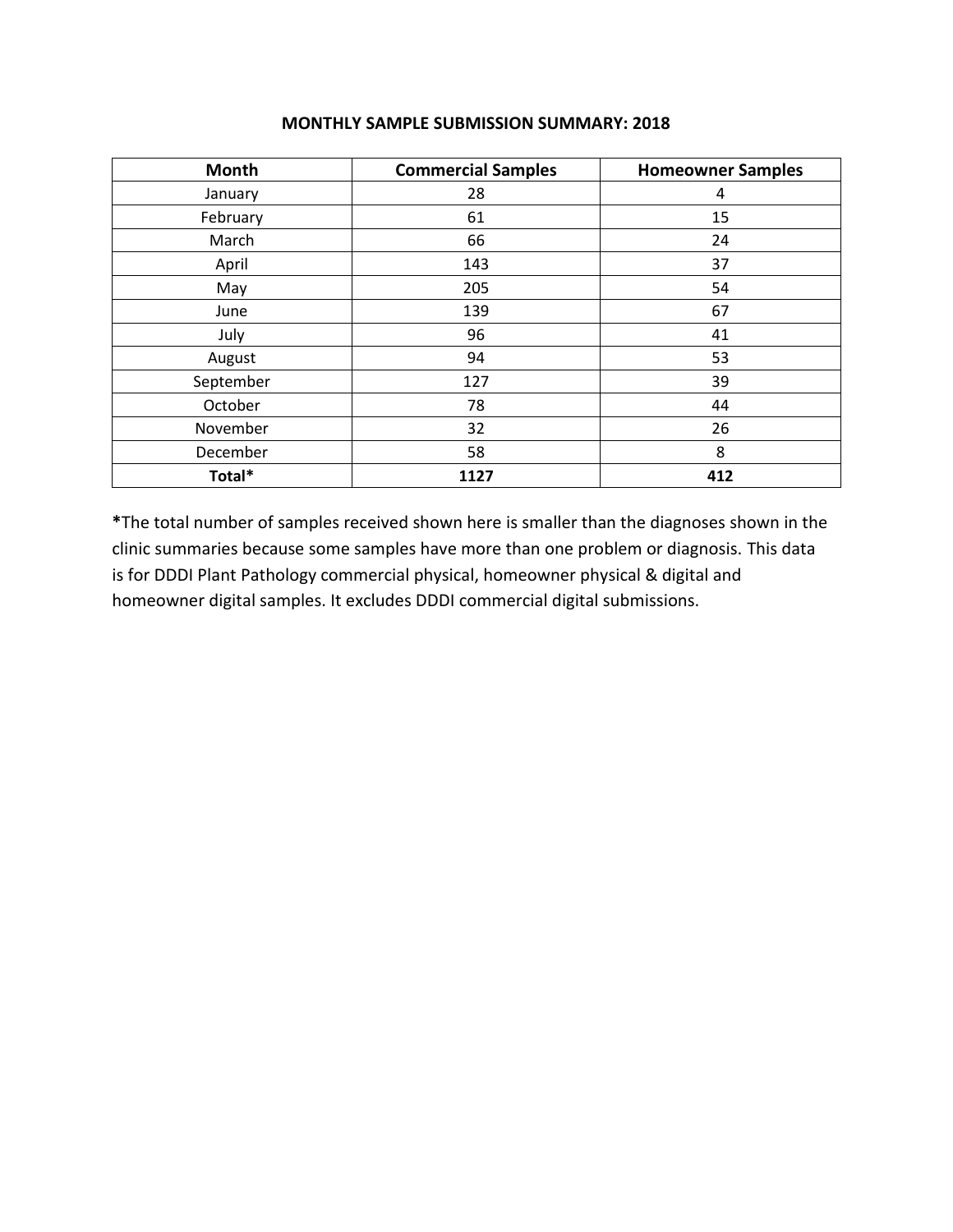|  | DISTRIBUTION OF COMMERCIAL SAMPLES SUBMITTED BY COUNTY FOR 2018 |
|--|-----------------------------------------------------------------|
|--|-----------------------------------------------------------------|

| County          | <b>Samples</b> | County            | <b>Samples</b>          | County          | <b>Samples</b> |
|-----------------|----------------|-------------------|-------------------------|-----------------|----------------|
| Appling         | 10             | Elbert            | 9                       | Oconee          | 34             |
| Atkinson        | $\overline{7}$ | Emanuel           | $\overline{\mathbf{3}}$ | Oglethorpe      | $\mathbf{1}$   |
| Bacon           | 46             | Evans             | 3                       | Paulding        | 5              |
| <b>Baker</b>    | $\overline{1}$ | Fayette           | $\overline{2}$          | Peach           | $\overline{2}$ |
| <b>Barrow</b>   | 3              | Floyd             | $\overline{7}$          | Pickens         | $\overline{2}$ |
| <b>Bartow</b>   | $\overline{2}$ | Forsyth           | 5                       | Pierce          | 11             |
| <b>Ben Hill</b> | 4              | Fulton            | 32                      | Pike            | $\overline{2}$ |
| <b>Berrien</b>  | 23             | Glascock          | $\mathbf{1}$            | Polk            | $\mathbf{1}$   |
| <b>Bibb</b>     | 6              | Grady             | 21                      | Pulaski         | 8              |
| Bleckley        | 5              | Gwinnett          | 22                      | Rabun           | 8              |
| <b>Brantley</b> | 3              | Habersham         | $\mathbf{1}$            | Randolph        | $\overline{2}$ |
| <b>Brooks</b>   | 16             | Hall              | 3                       | Richmond        | 11             |
| <b>Bulloch</b>  | 14             | Harris            | 8                       | Screven         | 3              |
| <b>Burke</b>    | 9              | Hart              | $\mathbf{1}$            | Seminole        | $\overline{2}$ |
| <b>Butts</b>    | $\overline{2}$ | Henry             | $\overline{2}$          | Spalding        | 3              |
| Candler         | 3              | Irwin             | 8                       | Sumter          | 18             |
| Carroll         | $\overline{1}$ | Jackson           | 10                      | <b>Tattnall</b> | 18             |
| Chatham         | 7              | <b>Jeff Davis</b> | $\overline{2}$          | Taylor          | $\mathbf{1}$   |
| Cherokee        | 3              | Jefferson         | $\overline{4}$          | Telfair         | 5              |
| Clarke          | 27             | Jenkins           | 4                       | Thomas          | 5              |
| Clinch          | 10             | Johnson           | $\overline{2}$          | <b>Tift</b>     | 61             |
| Cobb            | 30             | Lanier            | 9                       | Toombs          | $\overline{7}$ |
| Coffee          | 9              | Laurens           | 11                      | Troup           | $\overline{2}$ |
| Colquitt        | 129            | Lee               | $\mathbf{1}$            | Turner          | 21             |
| Columbia        | $\overline{2}$ | Liberty           | 3                       | Twiggs          | $\overline{2}$ |
| Cook            | 32             | Lowndes           | 26                      | Union           | $\mathbf{1}$   |
| Coweta          | 6              | Lumpkin           | 3                       | Walker          | $\overline{2}$ |
| Crawford        | 3              | Macon             | $\overline{\mathbf{3}}$ | Walton          | $\mathbf{1}$   |
| Crisp           | $\overline{7}$ | Madison           | 3                       | Ware            | 16             |
| De Kalb         | 13             | McDuffie          | 69                      | Washington      | $\mathbf{1}$   |
| Decatur         | $\mathbf{1}$   | McIntosh          | 3                       | Wayne           | 5              |
| Dodge           | $\mathbf{1}$   | Miller            | 4                       | Webster         | 2              |
| Dooly           | 8              | Mitchell          | 6                       | Wheeler         | 4              |
| Dougherty       | 6              | Morgan            | 4                       | Wilcox          | 13             |
| Douglas         | 7              | Murray            | $\overline{2}$          | Wilkes          | $\overline{2}$ |
| Early           | 3              | Muscogee          | 8                       | Worth           | 17             |
| Echols          | 6              | <b>NA</b>         | 58                      |                 |                |
| Effingham       | $\overline{2}$ | Newton            | $\mathbf{1}$            |                 |                |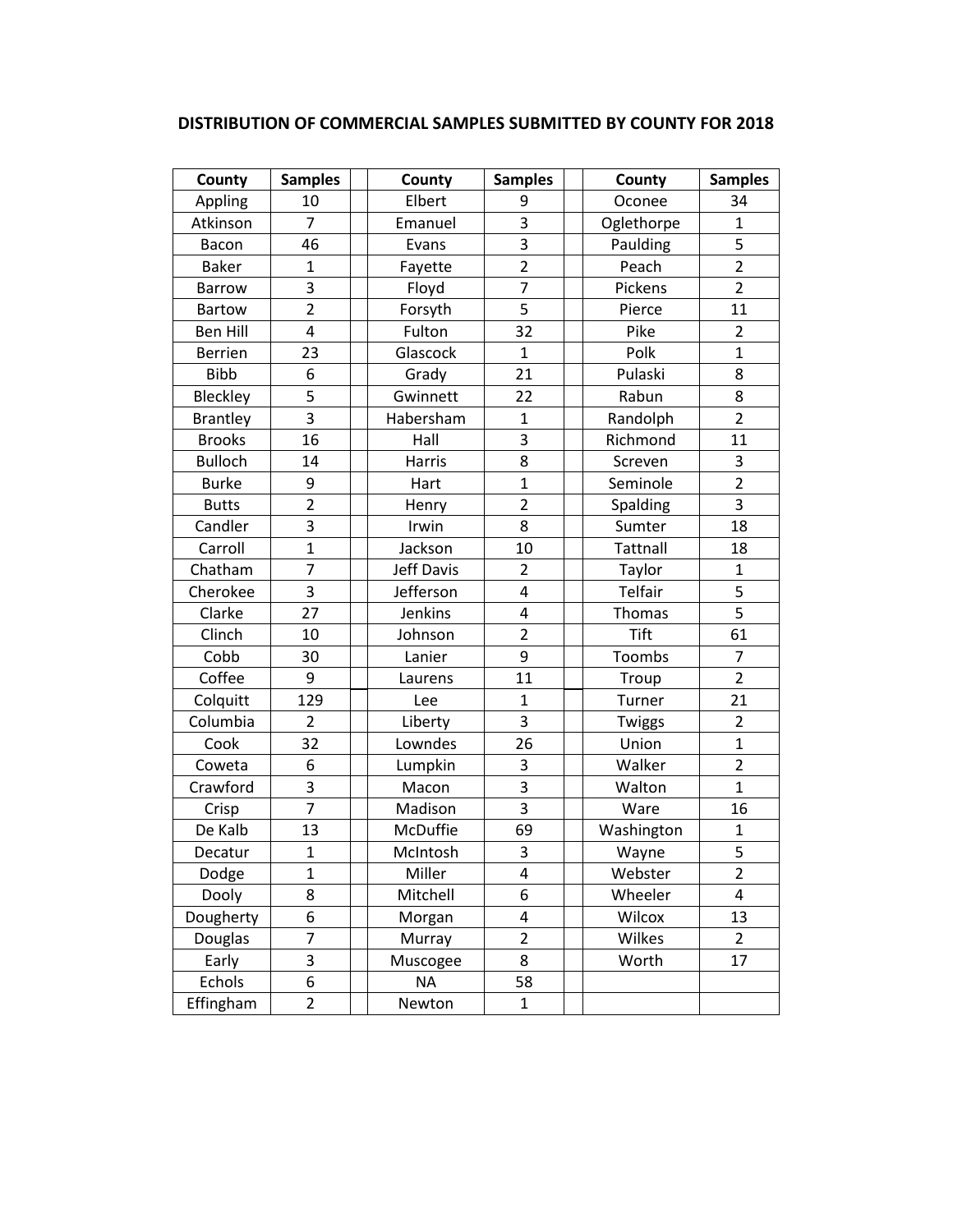## **DISTRIBUTION OF HOMEOWNER SAMPLES SUBMITTED BY COUNTY FOR 2018**

| County          | <b>Samples</b> | County      | <b>Samples</b> |
|-----------------|----------------|-------------|----------------|
| Bacon           | 1              | Jefferson   | 4              |
| <b>Banks</b>    | $\overline{2}$ | Jenkins     | $\overline{7}$ |
| <b>Barrow</b>   | 10             | Jones       | $\mathbf{1}$   |
| <b>Ben Hill</b> | 5              | Laurens     | 5              |
| <b>Bibb</b>     | 6              | Lee         | 7              |
| <b>Brooks</b>   | $\overline{1}$ | Liberty     | $\overline{2}$ |
| <b>Bulloch</b>  | $\overline{2}$ | McDuffie    | 8              |
| <b>Butts</b>    | 4              | Monroe      | 10             |
| Camden          | 3              | Morgan      | 17             |
| Carroll         | 6              | Muscogee    | 19             |
| Catoosa         | $\overline{1}$ | Newton      | $\overline{2}$ |
| Chatham         | 9              | Oconee      | 3              |
| Cherokee        | $\overline{1}$ | Oglethorpe  | $\overline{2}$ |
| Clarke          | 26             | Pickens     | $\mathbf 1$    |
| Clinch          | $\overline{1}$ | Pierce      | 7              |
| Cobb            | 36             | Pike        | $\overline{2}$ |
| Colquitt        | 8              | Rabun       | 3              |
| Coweta          | $\overline{2}$ | Richmond    | 3              |
| De Kalb         | 12             | Rockdale    | 14             |
| Decatur         | 2              | Screven     | 2              |
| Dougherty       | 11             | Stephens    | $\overline{2}$ |
| Douglas         | $\overline{2}$ | Sumter      | $\overline{1}$ |
| Emanuel         | 3              | Tattnall    | $\mathbf{1}$   |
| Fayette         | 6              | Thomas      | 7              |
| Forsyth         | 5              | <b>Tift</b> | 3              |
| Fulton          | 18             | Toombs      | $\overline{1}$ |
| Gilmer          | $\mathbf{1}$   | Troup       | $\overline{1}$ |
| Gordon          | $\overline{2}$ | Twiggs      | $\overline{2}$ |
| Greene          | 4              | Union       | 3              |
| Gwinnett        | 24             | Walton      | 4              |
| Harris          | 6              | Ware        | 4              |
| Hart            | $\mathbf 1$    | Webster     | $\mathbf 1$    |
| Henry           | 25             | Wheeler     | 3              |
| Jackson         | 5              | Whitfield   | 3              |
| Jasper          | $\overline{2}$ | Worth       | $\mathbf{1}$   |
| Jeff Davis      | 3              |             |                |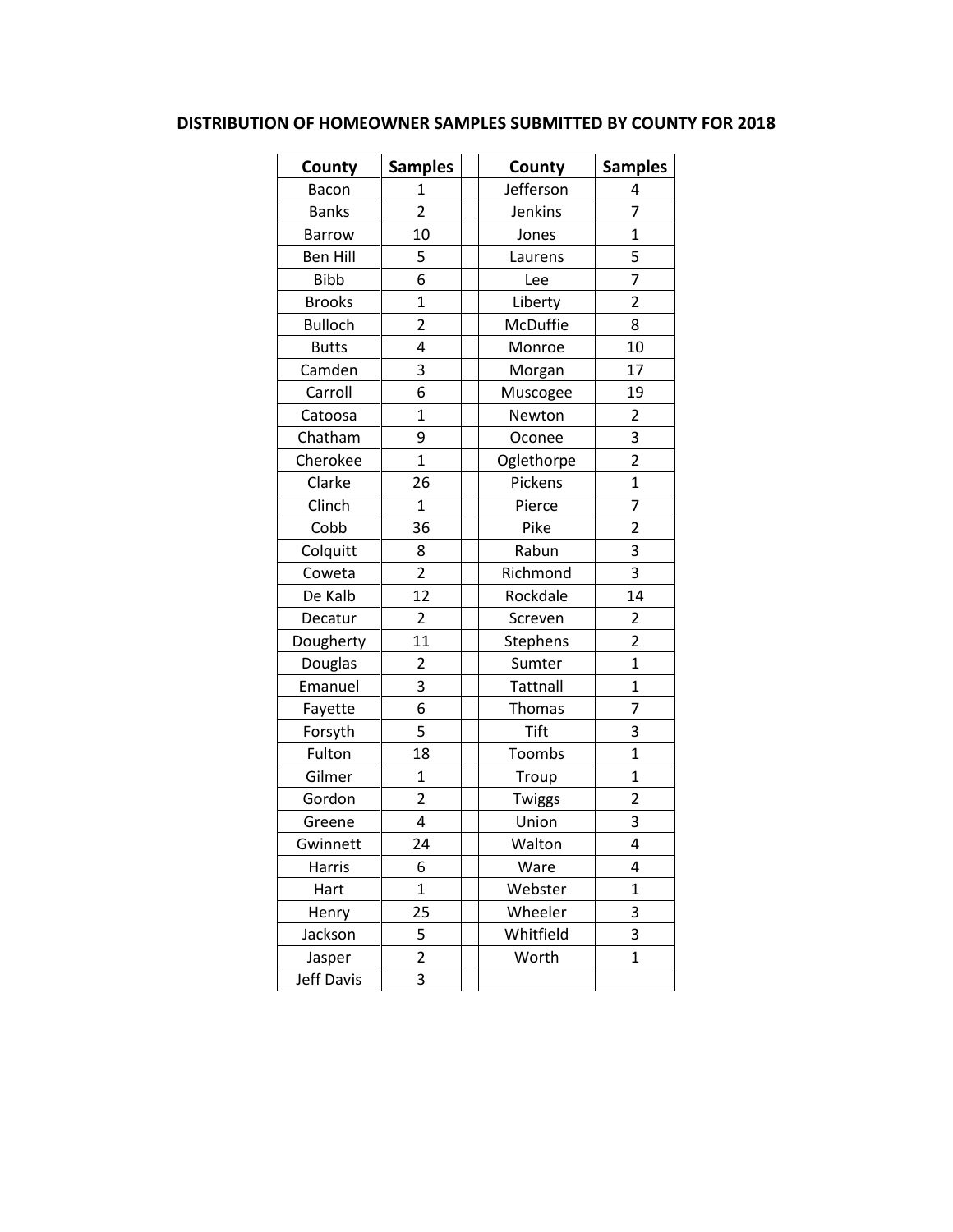#### **CROP SUMMARIES**

The following sections contain summaries of diagnosed samples by crop category for commercial physical samples, homeowner physical samples and homeowner digital samples. **C:** Commercial

**H:** Homeowner

#### **FIELD CROPS**

## (Total Diagnoses 187: C=187; H=0)

| <b>HOST</b>  | <b>DISEASE</b>                       | <b>CAUSAL ORGANISM</b>  | C                       | н                |
|--------------|--------------------------------------|-------------------------|-------------------------|------------------|
| Bermudagrass | Nutritional deficiency               | Abiotic disorder        | 1                       | 0                |
| $C = 13$     | Soil compaction                      | Abiotic disorder        | 1                       | $\mathbf 0$      |
| $H = 0$      | Leaf spot                            | Bipolaris sp./spp.      | 5                       | 0                |
|              | Root decline of warm season grasses  | Gaeumannomyces graminis | $\overline{2}$          | 0                |
|              | Leaf rust; Rust                      | Puccinia sp./spp.       | $\overline{2}$          | $\boldsymbol{0}$ |
|              |                                      | Rhizoctonia sp./spp.    | $\mathbf{1}$            | $\boldsymbol{0}$ |
|              | Large patch                          | Rhizoctonia solani      | 1                       | $\boldsymbol{0}$ |
| Blueberry    | Sooty mold                           | Cladosporium sp./spp.   | $\mathbf 1$             | $\overline{0}$   |
| $C = 3$      | Freeze; Frost; Cold damage           | Abiotic disorder        | 1                       | $\mathbf 0$      |
| $H = 0$      |                                      | Botrytis cinerea        | 1                       | 0                |
| Common Wheat | Powdery mildew                       | Erysiphe sp./spp.       | $\overline{2}$          | $\mathbf 0$      |
| $C = 12$     | Sooty mold                           | Cladosporium sp./spp.   | 1                       | $\mathbf 0$      |
| $H = 0$      | Cultural/environmental problem       | Abiotic disorder        | 1                       | $\mathbf 0$      |
|              | Environmental stress; Problem        | Abiotic disorder        | 2                       | $\mathbf 0$      |
|              | Freeze; Frost; Cold damage           | Abiotic disorder        | 1                       | 0                |
|              | Tan spot                             | Drechslera sp./spp.     | $\overline{\mathbf{4}}$ | $\mathbf 0$      |
|              |                                      | No Pathogen Found       | $\mathbf 1$             | $\mathbf 0$      |
| Corn         | Charcoal rot                         | Macrophomina sp./spp.   | $\mathbf 1$             | $\mathbf 0$      |
| $C = 23$     | Charcoal rot                         | Macrophomina phaseolina | 1                       | $\mathbf 0$      |
| $H = 0$      | Fusarium ear rot                     | Fusarium sp./spp.       | $\mathbf{1}$            | 0                |
|              | Chemical injury                      | Abiotic disorder        | $\overline{2}$          | $\mathbf 0$      |
|              |                                      | Abiotic disorder        | 1                       | $\mathbf 0$      |
|              |                                      | Bipolaris sp./spp.      | $\mathbf 1$             | $\mathbf 0$      |
|              |                                      | No Pathogen Found       | $\mathbf 1$             | $\mathbf 0$      |
|              |                                      | Unknown cause           | $\mathbf 1$             | $\boldsymbol{0}$ |
|              | Southern leaf blight                 | <b>Bipolaris maydis</b> | 9                       | $\mathbf 0$      |
|              | Northern corn leaf spot              | Bipolaris zeicola       | 3                       | $\mathbf 0$      |
|              | Northern corn leaf blight; Leaf spot | Exserohilum turcicum    | $\overline{2}$          | $\mathbf 0$      |
| Corn (Seed)  | Unknown                              | General                 | $\mathbf{1}$            | $\mathbf 0$      |
| $C = 2$      | Charcoal rot                         | Macrophomina phaseolina | $\mathbf 1$             | $\mathbf 0$      |
| $H = 0$      |                                      |                         |                         |                  |
| Cotton       | Stemphylium leaf blight              | Stemphylium vesicarium  | 1                       | $\boldsymbol{0}$ |
| $C = 50$     | <b>Bacterial blight</b>              | Xanthomonas campestris  | 3                       | $\mathbf 0$      |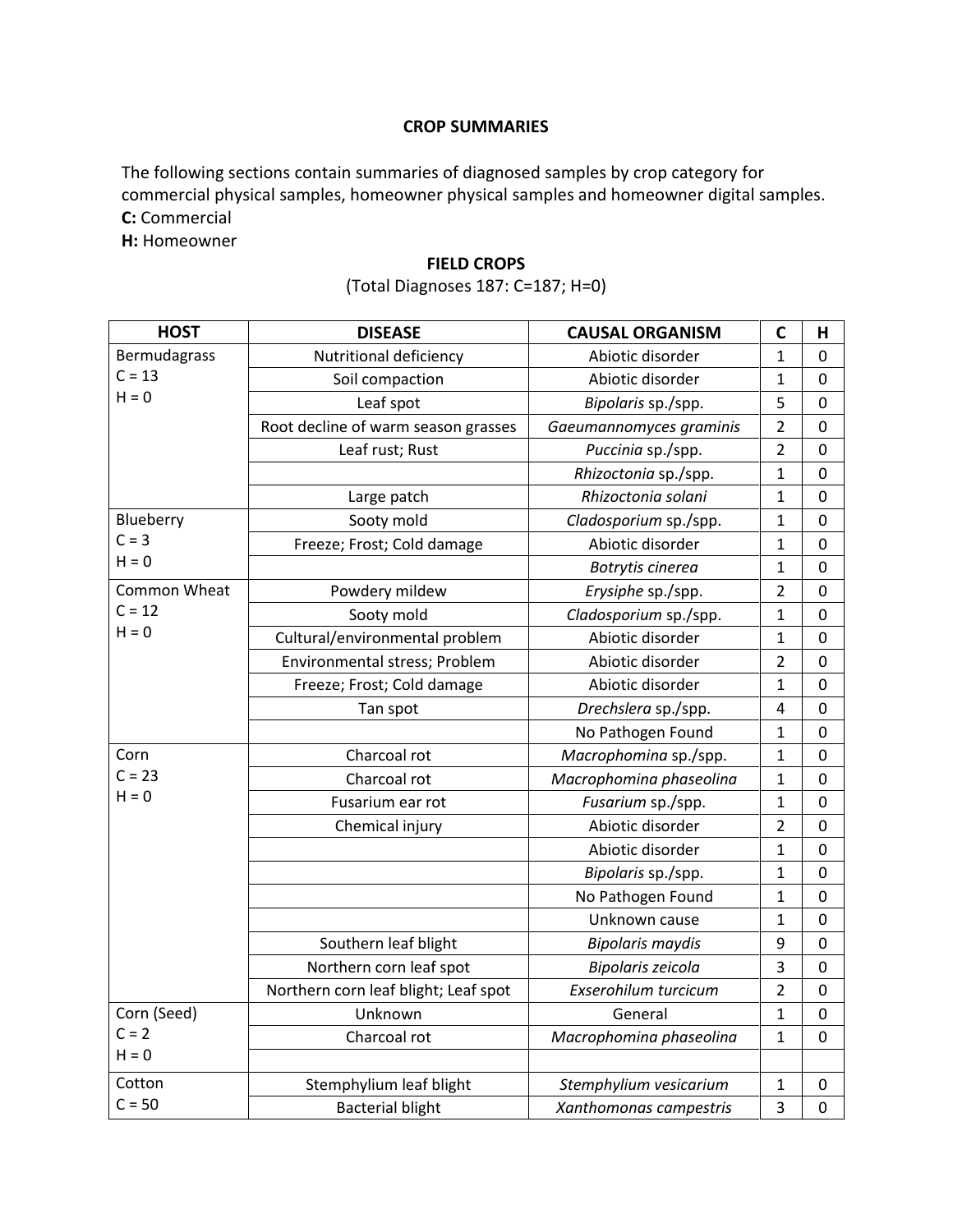| $H = 0$                | Fusarium wilt                  | Fusarium oxysporum                             | 4              | 0 |
|------------------------|--------------------------------|------------------------------------------------|----------------|---|
|                        | Unknown                        | General                                        | 3              | 0 |
|                        | Cercospora leaf spot           | Cercospora sp./spp.                            | 3              | 0 |
|                        | Corynespora leaf spot          | Corynespora cassiicola                         | 3              | 0 |
|                        | Stemphylium leaf spot          | Stemphylium sp./spp.                           | 6              | 0 |
|                        | Unknown Abiotic disorder       | Abiotic disorder                               | $\mathbf{1}$   | 0 |
|                        | <b>Boll rot</b>                | Various fungi                                  | $\mathbf{1}$   | 0 |
|                        |                                | Alternaria sp./spp.                            | $\mathbf{1}$   | 0 |
|                        |                                | Ascochyta sp./spp.                             | $\mathbf{1}$   | 0 |
|                        |                                | Cercospora sp./spp.                            | 3              | 0 |
|                        |                                | Corynespora sp./spp.                           | 3              | 0 |
|                        |                                | Myrothecium sp./spp.                           | 1              | 0 |
|                        |                                | No Pathogen Found                              | 4              | 0 |
|                        | Root-knot nematodes            | Meloidogyne sp./spp.                           | $\mathbf{1}$   | 0 |
|                        |                                | Ramularia gossypii                             | 3              | 0 |
|                        | Cotton boll rot                | Lasiodiplodia theobromae                       | $\mathbf{1}$   | 0 |
|                        | Rhizoctonia stem rot           | Rhizoctonia solani                             | $\mathbf{1}$   | 0 |
|                        | Sore shin                      | Rhizoctonia solani                             | 5              | 0 |
|                        | Anthracnose                    | Colletotrichum sp./spp.                        | $\mathbf{1}$   | 0 |
| Grain Sorghum          | Anthracnose                    | Colletotrichum graminicola                     | $\mathbf{1}$   | 0 |
| $C = 1$                |                                |                                                |                |   |
| $H = 0$                |                                |                                                |                |   |
| Oats                   | Nutritional deficiency         | Abiotic disorder                               | $\mathbf{1}$   | 0 |
| $C = 9$                | Environmental stress; Problem  | Abiotic disorder                               | $\overline{2}$ | 0 |
| $H = 0$                | Loose smut                     | Ustilago avenae                                | $\mathbf{1}$   | 0 |
|                        | Bacterial leaf spot            | Unidentified Bacteria                          | $\mathbf{1}$   | 0 |
|                        | Leaf spot                      | Bipolaris sp./spp.                             | $\mathbf{1}$   | 0 |
|                        |                                | Abiotic disorder                               | $\mathbf{1}$   | 0 |
|                        |                                | No Pathogen Found                              | 1              | 0 |
|                        | Barley yellow dwarf (BYDV-MAV) | Luteovirus Barley Yellow Dwarf<br><b>Virus</b> | $\mathbf{1}$   | 0 |
| <b>Oriental Sesame</b> | Corynespora leaf spot          | Corynespora cassiicola                         | $\mathbf{1}$   | 0 |
| $C = 1$                |                                |                                                |                |   |
| $H = 0$                |                                |                                                |                |   |
| Peanut                 | Dieback; Canker                | Diplodia sp./spp.                              | $\mathbf{1}$   | 0 |
| $C = 30$               | Unknown                        | General                                        | 3              | 0 |
| $H = 0$                | Diplodia collar rot            | Diplodia gossypina                             | 4              | 0 |
|                        | Southern stem rot              | Sclerotium rolfsii                             | 3              | 0 |
|                        | Zinc toxicity                  | Abiotic disorder                               | $\mathbf{1}$   | 0 |
|                        |                                | Abiotic disorder                               | $\mathbf{1}$   | 0 |
|                        |                                | No Pathogen Found                              | 6              | 0 |
|                        | Southern blight                | Sclerotium rolfsii                             | 1              | 0 |
|                        | Rhizoctonia limb rot           | Rhizoctonia sp./spp.                           | $\mathbf{1}$   | 0 |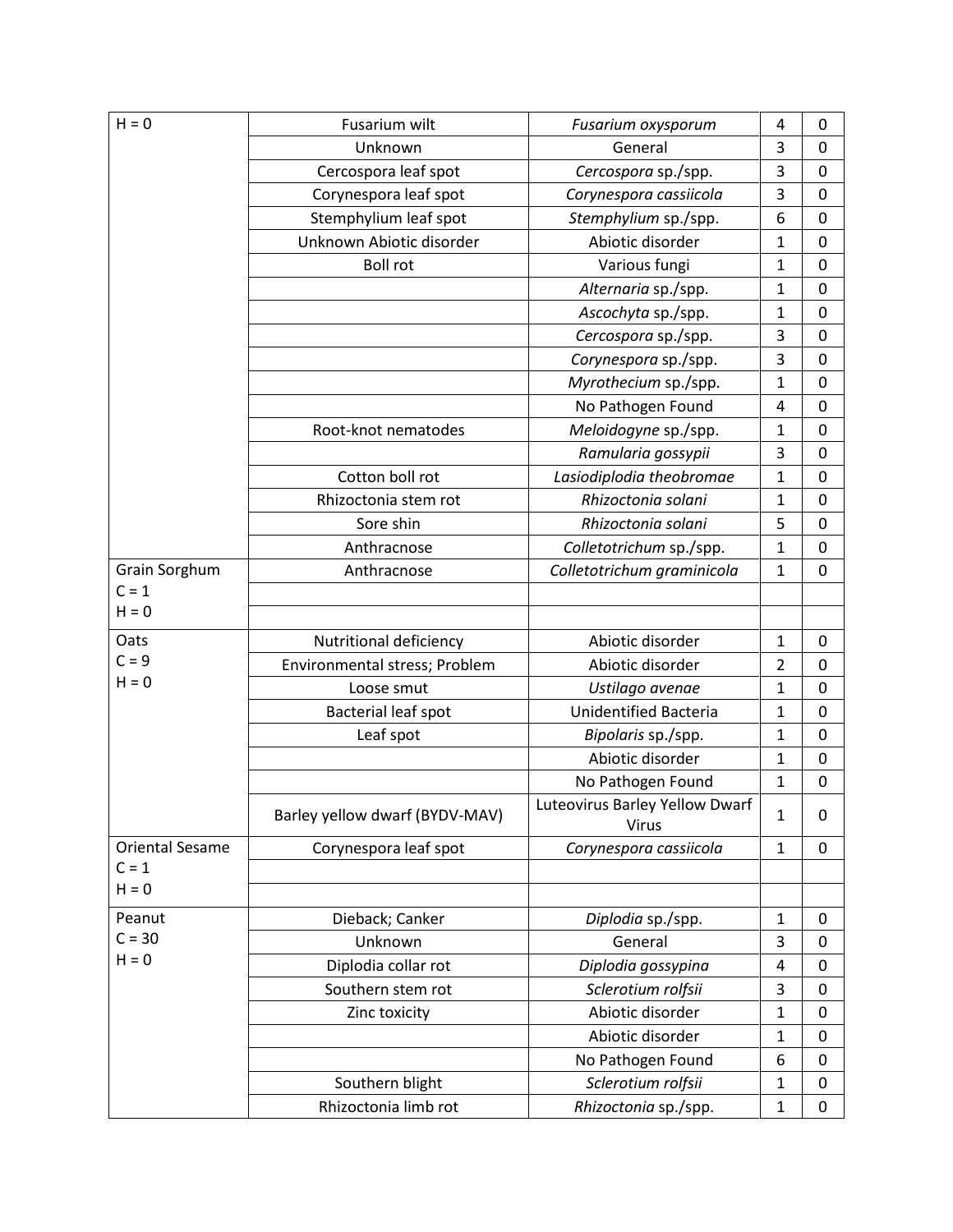|                     | Tomato spotted wilt (TSWV)   | <b>Tospovirus Tomato Spotted Wilt</b><br>Virus | 5              | 0 |
|---------------------|------------------------------|------------------------------------------------|----------------|---|
|                     | Rhizoctonia stem rot         | Rhizoctonia solani                             | 1              | 0 |
|                     | Peanut late leaf spot        | Passalora personata                            | $\mathbf{1}$   | 0 |
|                     | Peanut early leaf spot       | Passalora arachidicola                         | $\overline{2}$ | 0 |
| <b>Pearl Millet</b> | Gray leaf spot               | Pyricularia grisea                             | $\mathbf{1}$   | 0 |
| $C = 1$             |                              |                                                |                |   |
| $H = 0$             |                              |                                                |                |   |
| Rye                 | Leaf rust; Rust              | Puccinia sp./spp.                              | $\mathbf{1}$   | 0 |
| $C = 4$             |                              | Bipolaris sp./spp.                             | $\mathbf{1}$   | 0 |
| $H = 0$             |                              | Drechslera sp./spp.                            | $\mathbf{1}$   | 0 |
|                     |                              | Saprophytic Fungi and Yeasts                   | $\mathbf{1}$   | 0 |
| Sorghum             | Anthracnose                  | Colletotrichum graminicola                     | $\overline{2}$ | 0 |
| $C = 2$             |                              |                                                |                |   |
| $H = 0$             |                              |                                                |                |   |
| Soybean             | Phomopsis blight             | Phomopsis sp./spp.                             | $\mathbf{1}$   | 0 |
| $C = 20$            | Soybean bacterial pustule    | Xanthomonas campestris                         | 1              | 0 |
| $H = 0$             | Soybean downy mildew         | Peronospora manshurica                         | $\overline{2}$ | 0 |
|                     | Unknown                      | General                                        | $\overline{2}$ | 0 |
|                     | Charcoal rot                 | Macrophomina phaseolina                        | 4              | 0 |
|                     | Rhizoctonia root rot         | Rhizoctonia sp./spp.                           | $\mathbf{1}$   | 0 |
|                     | Chemical injury              | Abiotic disorder                               | $\mathbf{1}$   | 0 |
|                     | <b>Unidentified Bacteria</b> | <b>Unidentified Bacteria</b>                   | $\mathbf{1}$   | 0 |
|                     |                              | No Pathogen Found                              | $\overline{2}$ | 0 |
|                     |                              | Phomopsis sp./spp.                             | $\mathbf{1}$   | 0 |
|                     |                              | Unknown cause                                  | $\overline{2}$ | 0 |
|                     | Southern blight              | Sclerotium rolfsii                             | $\mathbf{1}$   | 0 |
|                     | Root-knot nematodes          | Meloidogyne sp./spp.                           | $\mathbf{1}$   | 0 |
| Switchgrass         | Leaf spot                    | Bipolaris sp./spp.                             | $\mathbf{1}$   | 0 |
| $C = 2$             | Slime mold                   | Physarum cinereum                              | $\mathbf{1}$   | 0 |
| $H = 0$             |                              |                                                |                |   |
| Tobacco (Flue-      | <b>Black shank</b>           | Phytophthora nicotianae                        | $\overline{2}$ | 0 |
| cured)              | Chemical injury              | Abiotic disorder                               | $\mathbf{1}$   | 0 |
| $C = 14$            | Pythium damping off          | Pythium sp./spp.                               | $\mathbf{1}$   | 0 |
| $H = 0$             |                              | Erwinia sp./spp.                               | $\mathbf{1}$   | 0 |
|                     |                              | Erwinia (Pectobacterium)                       | 1              | 0 |
|                     |                              | carotovora (um)                                |                |   |
|                     |                              | No Pathogen Found                              | $\overline{2}$ | 0 |
|                     |                              | Unknown cause                                  | $\overline{2}$ | 0 |
|                     | No Pathogen Found            | <b>Identification Analysis</b>                 | $\mathbf{1}$   | 0 |
|                     | Southern blight              | Sclerotium rolfsii                             | $\mathbf{1}$   | 0 |
|                     | Tomato spotted wilt (TSWV)   | <b>Tospovirus Tomato Spotted Wilt</b><br>Virus | $\mathbf{1}$   | 0 |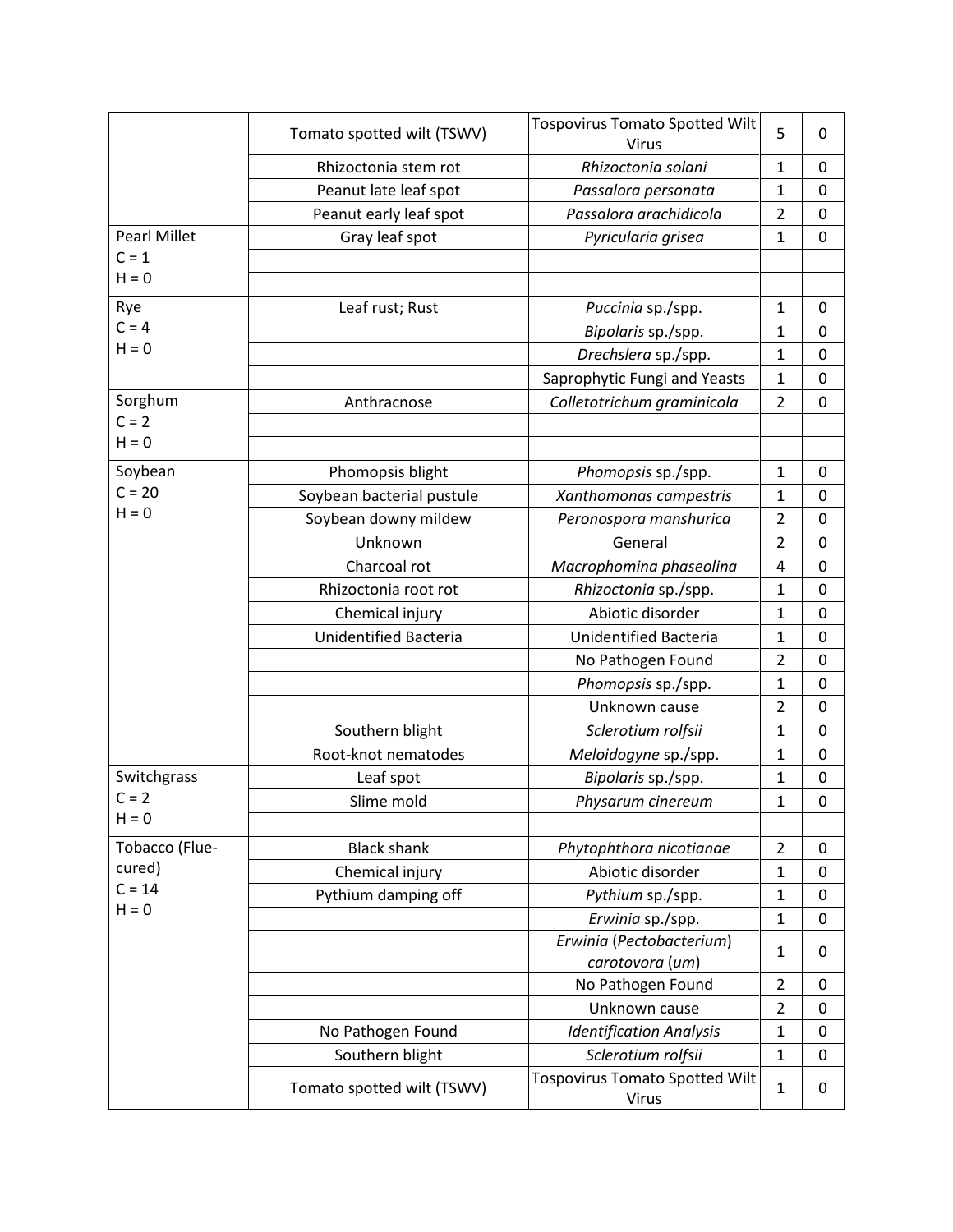| . <b>.</b><br>leat spot<br>Rhizoctonia leaf | ı solanı<br>snizoctonia <sup>.</sup> |  |  |
|---------------------------------------------|--------------------------------------|--|--|
|---------------------------------------------|--------------------------------------|--|--|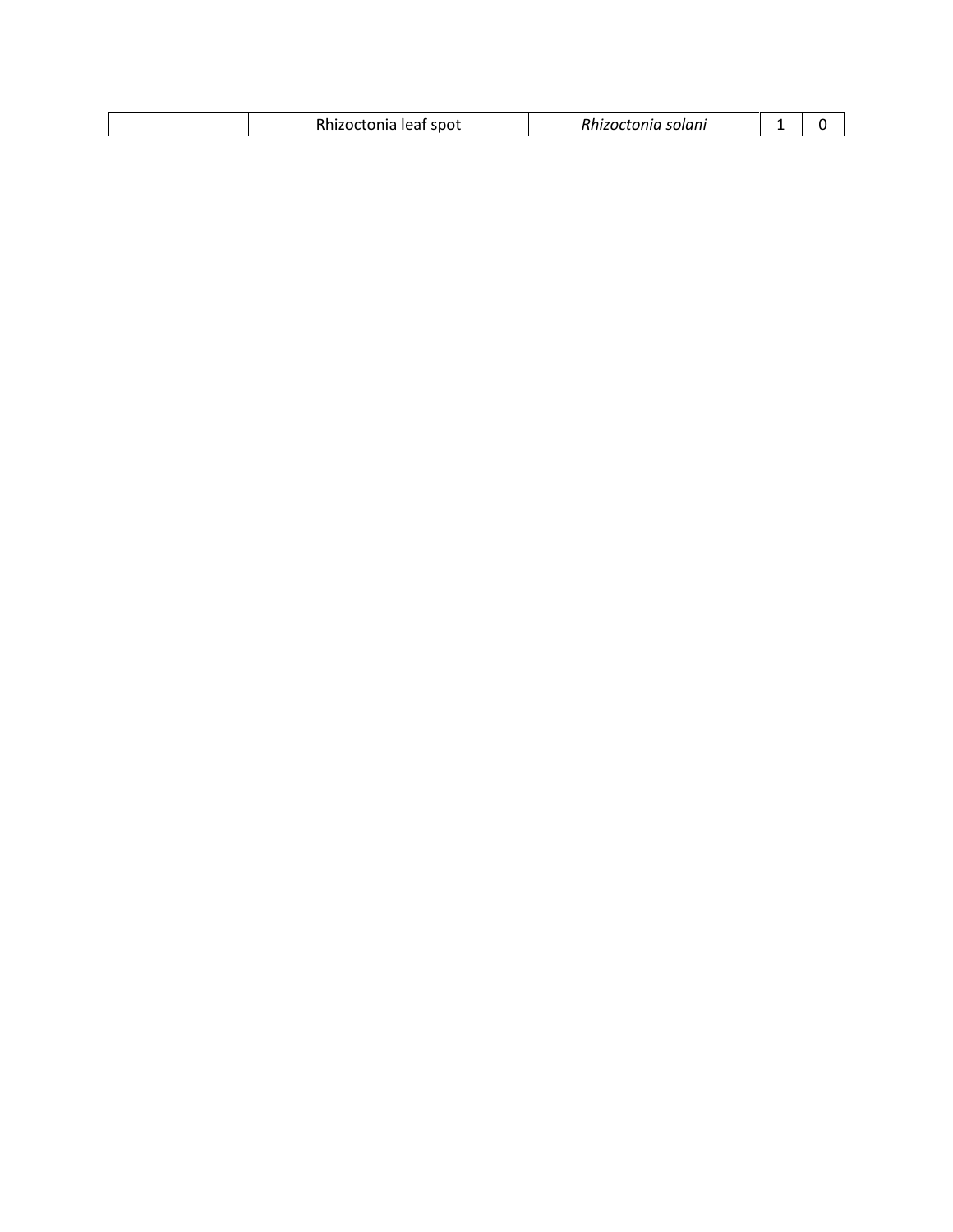## **FRUITS AND NUTS**

(Total Diagnoses 336: C=300; H=36)

| <b>HOST</b> | <b>DISEASE</b>                 | <b>CAUSAL ORGANISM</b>        | $\mathbf C$    | Н                |
|-------------|--------------------------------|-------------------------------|----------------|------------------|
| Avocado     | Environmental stress; Problem  | Abiotic disorder              | 0              | $\mathbf 1$      |
| $C = 0$     |                                |                               |                |                  |
| $H = 1$     |                                |                               |                |                  |
| Blackberry  | Orange rust                    | Gymnoconia nitens             | $\mathbf{1}$   | 0                |
| $C = 25$    | <b>Mites</b>                   | Order Acari                   | 1              | 0                |
| $H = 0$     | Environmental stress; Problem  | Abiotic disorder              | $\mathbf{1}$   | 0                |
|             | Wound canker                   | Abiotic disorder              | $\mathbf{1}$   | 0                |
|             | Cane and leaf rust             | Kuehneola sp./spp.            | $\mathbf{1}$   | 0                |
|             |                                | Botryosphaeria sp./spp.       | $\mathbf{1}$   | $\mathbf 0$      |
|             |                                | Cephaleuros virescens         | $\overline{2}$ | 0                |
|             |                                | Cercospora sp./spp.           | $\overline{2}$ | $\mathbf 0$      |
|             |                                | Leptosphaeria sp./spp.        | 4              | 0                |
|             |                                | Phytophthora cinnamomi        | $\overline{2}$ | 0                |
|             |                                | Phytophthora sp./spp.         | $\overline{2}$ | 0                |
|             |                                | Pseudocercospora sp./spp.     | $\overline{2}$ | 0                |
|             |                                | Rhizoctonia sp./spp.          | 4              | $\mathbf 0$      |
|             | Root problem                   | Unknown cause                 | $\mathbf{1}$   | 0                |
| Blueberry   | Unknown                        | General                       | 3              | 0                |
| $C = 155$   | Sooty mold                     | Cladosporium sp./spp.         | 1              | 0                |
| $H = 4$     | Mummy berry                    | Monilinia vaccinii-corymbosi  | 1              | 0                |
|             | Rhizoctonia root rot           | Rhizoctonia sp./spp.          | $\mathbf{1}$   | $\mathbf 0$      |
|             | Chemical injury                | Abiotic disorder              | $\mathbf{1}$   | $\mathbf 1$      |
|             | Cultural/environmental problem | Abiotic disorder              | 0              | $\overline{2}$   |
|             | Nutritional deficiency         | Abiotic disorder              | $\mathbf{1}$   | $\boldsymbol{0}$ |
|             | Environmental stress; Problem  | Abiotic disorder              | 0              | $\mathbf 1$      |
|             | Freeze; Frost; Cold damage     | Abiotic disorder              | $\overline{2}$ | 0                |
|             | Scale insects                  | Order homoptera               | $\mathbf{1}$   | 0                |
|             | Insects                        | Class insecta                 | $\overline{2}$ | $\mathbf 0$      |
|             | Sooty mold                     | <b>Unidentified Fungus</b>    | $\mathbf{1}$   | 0                |
|             |                                | Botryosphaeria sp./spp.       | 8              | 0                |
|             |                                | Cladosporium sp./spp.         | $\mathbf{1}$   | 0                |
|             |                                | Colletotrichum sp./spp.       | 5              | 0                |
|             |                                | <b>Environmental Stresses</b> | 11             | $\mathbf 0$      |
|             |                                | Fusicoccum sp./spp.           | 6              | 0                |
|             |                                | Leptosphaeria sp./spp.        | $\mathbf{1}$   | 0                |
|             |                                | Phomopsis sp./spp.            | 6              | 0                |
|             |                                | Phyllosticta sp./spp.         | $\overline{2}$ | 0                |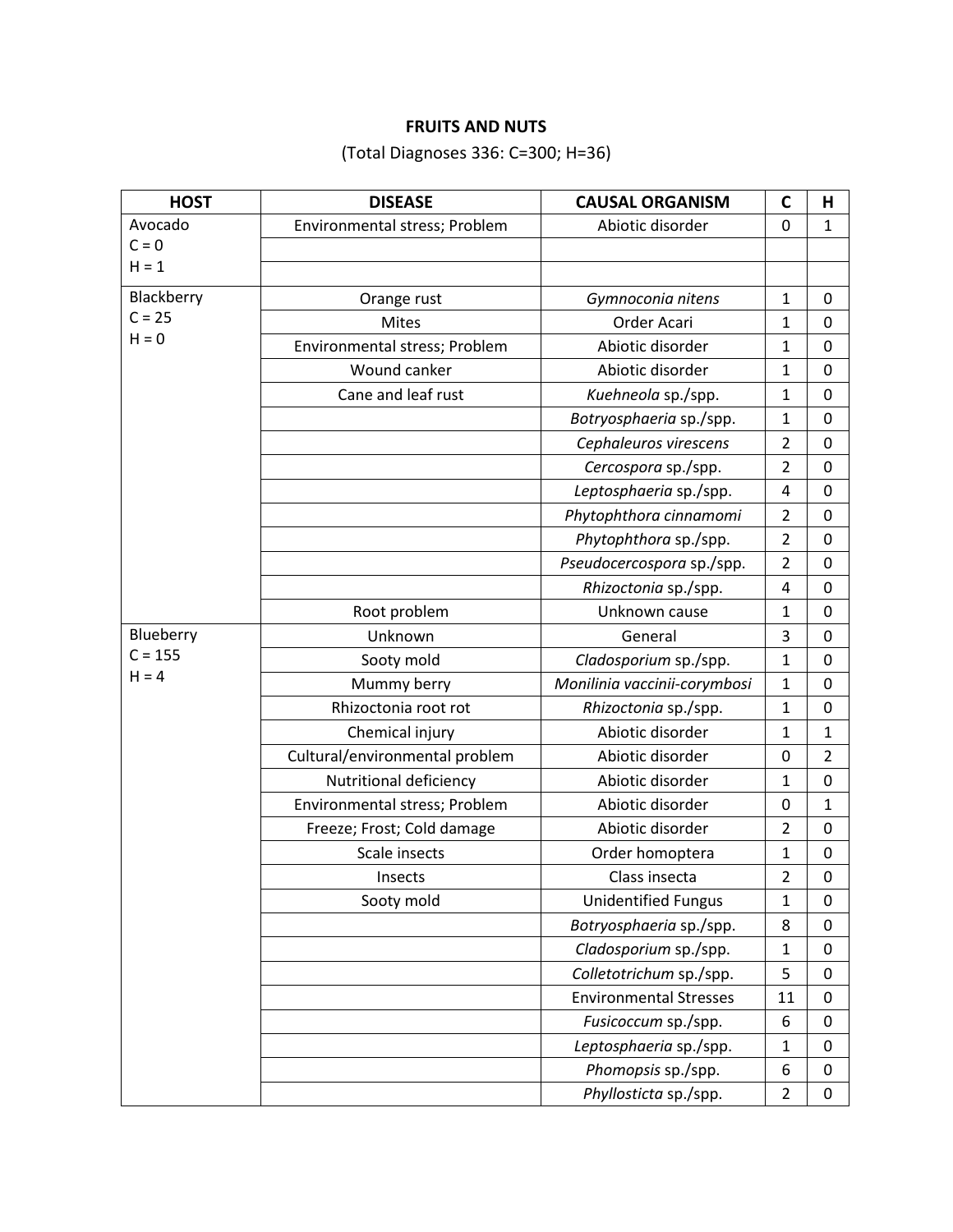|               |                                 | Phytophthora cinnamomi                            | 38             | 0            |
|---------------|---------------------------------|---------------------------------------------------|----------------|--------------|
|               |                                 | Phytophthora sp./spp.                             | 1              | 0            |
|               |                                 | Pucciniastrum sp./spp.                            | 4              | $\mathbf 0$  |
|               |                                 | Rhizoctonia sp./spp.                              | 35             | 0            |
|               |                                 | Septoria sp./spp.                                 | $\overline{2}$ | 0            |
|               |                                 | Sphaeropsis sp./spp.                              | $\mathbf{1}$   | 0            |
|               |                                 | Botrytis cinerea                                  | 6              | $\mathbf 0$  |
|               | Root problem                    | Unknown cause                                     | 8              | 0            |
|               | Phytophthora root and crown rot | Phytophthora cinnamomi                            | 3              | 0            |
|               | <b>Bacterial leaf scorch</b>    | Xylella fastidiosa                                | $\overline{2}$ | $\mathbf 0$  |
|               | Blueberry red ringspot (BRRV)   | Soymovirus Blueberry Red<br><b>Ringspot Virus</b> | 1              | 0            |
| Cherry        | Wound canker                    | Abiotic disorder                                  | $\mathbf 0$    | 1            |
| $C = 0$       | Leaf spot                       | Unknown cause                                     | 0              | 1            |
| $H = 2$       |                                 |                                                   |                |              |
| Citrus        | <b>Mites</b>                    | Order Acari                                       | $\mathbf 1$    | $\pmb{0}$    |
| $C = 5$       | Eriophyid mites                 | Family Eriophyidae                                | 1              | $\mathbf 0$  |
| $H = 1$       | Insect damage                   | <b>Unidentified Insect</b>                        | $\mathbf 0$    | 1            |
|               |                                 | Colletotrichum sp./spp.                           | $\overline{2}$ | 0            |
|               |                                 | Mycosphaerella sp./spp.                           | $\mathbf 1$    | $\mathbf 0$  |
| Common Apple  | Fire blight                     | Erwinia amylovora                                 | 0              | 1            |
| $C = 6$       | Unknown                         | General                                           | $\mathbf{1}$   | 0            |
| $H = 5$       | Woolly apple aphid              | Eriosoma lanigerum                                | $\mathbf 0$    | 1            |
|               | Freeze; Frost; Cold damage      | Abiotic disorder                                  | $\mathbf 0$    | 1            |
|               | Cedar-apple rust                | Gymnosporangium juniperi-<br>virginianae          | 0              | 1            |
|               |                                 | Botryosphaeria sp./spp.                           | $\overline{2}$ | 0            |
|               |                                 | Phomopsis sp./spp.                                | $\mathbf{1}$   | $\mathbf 0$  |
|               |                                 | Phytophthora sp./spp.                             | 1              | $\mathbf 0$  |
|               | <b>Burr knot</b>                | Abiotic disorder                                  | 1              | 0            |
|               | <b>Bitter rot</b>               | Colletotrichum<br>gloeosporioides                 | 0              | 1            |
| Common Quince | Cedar-quince rust               | Gymnosporangium clavipes                          | 0              | $\mathbf{1}$ |
| $C = 0$       |                                 |                                                   |                |              |
| $H = 1$       |                                 |                                                   |                |              |
| Grape         | Grape downy mildew              | Plasmopara viticola                               | $\mathbf{1}$   | 0            |
| $C = 9$       | Leaf spot                       | Cristulariella sp./spp.                           | $\mathbf{1}$   | 0            |
| $H = 6$       | Grape Phylloxera                | Daktulosphaira vitifoliae                         | $\mathbf{1}$   | 0            |
|               | Chemical injury                 | Abiotic disorder                                  | 0              | 1            |
|               | Cultural/environmental problem  | Abiotic disorder                                  | 1              | $\mathbf 0$  |
|               | Environmental stress; Problem   | Abiotic disorder                                  | 0              | 1            |
|               | Phytophthora root and crown rot | Phytophthora cactorum                             | $\mathbf{1}$   | $\mathbf 0$  |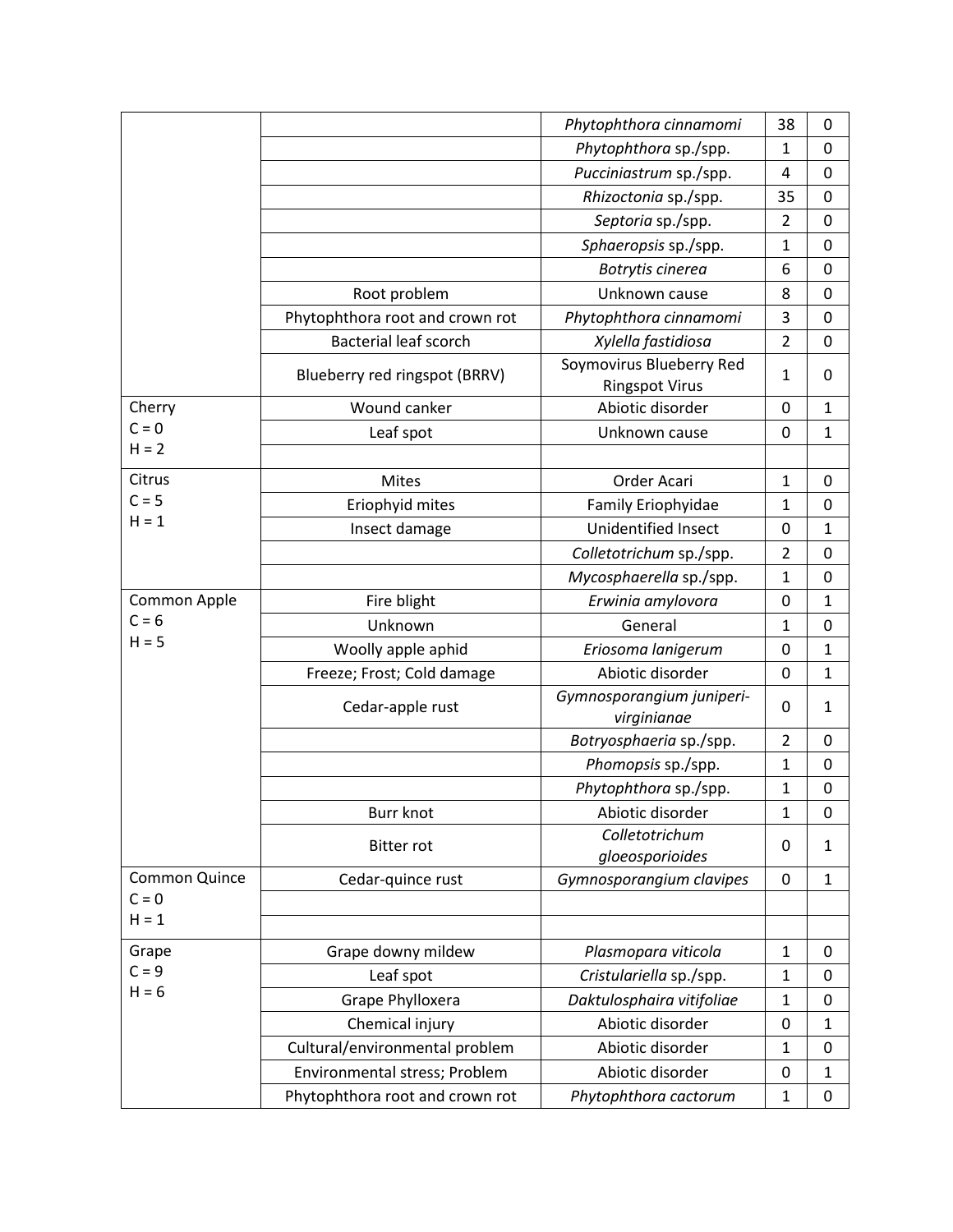|                    | Leaf spot                     | Unknown cause                 | 0              | 1              |
|--------------------|-------------------------------|-------------------------------|----------------|----------------|
|                    |                               | Abiotic disorder              | 1              | $\mathbf 0$    |
|                    |                               | Cladosporium sp./spp.         | $\mathbf{1}$   | 0              |
|                    |                               | Pestalotia sp./spp.           | 1              | $\mathbf{0}$   |
|                    | Macrophoma rot                | Botryosphaeria dothidea       | 0              | $\mathbf{1}$   |
|                    | <b>Black rot</b>              | Phyllosticta ampelicida       | 1              | $\overline{2}$ |
| Japanese           | Nutritional deficiency        | Abiotic disorder              | 2              | $\mathbf 0$    |
| Persimmon          |                               | <b>Environmental Stresses</b> | 1              | $\mathbf 0$    |
| $C = 4$<br>$H = 0$ |                               | Phomopsis sp./spp.            | $\mathbf{1}$   | 0              |
| Lemon              | Unknown                       | General                       | $\mathbf 0$    | 1              |
| $C = 0$            |                               |                               |                |                |
| $H = 1$            |                               |                               |                |                |
| Loquat             | Unknown                       | General                       | 0              | 1              |
| $C = 0$            |                               |                               |                |                |
| $H = 1$            |                               |                               |                |                |
| Muscadine Grape    | Unknown                       | General                       | 0              | 1              |
| $C = 3$            |                               | Complex of Biotic; Abiotic    | 1              | 0              |
| $H = 1$            |                               | Factors                       |                |                |
|                    |                               | Fusicoccum sp./spp.           | 1              | $\mathbf 0$    |
|                    | <b>Black rot</b>              | Phyllosticta ampelicida       | 1              | 0              |
| Olive              | Environmental stress; Problem | Abiotic disorder              | $\mathbf 0$    | $\mathbf{1}$   |
| $C = 0$<br>$H = 1$ |                               |                               |                |                |
|                    |                               |                               |                |                |
| Oriental Pear;     | Sour rot                      | <b>Multiple Pathogens</b>     | $\mathbf{1}$   | $\mathbf 0$    |
| Shinglo<br>$C = 4$ | Fruit fly                     | Drosophila sp./spp.           | $\mathbf 1$    | 0              |
| $H = 0$            |                               | Saprophytic Fungi and Yeasts  | 1              | 0              |
|                    |                               | Unknown cause                 | $\mathbf{1}$   | 0              |
| Peach              | Pear sawfly                   | Caliroa cerasi                | $\mathbf 0$    | 1              |
| $C = 7$            | Environmental stress; Problem | Abiotic disorder              | $\mathbf{1}$   | 1              |
| $H = 3$            | Woolly aphids                 | Family Aphididae; Adelgidae   | 0              | $\mathbf{1}$   |
|                    |                               | Fusarium sp./spp.             | $\mathbf{1}$   | 0              |
|                    |                               | Fusicoccum sp./spp.           | 1              | 0              |
|                    |                               | Phomopsis sp./spp.            | $\mathbf{1}$   | $\mathbf 0$    |
|                    |                               | Sphaeropsis sp./spp.          | $\mathbf 1$    | $\mathbf 0$    |
|                    |                               | Unknown cause                 | $\overline{2}$ | $\mathbf 0$    |
| Pear               | Fire blight                   | Erwinia amylovora             | $\mathbf{1}$   | $\overline{2}$ |
| $C = 3$            | Unknown Abiotic disorder      | Abiotic disorder              | $\mathbf 0$    | 1              |
| $H = 3$            |                               | Entomosporium sp./spp.        | $\mathbf{1}$   | 0              |
|                    |                               | Phytophthora sp./spp.         | 1              | 0              |
| Pecan              | Leaf spot                     | Cristulariella sp./spp.       | $\mathbf{1}$   | 0              |
| $C = 10$           | Pecan leaf scorch mite        | Eotetranychus hicoriae        | $\mathbf{1}$   | 0              |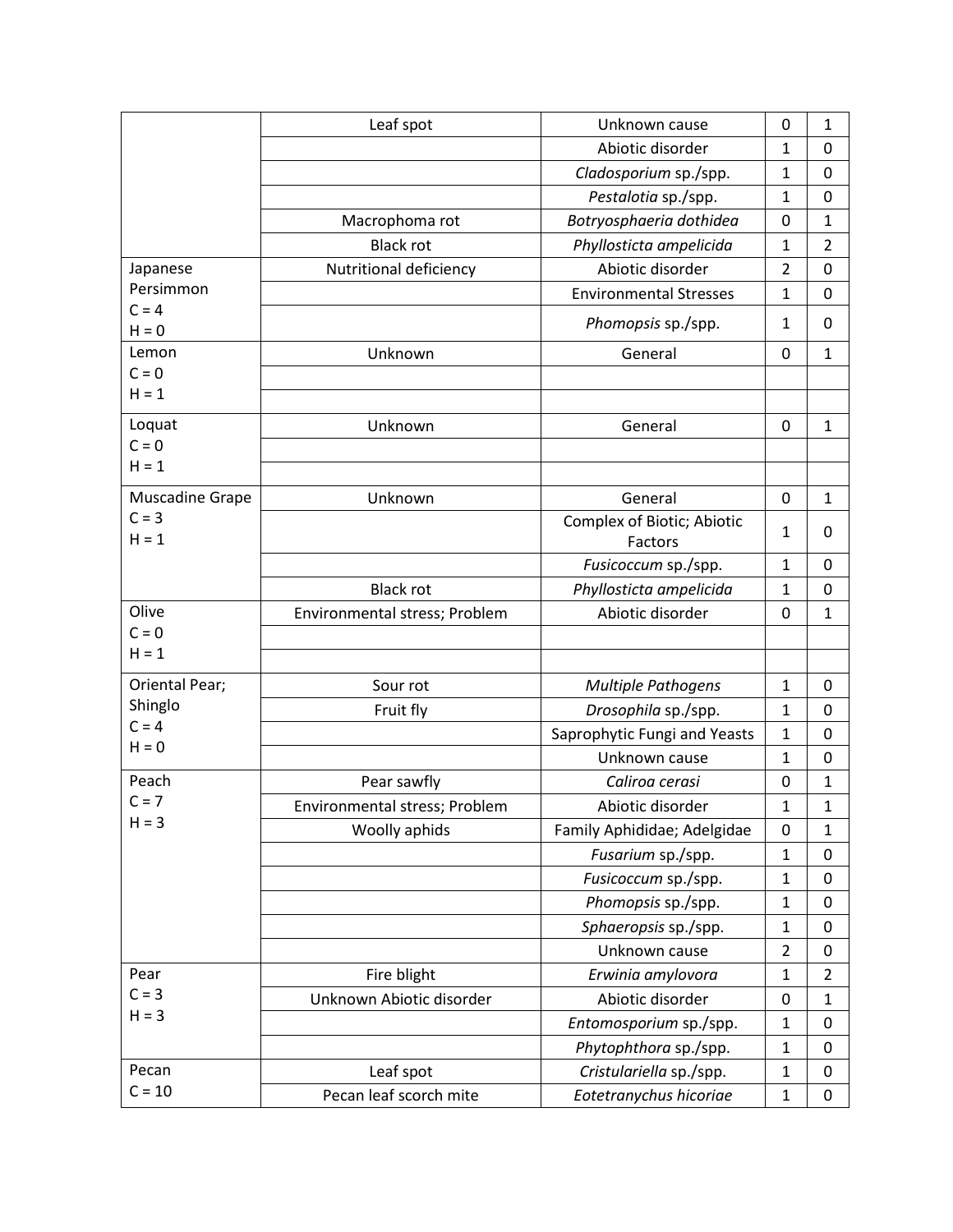| $H = 3$                | Chemical injury                | Abiotic disorder               | 1              | $\mathbf 0$  |
|------------------------|--------------------------------|--------------------------------|----------------|--------------|
|                        | Cultural/environmental problem | Abiotic disorder               | $\mathbf 1$    | 1            |
|                        | Environmental stress; Problem  | Abiotic disorder               | $\mathbf{1}$   | 1            |
|                        |                                | No Pathogen Found              | $\overline{2}$ | 0            |
|                        |                                | Unknown cause                  | $\mathbf{1}$   | $\mathbf 0$  |
|                        | No Pathogen Found              | <b>Identification Analysis</b> | $\mathbf{1}$   | 0            |
|                        | Pecan; Hickory scab            | Fusicladium caryigenum         | $\mathbf 0$    | $\mathbf{1}$ |
|                        | <b>Bacterial leaf scorch</b>   | Xylella fastidiosa             | $\mathbf{1}$   | 0            |
| Plum                   | Brown rot                      | Monilia sp./spp.               | $\mathbf 0$    | 1            |
| $C = 0$                |                                |                                |                |              |
| $H = 1$                |                                |                                |                |              |
| Pomegranate            | Unknown Abiotic disorder       | Abiotic disorder               | $\mathbf{1}$   | 0            |
| $C = 19$               | Canker                         | <b>Unidentified Fungus</b>     | 1              | $\mathbf 0$  |
| $H = 0$                | Insects                        | Class insecta                  | $\mathbf{1}$   | 0            |
|                        | Insect damage                  | Unidentified Insect            | 4              | $\mathbf 0$  |
|                        |                                | Botrytis sp./spp.              | $\mathbf{1}$   | 0            |
|                        |                                | Colletotrichum sp./spp.        | $\overline{2}$ | 0            |
|                        |                                | <b>Environmental Stresses</b>  | 4              | 0            |
|                        |                                | Thrips sp./spp.                | $\mathbf{1}$   | $\mathbf 0$  |
|                        |                                | Unknown Agent                  | $\mathbf{1}$   | 0            |
|                        | Fruit rot                      | <b>Unidentified Agent</b>      | $\mathbf{1}$   | 0            |
|                        | Anthracnose                    | Colletotrichum sp./spp.        | $\overline{2}$ | $\mathbf 0$  |
| Raspberry              | Unknown Abiotic disorder       | Abiotic disorder               | 0              | 1            |
| $C = 0$                |                                |                                |                |              |
| $H = 1$                |                                |                                |                |              |
| Satsuma                | Insect damage                  | Unidentified Insect            | $\overline{2}$ | 0            |
| Tangerine<br>$C = 21$  |                                | Abiotic disorder               | $\mathbf{1}$   | $\mathbf 0$  |
| $H = 0$                |                                | Alternaria sp./spp.            | 3              | 0            |
|                        |                                | Cladosporium sp./spp.          | $\mathbf{1}$   | 0            |
|                        |                                | Colletotrichum sp./spp.        | 9              | $\mathbf 0$  |
|                        |                                | Mycosphaerella sp./spp.        | $\mathbf{1}$   | $\mathbf 0$  |
|                        |                                | Phytophthora sp./spp.          | $\overline{2}$ | $\mathbf 0$  |
|                        |                                | Unknown Agent                  | $\overline{2}$ | 0            |
| Satsuma;               | Citrus graft incompatibility   | Abiotic disorder               | $\mathbf{1}$   | $\pmb{0}$    |
| Mandarin;<br>Tangerine |                                |                                |                |              |
| $C = 2$                |                                |                                |                |              |
| $H = 0$                |                                | No Pathogen Found              | $\mathbf{1}$   | 0            |
| Strawberry             | Powdery mildew                 | Sphaerotheca sp./spp.          | $\mathbf{1}$   | $\mathbf 0$  |
| $C = 27$               | Mites                          | Order Acari                    | 3              | $\mathbf 0$  |
| $H = 1$                | Spider mites                   | Family Tetranychidae           | $\mathbf{1}$   | 0            |
|                        | Sunscald                       | Abiotic disorder               | $\mathbf{1}$   | $\mathbf 0$  |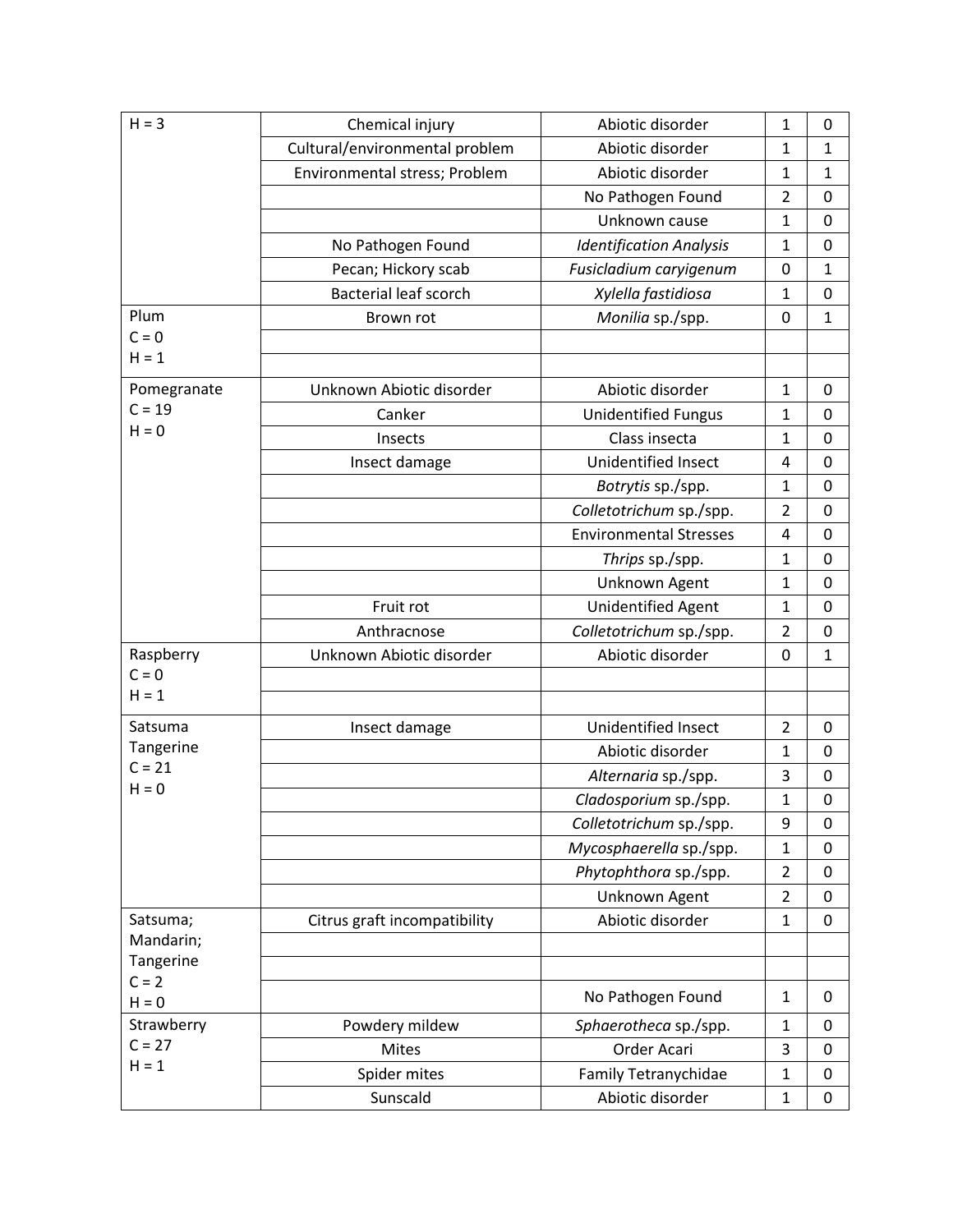| Nutritional deficiency          | Abiotic disorder              | 1        | 0        |
|---------------------------------|-------------------------------|----------|----------|
| Environmental stress; Problem   | Abiotic disorder              | $\Omega$ |          |
| Phytophthora root and crown rot | Phytophthora cactorum         | 2        | 0        |
|                                 | Botrytis sp./spp.             | 3        | 0        |
|                                 | Cladosporium sp./spp.         | 1        | $\Omega$ |
|                                 | Colletotrichum sp./spp.       | 1        | 0        |
|                                 | <b>Environmental Stresses</b> | 1        | 0        |
|                                 | Gnomonia sp./spp.             | 3        | 0        |
|                                 | Phomopsis sp./spp.            | 1        | Ω        |
|                                 | Phytophthora cactorum         | 4        | Ω        |
|                                 | Pythium sp./spp.              | 1        | $\Omega$ |
|                                 | Rhizoctonia solani            | 1        | 0        |
|                                 | Sclerotinia sclerotiorum      | 1        | Ω        |
| Leaf scorch                     | Diplocarpon fragariae         | 1        |          |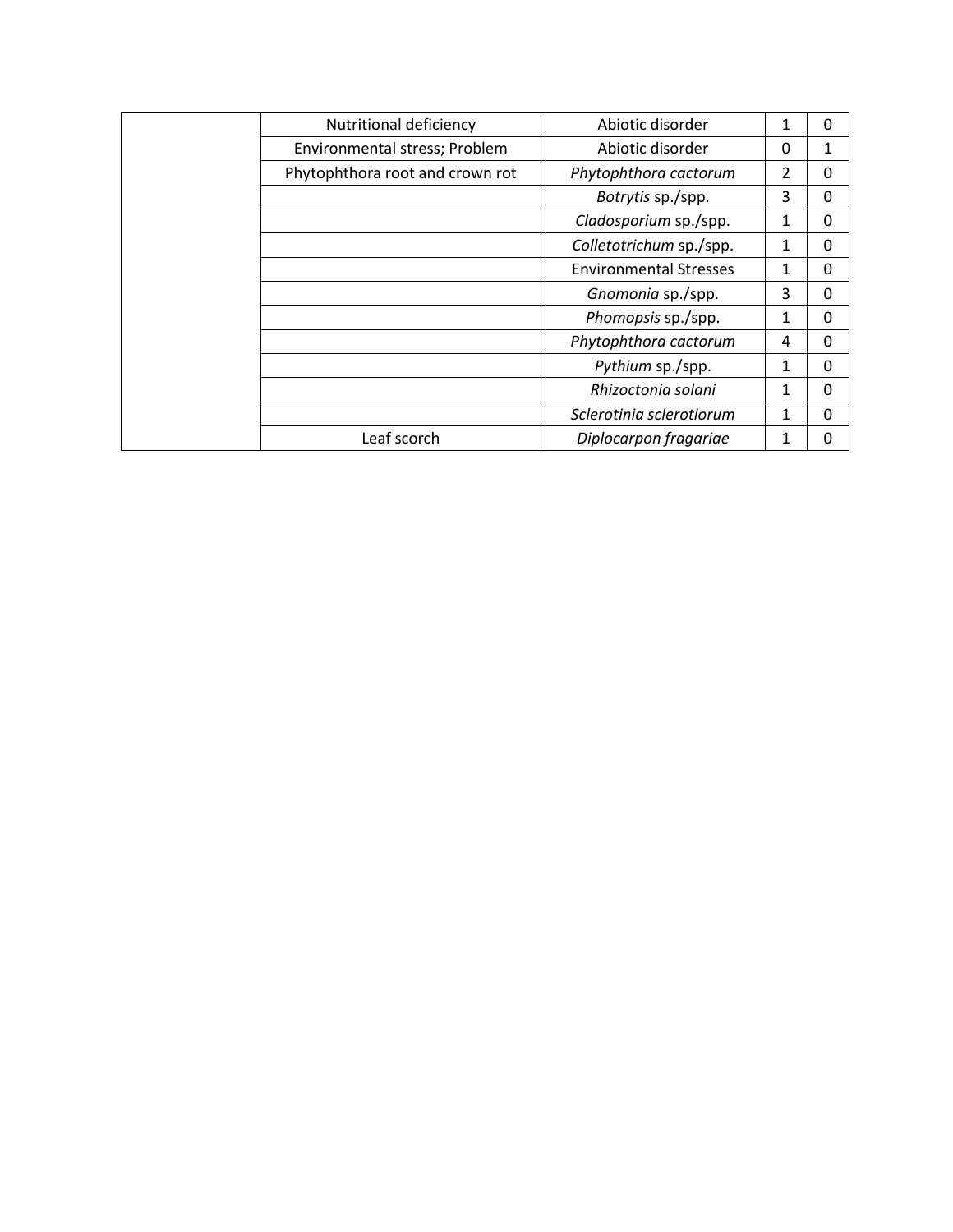# **HERBACEOUS ORNAMENTALS**

(Total Diagnoses 126: C=104; H=22)

| <b>HOST</b>                       | <b>DISEASE</b>                | <b>CAUSAL ORGANISM</b>   | $\mathbf C$  | Н                |
|-----------------------------------|-------------------------------|--------------------------|--------------|------------------|
| African Violet                    | Crown and root rot            | Phytophthora sp./spp.    | $\mathbf{1}$ | $\mathbf 0$      |
| $C = 2$                           | Mite damage                   | <b>Unidentified Mite</b> | $\mathbf{1}$ | $\boldsymbol{0}$ |
| $H = 0$                           |                               |                          |              |                  |
| Algerian Ivy                      | Crown and root rot            | Phytophthora sp./spp.    | 1            | 0                |
| $C = 2$                           |                               | Xanthomonas sp./spp.     | $\mathbf{1}$ | $\mathbf 0$      |
| $H = 0$                           |                               |                          |              |                  |
| American                          | Seed/seedling rot             | Cylindrocarpon sp.       | $\mathbf{1}$ | 0                |
| Ginseng                           |                               |                          |              |                  |
| $C = 1$                           |                               |                          |              |                  |
| $H = 0$                           |                               |                          |              |                  |
| Angel Flower<br>$C = 2$           | Oedema; Edema                 | Abiotic disorder         | 1            | 0                |
| $H = 0$                           |                               | No Pathogen Found        | $\mathbf{1}$ | $\mathbf 0$      |
|                                   |                               |                          |              |                  |
| Asiatic Jasmine                   |                               |                          |              |                  |
| $C = 0$                           | Rhizoctonia blight            | Rhizoctonia solani       | 0            | $\mathbf{1}$     |
| $H = 1$                           |                               |                          |              |                  |
| Bachelor's                        |                               |                          |              |                  |
| Buttons;                          | Downy mildew                  | Plasmopara sp./spp.      | $\mathbf{1}$ | 0                |
| Cornflower                        |                               |                          |              |                  |
| $C = 1$                           |                               |                          |              |                  |
| $H = 0$                           |                               |                          |              |                  |
| <b>Barbados Aloe</b>              | Crown and root rot            | Phytophthora sp./spp.    | $\mathbf{1}$ | 0                |
| $C = 1$                           |                               |                          |              |                  |
| $H = 0$                           |                               |                          |              |                  |
| Begonia                           |                               | No Pathogen Found        | $\mathbf{1}$ | 0                |
| $C = 1$                           | Root problem                  | Unknown cause            | 0            | $\mathbf 1$      |
| $H = 1$                           |                               |                          |              |                  |
| <b>Black Mondo</b>                | Environmental stress; Problem | Abiotic disorder         | 0            | $\mathbf{1}$     |
| Grass                             |                               |                          |              |                  |
| $C = 0$                           |                               |                          |              |                  |
| $H = 1$<br><b>Butterfly Bush;</b> |                               |                          | $\mathbf{1}$ |                  |
| Summer Lilac                      | Crown and root rot            | Phytophthora sp./spp.    |              | 0                |
| $C = 3$                           | Corynespora leaf spot         | Corynespora sp./spp.     | $\mathbf{1}$ | $\mathbf 0$      |
| $H = 0$                           |                               | Rhizoctonia sp./spp.     | $\mathbf{1}$ | 0                |
| Cattleya Orchid                   |                               | Abiotic disorder         | 0            |                  |
| $C = 0$                           | Environmental stress; Problem |                          |              | $\mathbf{1}$     |
| $H = 2$                           | Scale insects                 | Order homoptera          | 0            | $\mathbf{1}$     |
|                                   |                               |                          |              |                  |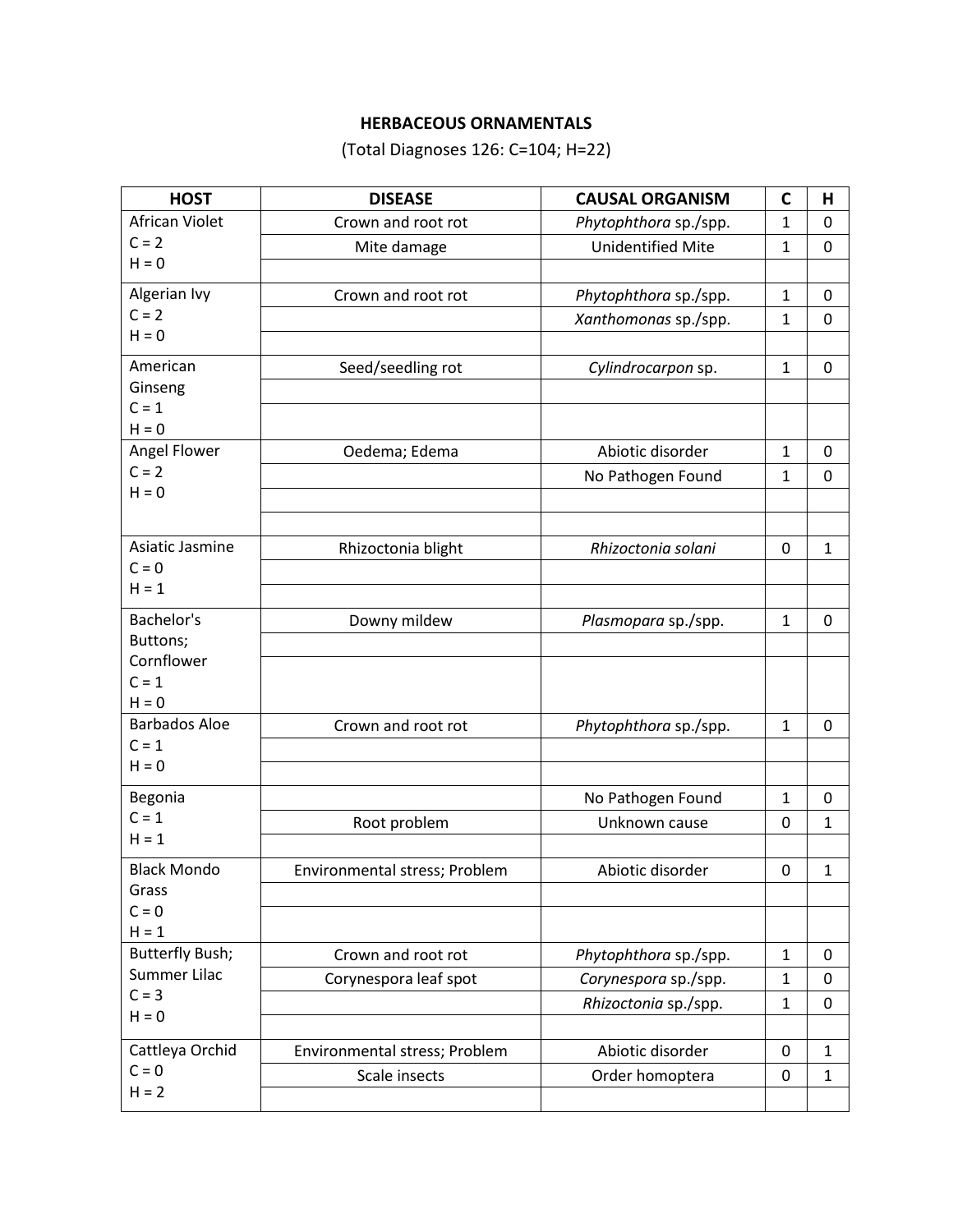| Chrysanthemum        |                               | Phytophthora sp./spp.   | $\mathbf{1}$ | 0            |
|----------------------|-------------------------------|-------------------------|--------------|--------------|
| $C = 1$              |                               |                         |              |              |
| $H = 0$              |                               |                         |              |              |
| Coleus               | Insect damage                 | Unidentified Insect     | $\mathbf 0$  | $\mathbf{1}$ |
| $C = 0$              |                               |                         |              |              |
| $H = 1$              |                               |                         |              |              |
| Coleus               | Crown and root rot            | Phytophthora sp./spp.   | $\mathbf{1}$ | 0            |
| $C = 2$              |                               | Rhizoctonia solani      | $\mathbf 1$  | 0            |
| $H = 0$              |                               |                         |              |              |
| Coneflower           | Unknown Abiotic disorder      | Abiotic disorder        | $\mathbf 0$  | $\mathbf{1}$ |
| $C = 0$              |                               |                         |              |              |
| $H = 1$              |                               |                         |              |              |
| <b>Cosmos Flower</b> | Crown and root rot            | Phytophthora sp./spp.   | $\mathbf{1}$ | 0            |
| $C = 1$              |                               |                         |              |              |
| $H = 0$              |                               |                         |              |              |
| Creeping Jenny       |                               | Pythium sp./spp.        | $\mathbf{1}$ | 0            |
| $C = 2$              |                               | Rhizoctonia sp./spp.    | $\mathbf 1$  | $\mathbf 0$  |
| $H = 0$              |                               |                         |              |              |
| Creeping             |                               | Pythium sp./spp.        | $\mathbf{1}$ | 0            |
| Speedwell            |                               | Rhizoctonia sp./spp.    | $\mathbf{1}$ | 0            |
| $C = 2$              |                               |                         |              |              |
| $H = 0$              |                               |                         |              |              |
| Crowfoot;            | Sclerotinia crown rot         | Sclerotinia sp./spp.    | $\mathbf{1}$ | 0            |
| Buttercup            |                               | No Pathogen Found       | $\mathbf{1}$ | $\mathbf 0$  |
| (Ornamental)         |                               |                         |              |              |
| $C = 2$              |                               |                         |              |              |
| $H = 0$<br>Daylily   | Crown and root rot            | Phytophthora sp./spp.   | $\mathbf{1}$ | 0            |
| $C = 3$              |                               | Cercospora sp./spp.     | 1            | 0            |
| $H = 0$              |                               | Rhizoctonia sp./spp.    | $\mathbf 1$  | 0            |
| Echinacea            | Crown and root rot            | Phytophthora sp./spp.   | $\mathbf{1}$ | 0            |
| Coneflower           |                               |                         |              |              |
| $C = 1$              |                               |                         |              |              |
| $H = 0$              |                               |                         |              |              |
| English Ivy          | Environmental stress; Problem | Abiotic disorder        | 0            | $\mathbf{1}$ |
| $C = 2$              | Unknown Abiotic disorder      | Abiotic disorder        | 0            | $\mathbf{1}$ |
| $H = 2$              |                               | Colletotrichum sp./spp. | $\mathbf 1$  | 0            |
|                      | Root problem                  | Unknown cause           | $\mathbf 1$  | 0            |
| Ferns                |                               | Pythium sp./spp.        | $\mathbf{1}$ | 0            |
| $C = 1$              |                               |                         |              |              |
| $H = 0$              |                               |                         |              |              |
| French Marigold      |                               | Pythium sp./spp.        | $\mathbf{1}$ | 0            |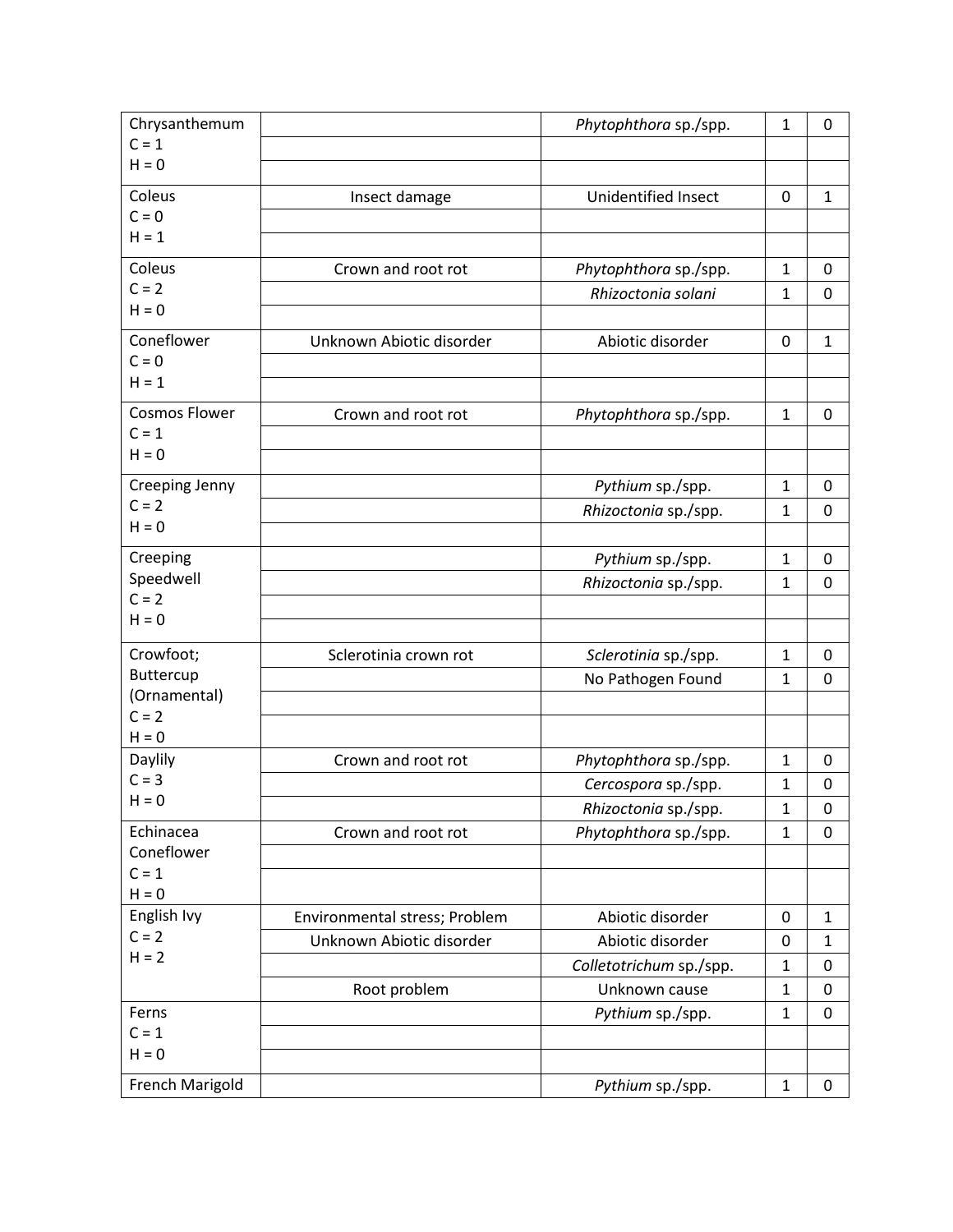| $C = 3$                         |                               | Rhizoctonia sp./spp.    | $\mathbf{1}$ | 0            |
|---------------------------------|-------------------------------|-------------------------|--------------|--------------|
| $H = 0$                         |                               | Botrytis cinerea        | 1            | 0            |
| Giant Hyssop                    | Bacterial leaf spot           | Pseudomonas sp./spp.    | $\mathbf{1}$ | 0            |
| $C = 2$                         |                               | Pythium sp./spp.        | $\mathbf{1}$ | $\mathbf 0$  |
| $H = 0$                         |                               |                         |              |              |
| Hellebore                       | Downy mildew                  | Peronospora pulveracea  | 0            | $\mathbf{1}$ |
| $C = 0$                         |                               |                         |              |              |
| $H = 1$                         |                               |                         |              |              |
| Heuchera                        | Crown and root rot            | Phytophthora sp./spp.   | $\mathbf{1}$ | 0            |
| $C = 2$                         |                               | Colletotrichum sp./spp. | $\mathbf{1}$ | $\mathbf 0$  |
| $H = 0$                         |                               |                         |              |              |
| <b>Hyacinth Bean</b>            | Environmental stress; Problem | Abiotic disorder        | 0            | $\mathbf{1}$ |
| $C = 0$                         |                               |                         |              |              |
| $H = 1$                         |                               |                         |              |              |
| Iris                            |                               | Pythium sp./spp.        | $\mathbf{1}$ | 0            |
| $C = 2$                         |                               | Rhizoctonia sp./spp.    | $\mathbf{1}$ | 0            |
| $H = 0$                         |                               |                         |              |              |
| Jasmine                         |                               | Phytophthora sp./spp.   | $\mathbf{1}$ | 0            |
| $C = 2$                         |                               | Rhizoctonia sp./spp.    | $\mathbf{1}$ | $\mathbf 0$  |
| $H = 0$                         |                               |                         |              |              |
| Johnny-Jump-Up                  |                               | Phytophthora sp./spp.   | $\mathbf{1}$ | 0            |
| $C = 1$<br>$H = 0$              |                               |                         |              |              |
|                                 |                               |                         |              |              |
| Lavender                        | Crown and root rot            | Phytophthora sp./spp.   | $\mathbf{1}$ | $\mathbf 0$  |
| $C = 5$<br>$H = 0$              | <b>Bacterial leaf spot</b>    | Pseudomonas sp./spp.    | $\mathbf{1}$ | 0            |
|                                 |                               | Phytophthora sp./spp.   | $\mathbf{1}$ | $\mathbf 0$  |
|                                 |                               | Pythium sp./spp.        | 1            | 0            |
|                                 |                               | Rhizoctonia sp./spp.    | $\mathbf{1}$ | 0            |
| Lilyturf;                       | Crown and root rot            | Phytophthora sp./spp.   | 1            | $\mathbf 0$  |
| <b>Bordergrass</b><br>$C = 2$   |                               | Colletotrichum sp./spp. | $\mathbf{1}$ | 0            |
| $H = 0$                         |                               |                         |              |              |
|                                 |                               |                         |              |              |
| Madagascar<br>periwinkle; Vinca | Aerial blight                 | Phytophthora nicotianae | 3            | 0            |
| $C = 5$                         |                               | Pythium sp./spp.        | $\mathbf{1}$ | $\mathbf 0$  |
| $H = 0$                         | Southern blight               | Sclerotium rolfsii      | 1            | 0            |
| Mallow                          | Mallow rust; Hollyhock rust   | Puccinia malvacearum    | 0            | $\mathbf{1}$ |
| $C = 0$                         |                               |                         |              |              |
| $H = 1$                         |                               |                         |              |              |
| Mazus                           |                               | No Pathogen Found       | $\mathbf{1}$ | 0            |
| $C = 2$                         |                               | Thrips sp./spp.         | $\mathbf{1}$ | $\pmb{0}$    |
| $H = 0$                         |                               |                         |              |              |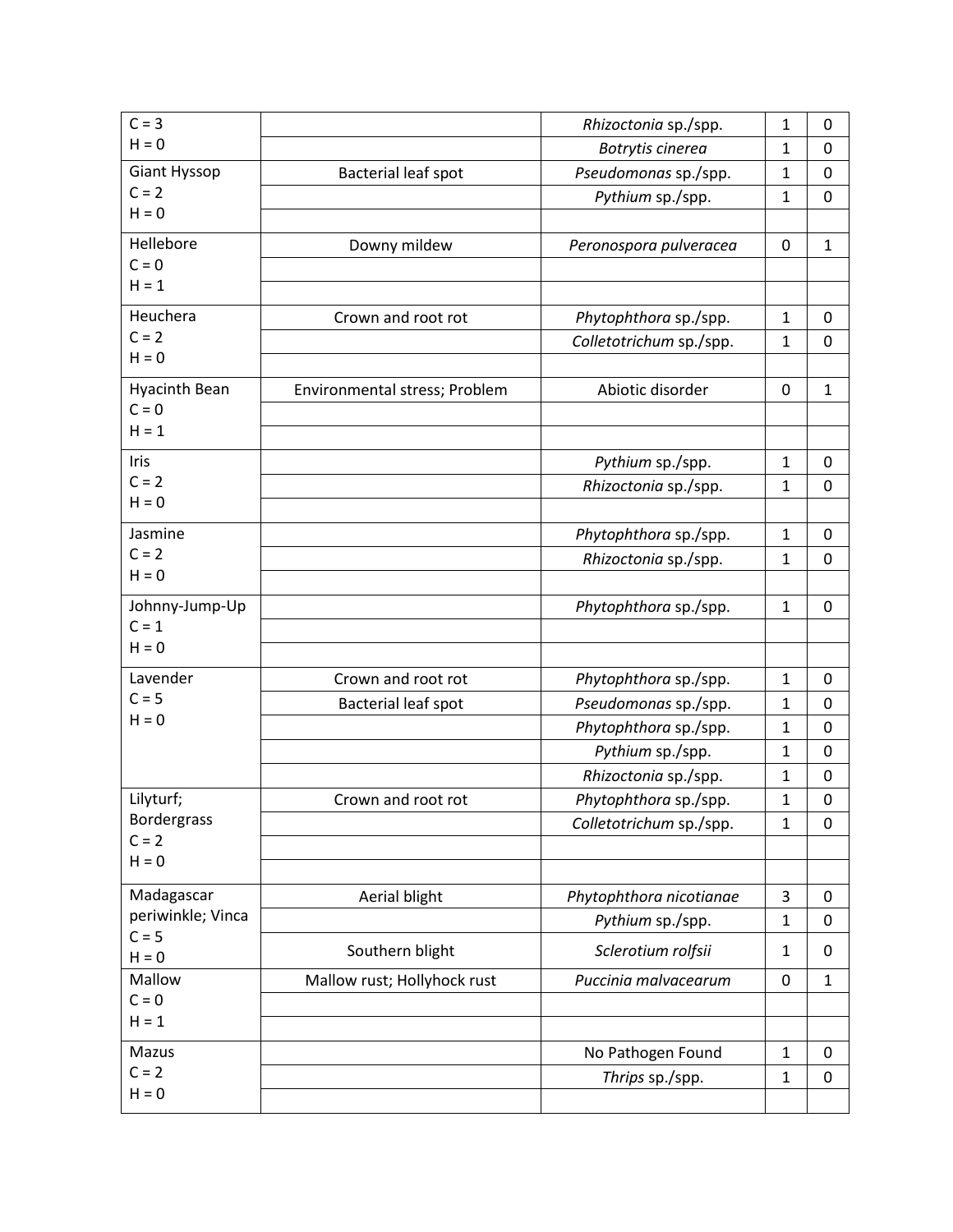| Mexican Petunia                | Freeze; Frost; Cold damage    | Abiotic disorder          | 1              | $\mathbf 0$    |
|--------------------------------|-------------------------------|---------------------------|----------------|----------------|
| $C = 2$                        |                               | Pythium sp./spp.          | $\mathbf{1}$   | 0              |
| $H = 0$                        |                               |                           |                |                |
|                                |                               |                           |                |                |
| Milkweed                       | Environmental stress; Problem | Abiotic disorder          | $\mathbf 0$    | 1              |
| $C = 0$                        |                               |                           |                |                |
| $H = 1$                        |                               |                           |                |                |
| <b>Million Bells</b>           | <b>Bacterial leaf spot</b>    | Acidovorax sp./spp.       | $\mathbf{1}$   | 0              |
| $C = 2$                        |                               | Pythium sp./spp.          | $\mathbf{1}$   | 0              |
| $H = 0$                        |                               |                           |                |                |
| <b>Mixed Plant</b>             | Crown and root rot            | Phytophthora sp./spp.     | $\mathbf{1}$   | 0              |
| Material                       |                               | Botrytis sp./spp.         | $\mathbf{1}$   | $\mathbf 0$    |
| $C = 2$                        |                               |                           |                |                |
| $H = 0$                        |                               |                           |                |                |
|                                |                               |                           |                |                |
| Mondograss;<br>Dwarf Lily Turf | Crown and root rot            | Phytophthora sp./spp.     | $\mathbf{1}$   | $\mathbf 0$    |
| $C = 2$                        |                               | Rhizoctonia sp./spp.      | $\mathbf{1}$   | $\mathbf 0$    |
| $H = 0$                        |                               |                           |                |                |
|                                |                               |                           |                |                |
| Multiple hosts                 |                               | Phytophthora sp./spp.     | $\mathbf{1}$   | 0              |
| $C = 2$                        |                               | Sclerotium rolfsii        | $\mathbf{1}$   | 0              |
| $H = 0$                        |                               |                           |                |                |
| New Guinea                     |                               | Cercospora sp./spp.       | $\mathbf{1}$   | $\pmb{0}$      |
| Impatiens                      |                               |                           |                |                |
| $C = 3$                        |                               | Fusarium sp./spp.         | $\mathbf{1}$   | 0              |
| $H = 0$                        |                               | Rhizoctonia solani        | 1              | $\mathbf 0$    |
| Pachysandra                    |                               | No Pathogen Found         | $\mathbf{1}$   | 0              |
| $C = 1$                        |                               |                           |                |                |
| $H = 0$                        |                               |                           |                |                |
| Pansy                          | Environmental stress; Problem | Abiotic disorder          | $\mathbf 0$    | $\overline{2}$ |
| $C = 0$                        |                               |                           |                |                |
| $H = 2$                        |                               |                           |                |                |
| Pentas                         | Crown and root rot            |                           | 3              | $\mathbf 0$    |
| $C = 6$                        |                               | Phytophthora sp./spp.     |                |                |
| $H = 0$                        | <b>Mites</b>                  | Order Acari               | $\mathbf{1}$   | 0              |
|                                | <b>Broad mite</b>             | Polyphagotarsonemus latus | $\overline{2}$ | $\pmb{0}$      |
| Peony                          | Environmental stress; Problem | Abiotic disorder          | 0              | $\mathbf{1}$   |
| $C = 0$<br>$H = 1$             |                               |                           |                |                |
|                                |                               |                           |                |                |
| Petunias                       | Bacterial leaf spot           | Acidovorax sp./spp.       | $\mathbf 1$    | 0              |
| $C = 3$                        |                               | Phytophthora sp./spp.     | $\mathbf{1}$   | $\mathbf 0$    |
| $H = 0$                        |                               | Pythium sp./spp.          | $\mathbf{1}$   | 0              |
| Phlox Moss; Pink               |                               | Phytophthora sp./spp.     | $\mathbf{1}$   | $\pmb{0}$      |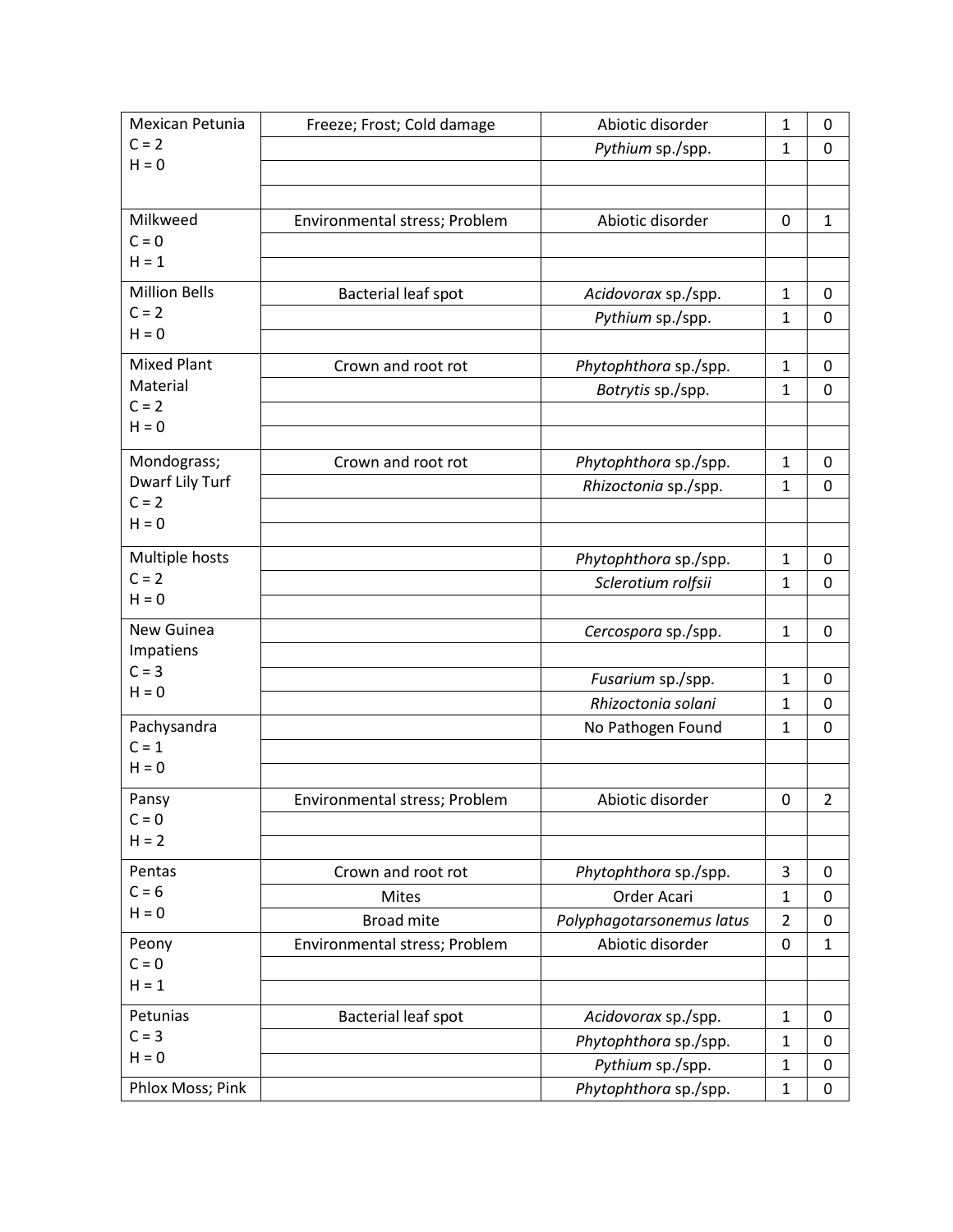| Phlox                        |                               | Pythium sp./spp.                                   | $\mathbf 1$  | 0            |
|------------------------------|-------------------------------|----------------------------------------------------|--------------|--------------|
| $C = 2$                      |                               |                                                    |              |              |
| $H = 0$                      |                               |                                                    |              |              |
| Pinks                        | Crown and root rot            | Phytophthora sp./spp.                              | $\mathbf 1$  | 0            |
| $C = 3$                      |                               | Fusarium sp./spp.                                  | $\mathbf{1}$ | 0            |
| $H = 0$                      |                               | Rhizoctonia sp./spp.                               | 1            | 0            |
| Poinsettia                   | Environmental stress; Problem | Abiotic disorder                                   | $\mathbf 0$  | 1            |
| $C = 1$                      |                               | Pythium sp./spp.                                   | $\mathbf 1$  | $\mathbf 0$  |
| $H = 1$                      |                               |                                                    |              |              |
| Ponytail Palm                | Environmental stress; Problem | Abiotic disorder                                   | $\mathbf 0$  | $\mathbf{1}$ |
| $C = 0$                      |                               |                                                    |              |              |
| $H = 1$                      |                               |                                                    |              |              |
| <b>Red Mallow</b><br>$C = 2$ | Cucumber mosaic (CMV)         | <b>Cucumovirus Cucumber</b><br><b>Mosaic Virus</b> | $\mathbf{1}$ | 0            |
| $H = 0$                      | Tobacco mosaic (TMV)          | <b>Tobamovirus Tobacco Mosaic</b><br>Virus         | $\mathbf{1}$ | 0            |
|                              |                               |                                                    |              |              |
| <b>Rose Mallow</b>           | Mealybugs                     | Family Pseudococcidae                              | $\mathbf{1}$ | 0            |
| $C = 2$<br>$H = 0$           |                               | Potyvirus sp./spp.                                 | $\mathbf{1}$ | $\mathbf 0$  |
|                              |                               |                                                    |              |              |
| Rosemary                     |                               | Pythium sp./spp.                                   | $\mathbf{1}$ | $\mathbf 0$  |
| $C = 1$<br>$H = 0$           |                               |                                                    |              |              |
|                              |                               |                                                    |              |              |
| Salvia; Sage<br>$C = 1$      | Bacterial leaf spot           | Pseudomonas cichorii                               | $\mathbf{1}$ | $\mathbf 0$  |
| $H = 0$                      |                               |                                                    |              |              |
|                              |                               |                                                    |              |              |
| Sedges<br>$C = 2$            | Crown and root rot            | Phytophthora sp./spp.                              | $\mathbf{1}$ | $\mathbf 0$  |
| $H = 0$                      |                               | Colletotrichum sp./spp.                            | $\mathbf 1$  | $\mathbf 0$  |
| Shasta Daisy                 |                               |                                                    |              |              |
| $C = 0$                      | Environmental stress; Problem | Abiotic disorder                                   | 0            | 1            |
| $H = 1$                      |                               |                                                    |              |              |
|                              |                               |                                                    |              |              |
| Shasta Daisy<br>$C = 0$      | Environmental stress; Problem | Abiotic disorder                                   | 0            | $\mathbf{1}$ |
| $H = 1$                      |                               |                                                    |              |              |
| Siberian Iris                |                               |                                                    | 0            |              |
| $C = 0$                      | Root problems                 | Abiotic disorder                                   |              | $\mathbf{1}$ |
| $H = 1$                      |                               |                                                    |              |              |
| Snapdragon                   | Sclerotinia blight            | Sclerotinia sp./spp.                               | $\mathbf{1}$ | 0            |
| $C = 1$                      |                               |                                                    |              |              |
| $H = 0$                      |                               |                                                    |              |              |
| Spiderwort                   | Crown and root rot            | Phytophthora sp./spp.                              | $\mathbf{1}$ | 0            |
|                              |                               |                                                    |              |              |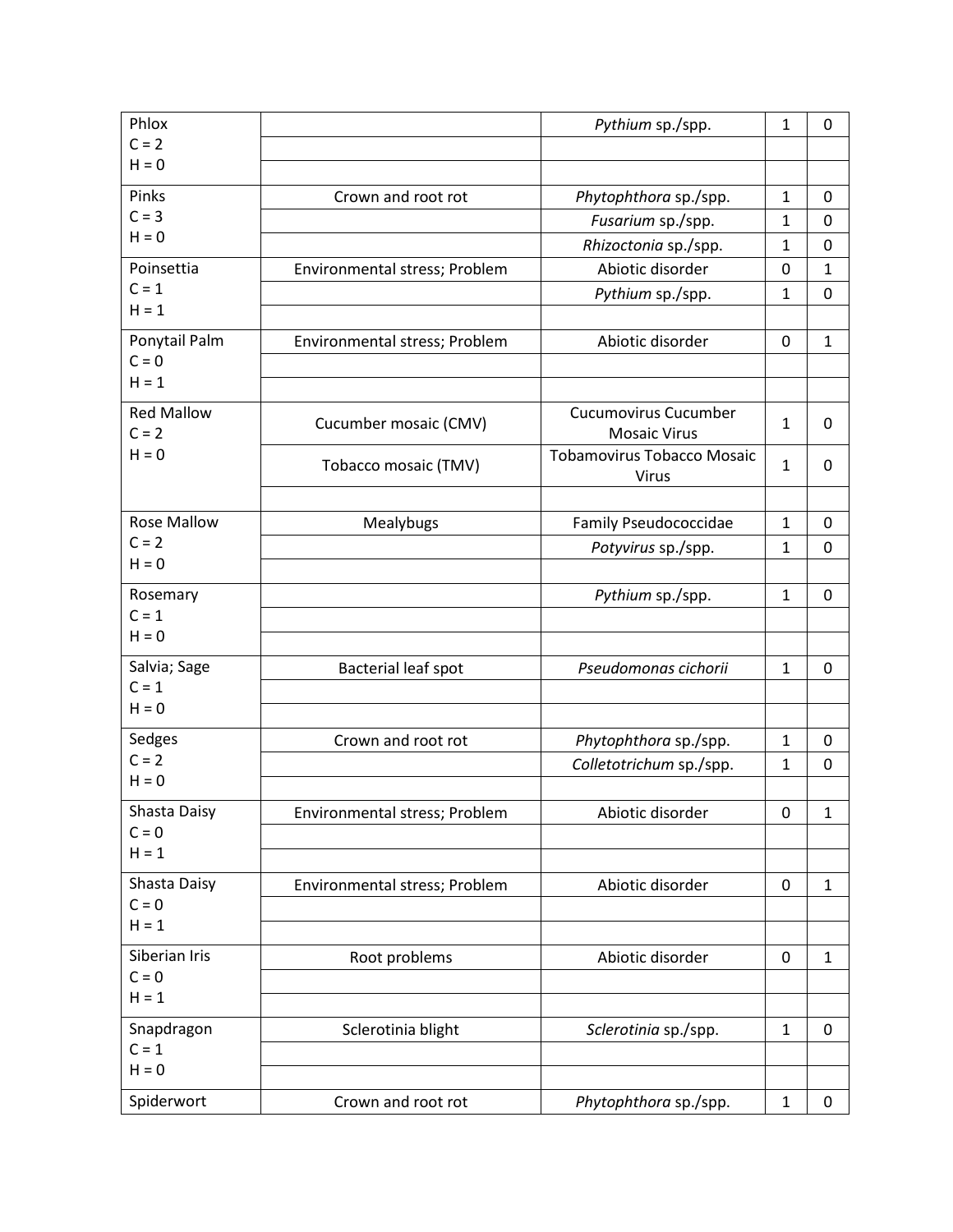| $C = 1$         |                                  |                          |              |              |
|-----------------|----------------------------------|--------------------------|--------------|--------------|
| $H = 0$         |                                  |                          |              |              |
| Sunflower       |                                  | Pseudomonas sp./spp.     | 1            | 0            |
| $C = 2$         | Sunflower leaf blight; Stem spot | Alternariaster helianthi | 1            | 0            |
| $H = 0$         |                                  |                          |              |              |
| Sweet Flag;     |                                  | Pythium sp./spp.         | 1            | 0            |
| Myrtle Flag     |                                  |                          |              |              |
| $C = 1$         |                                  |                          |              |              |
| $H = 0$         |                                  |                          |              |              |
| Violas (Violet; | Unknown                          | General                  | $\mathbf{0}$ | 1            |
| Pansy)          |                                  |                          |              |              |
| $C = 0$         |                                  |                          |              |              |
| $H = 1$         |                                  |                          |              |              |
| Zinnia          | Powdery mildew                   | Oidium sp./spp.          | 2            | $\mathbf{0}$ |
| $C = 6$         |                                  |                          |              |              |
| $H = 0$         |                                  |                          |              |              |
|                 |                                  |                          |              |              |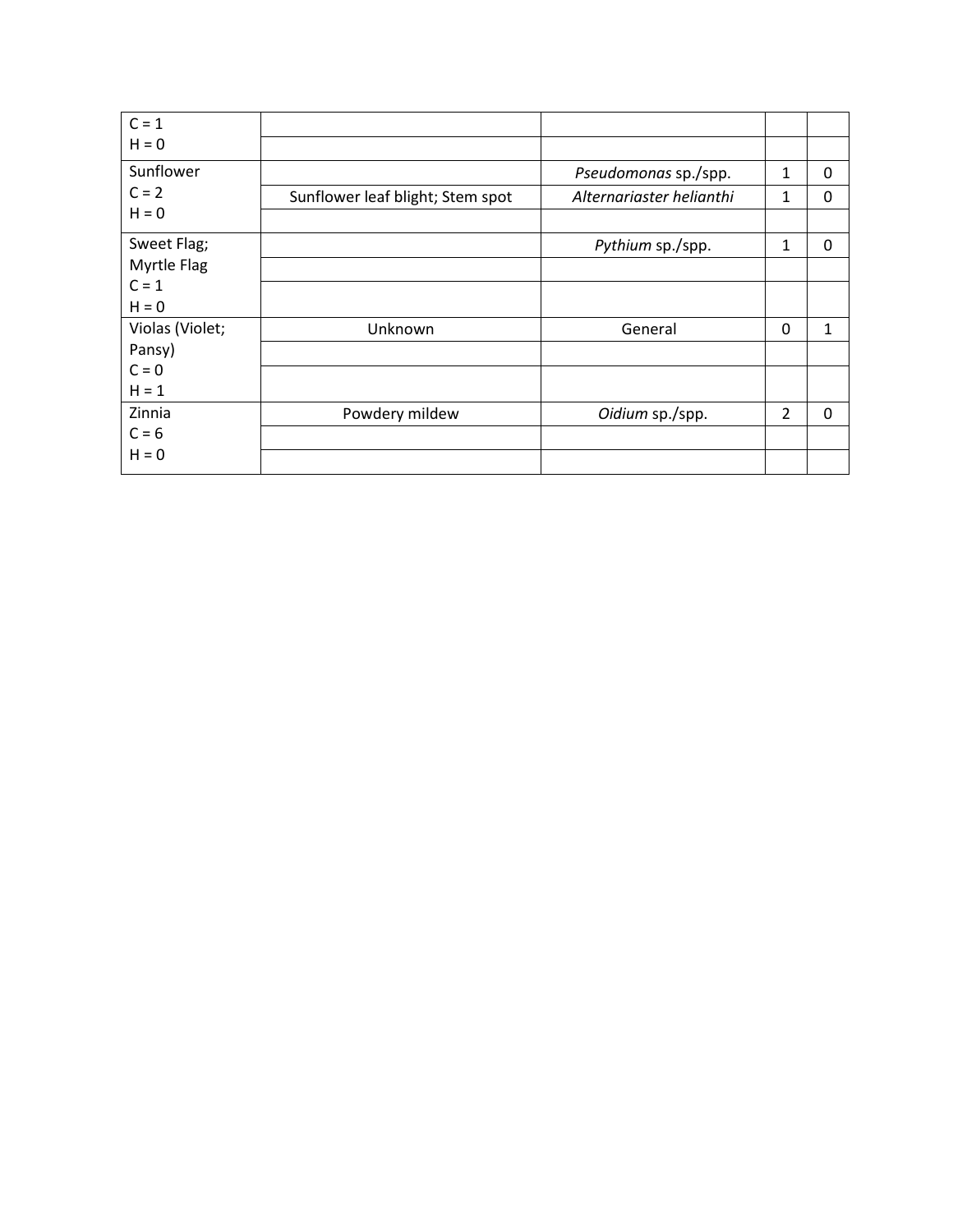## **MISCELLANEOUS**

(Total Diagnoses 4: C=0; H=4)

| <b>HOST</b>    | <b>DISEASE</b> | <b>CAUSAL ORGANISM</b> | ∼ | Н |
|----------------|----------------|------------------------|---|---|
| Mushroom       | Unknown        | General                | 0 |   |
| $C = 0$        |                |                        |   |   |
| $H = 2$        |                |                        |   |   |
| Unknown; No    | Unknown        | General                | 0 |   |
| Site Specified |                | Wolfiporia extensa     | 0 |   |
| $C = 0$        |                |                        |   |   |
| $H = 2$        |                |                        |   |   |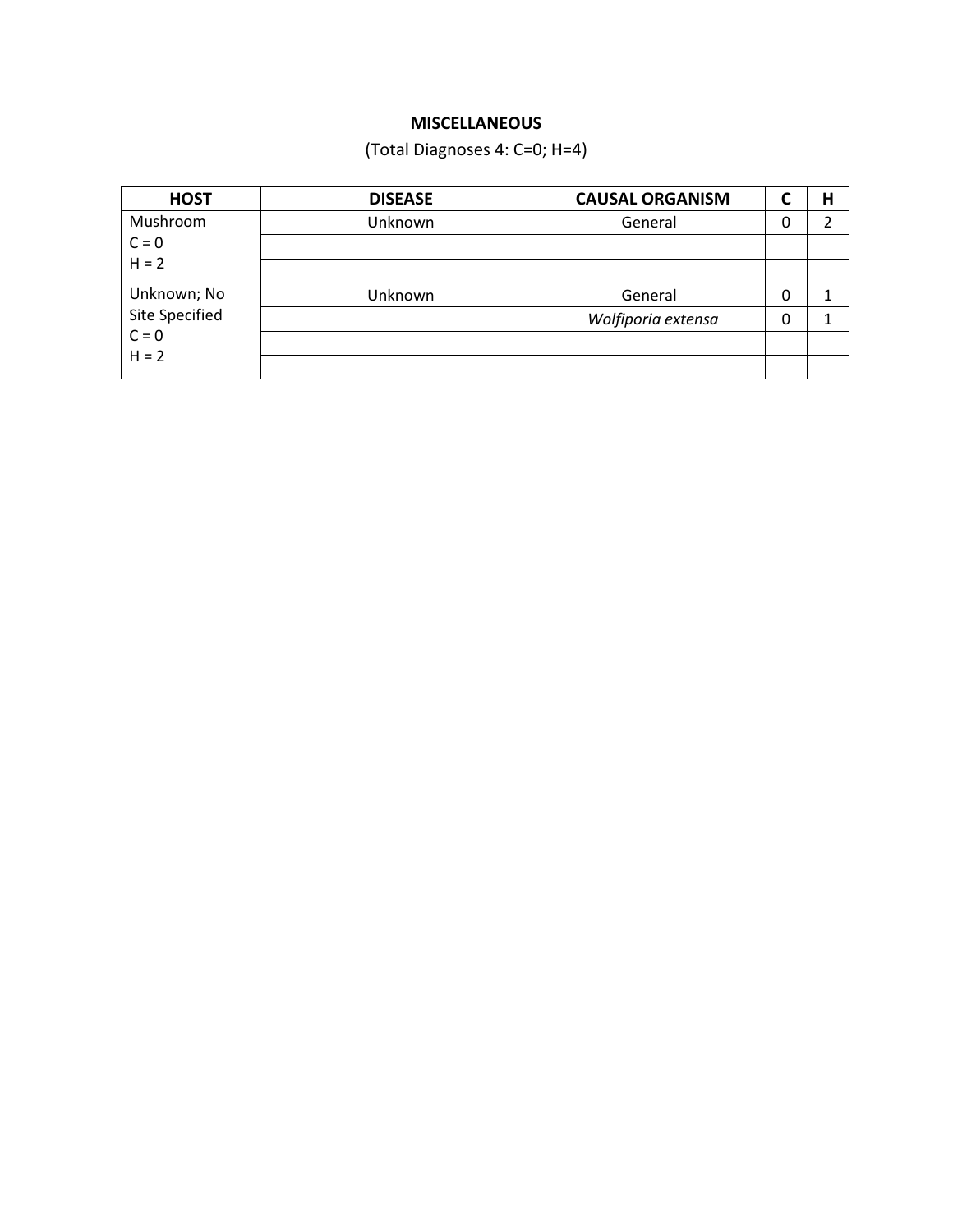# **TREES** (Total Diagnoses 187: C=102; H=85)

| <b>HOST</b>         | <b>DISEASE</b>                 | <b>CAUSAL ORGANISM</b>     | $\mathbf C$    | H              |
|---------------------|--------------------------------|----------------------------|----------------|----------------|
| American Beech      |                                | <b>Insect Gall</b>         | $\overline{0}$ | $\mathbf{1}$   |
| $C = 0$             |                                |                            |                |                |
| $H = 1$             |                                |                            |                |                |
| American            |                                | Multiple genera sp./spp.   | $\mathbf{1}$   | 0              |
| Sycamore            |                                | Unknown Agent              | 1              | 0              |
| $C = 2$             |                                |                            |                |                |
| $H = 0$             |                                |                            |                |                |
| Arborvitae          | Crown and root rot             | Phytophthora sp./spp.      | 1              | 0              |
| $C = 3$             | Cultural/environmental problem | Abiotic disorder           | 0              | $\overline{2}$ |
| $H = 8$             | Environmental stress; Problem  | Abiotic disorder           | 0              | 6              |
|                     |                                | No Pathogen Found          | $\overline{2}$ | 0              |
| Arizona Cypress     | Environmental stress; Problem  | Abiotic disorder           | $\mathbf 0$    | 3              |
| $C = 1$             | Needle cast; Blight            | Passalora sequoiae         | $\mathbf{1}$   | 0              |
| $H = 3$             |                                |                            |                |                |
| Ash                 | Anthracnose                    | Discula fraxinea           | 0              | $\mathbf{1}$   |
| $C = 0$             |                                |                            |                |                |
| $H = 1$             |                                |                            |                |                |
| <b>Baldcypress</b>  | Cultural/environmental problem | Abiotic disorder           | 0              | 1              |
| (Ornamental         |                                |                            |                |                |
| Spp.)               |                                |                            |                |                |
| $C = 0$<br>$H = 1$  |                                |                            |                |                |
| <b>Black Gum</b>    | Environmental stress; Problem  | Abiotic disorder           | 0              | $\mathbf{1}$   |
| $C = 1$             |                                | No Pathogen Found          | $\mathbf{1}$   | 0              |
| $H = 1$             |                                |                            |                |                |
| <b>Blue Spruce</b>  | Environmental stress; Problem  | Abiotic disorder           | 0              | 1              |
| $C = 0$             |                                |                            |                |                |
| $H = 1$             |                                |                            |                |                |
| <b>Callery Pear</b> |                                | <b>Unidentified Fungus</b> | 0              | 1              |
| $C = 0$             |                                |                            |                |                |
| $H = 1$             |                                |                            |                |                |
| Cherry              | Environmental stress; Problem  | Abiotic disorder           | 0              | $\mathbf{1}$   |
| $C = 1$             | Unknown Abiotic disorder       | Abiotic disorder           | 0              | 1              |
| $H = 3$             | Sooty mold                     | <b>Unidentified Fungus</b> | 0              | 1              |
|                     |                                | No Pathogen Found          | $\mathbf{1}$   | 0              |
| Chinaberry;         | Insect damage                  | Unidentified Insect        | 0              | $\mathbf{1}$   |
| Umbrella Tree       |                                |                            |                |                |
| $C = 0$             |                                |                            |                |                |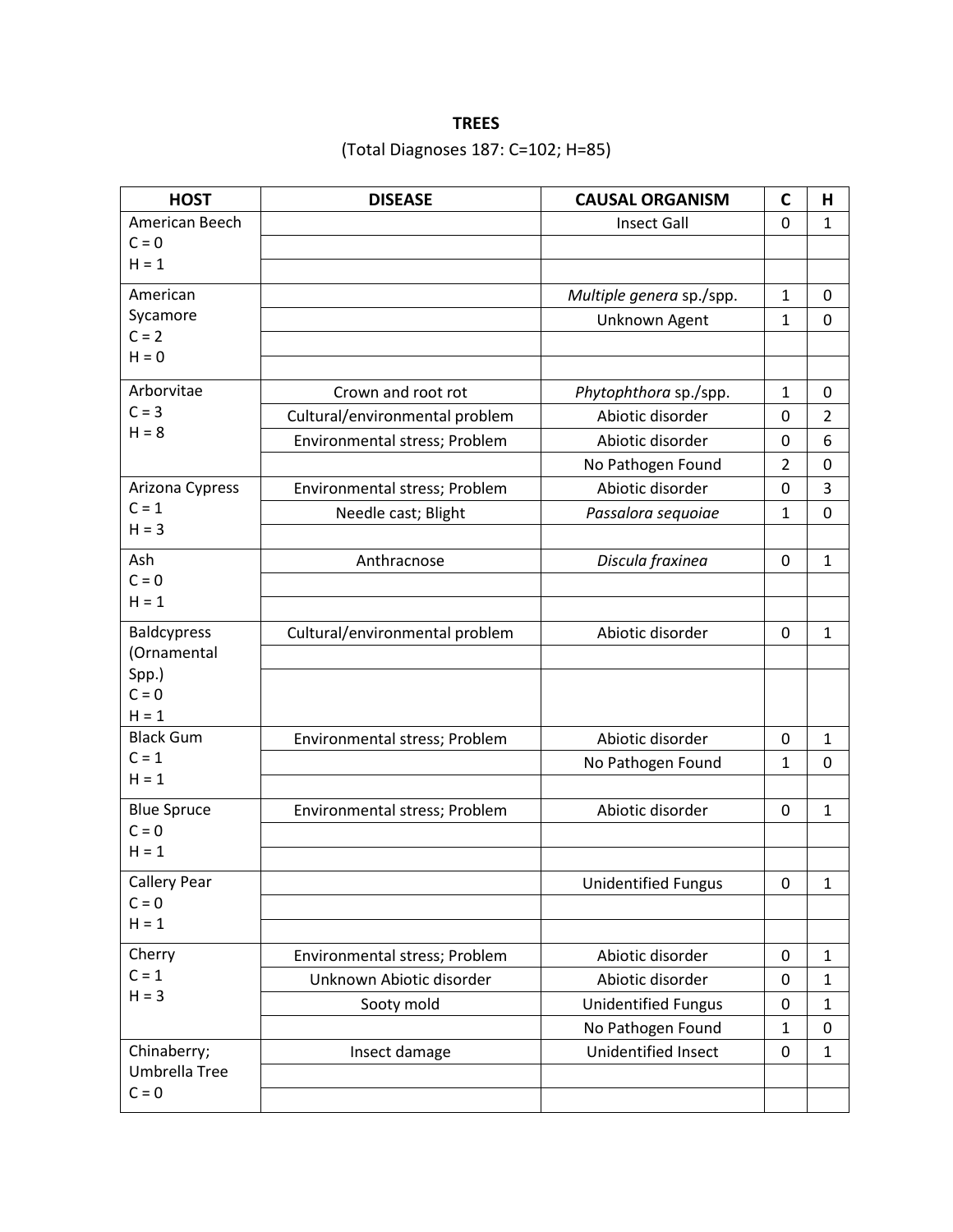| $H = 1$                   |                                |                               |              |                |
|---------------------------|--------------------------------|-------------------------------|--------------|----------------|
| Chinese Elm               | Wound canker                   | Abiotic disorder              | 0            | 1              |
| $C = 0$                   |                                |                               |              |                |
| $H = 1$                   |                                |                               |              |                |
| <b>Chinese Pistache</b>   | Cultural/environmental problem | Abiotic disorder              | 0            | 1              |
| $C = 0$                   |                                |                               |              |                |
| $H = 1$                   |                                |                               |              |                |
| Colorado Blue             | Stigmina needle blight         | Stigmina lautii               | 1            | 0              |
| Spruce                    | Rhizosphaera needle cast       | Rhizosphaera sp./spp.         | $\mathbf{1}$ | 0              |
| $C = 2$                   |                                |                               |              |                |
| $H = 0$                   |                                |                               |              |                |
| Common Apple              | <b>Burr knot</b>               | Abiotic disorder              | 0            | 1              |
| $C = 0$                   |                                |                               |              |                |
| $H = 1$                   |                                |                               |              |                |
| Crape Myrtle              | Powdery mildew                 | Oidium sp./spp.               | $\mathbf{1}$ | 0              |
| $C = 2$                   | Crown and root rot             | Phytophthora sp./spp.         | $\mathbf{1}$ | 0              |
| $H = 1$                   | Environmental stress; Problem  | Abiotic disorder              | 0            | 1              |
| Cryptomeria               | Environmental stress; Problem  | Abiotic disorder              | 0            | $\overline{2}$ |
| $C = 1$                   | Root rot                       | Various fungi                 | 0            | $\mathbf{1}$   |
| $H = 3$                   |                                | <b>Environmental Stresses</b> | $\mathbf{1}$ | 0              |
| Deodar Cedar              |                                |                               | $\mathbf{1}$ | 0              |
| $C = 1$                   |                                | No Pathogen Found             |              |                |
| $H = 0$                   |                                |                               |              |                |
| Dogwood                   |                                |                               |              |                |
| $C = 0$                   | Environmental stress; Problem  | Abiotic disorder              | 0            | $\overline{2}$ |
| $H = 2$                   |                                |                               |              |                |
|                           |                                |                               |              |                |
| Eastern Redbud<br>$C = 1$ |                                | Fusicoccum sp./spp.           | $\mathbf{1}$ | $\mathbf 0$    |
| $H = 0$                   |                                |                               |              |                |
|                           |                                |                               |              |                |
| Elm<br>$C = 0$            | Unknown                        | General                       | 0            | $\mathbf{1}$   |
| $H = 1$                   |                                |                               |              |                |
|                           |                                |                               |              |                |
| Falsecypress              |                                | Phytophthora sp./spp.         | $\mathbf{1}$ | 0              |
| $C = 1$<br>$H = 0$        |                                |                               |              |                |
|                           |                                |                               |              |                |
| <b>Flowering Cherry</b>   | Crown and root rot             | Phytophthora sp./spp.         | 0            | $\mathbf{1}$   |
| $C = 0$                   |                                |                               |              |                |
| $H = 1$                   |                                |                               |              |                |
| Flowering                 | Spot anthracnose               | Elsinoe corni                 | $\mathbf{1}$ | 0              |
| Dogwood                   |                                |                               |              |                |
| $C = 1$                   |                                |                               |              |                |
| $H = 0$                   |                                |                               |              |                |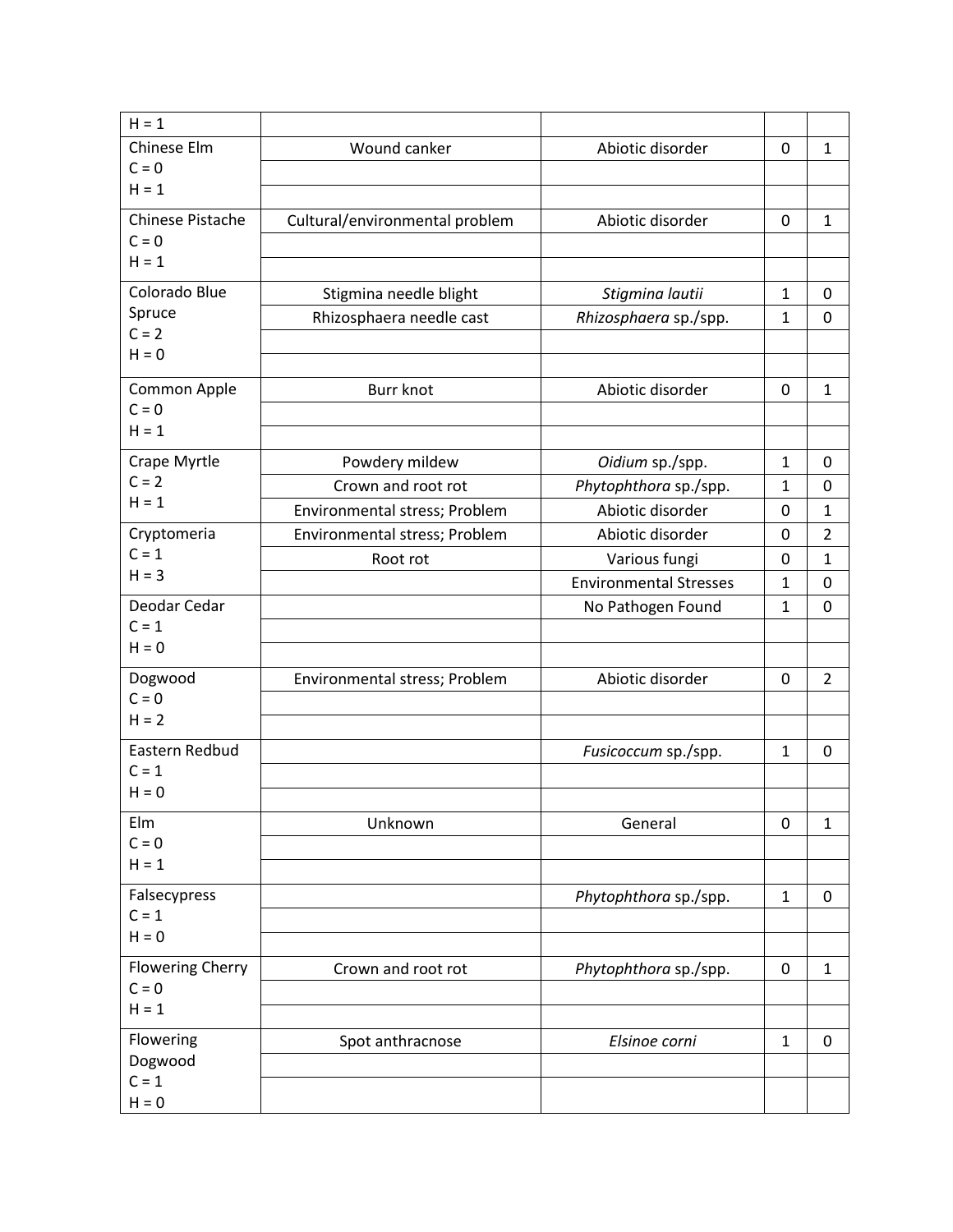| Hickory                 | Environmental stress; Problem  | Abiotic disorder          | 0                          | 1            |
|-------------------------|--------------------------------|---------------------------|----------------------------|--------------|
| $C = 0$                 | Wound canker                   | Abiotic disorder          | 0                          | 1            |
| $H = 2$                 |                                |                           |                            |              |
| Hophornbeam             | Mite damage                    | <b>Unidentified Mite</b>  | $\mathbf 1$                | $\mathbf{0}$ |
| $C = 2$                 |                                | No Pathogen Found         | $\mathbf{1}$               | $\mathbf 0$  |
| $H = 0$                 |                                |                           |                            |              |
| Italian Cypress         | Environmental stress; Problem  | Abiotic disorder          | 0                          | 3            |
| $C = 6$                 | Scale insects                  | Order homoptera           | $\mathbf{1}$               | 0            |
| $H = 3$                 | Mite damage                    | <b>Unidentified Mite</b>  | 1                          | 0            |
|                         |                                | Sphaeropsis sp./spp.      | 1                          | 0            |
|                         | Root problem                   | Unknown cause             | 1                          | 0            |
|                         | Seiridium canker               | Seiridium unicorne        | $\overline{2}$             | $\mathbf 0$  |
| Japanese Cedar          | Dieback; Canker                | Seiridium sp./spp.        | 1                          | 0            |
| $C = 1$                 |                                |                           |                            |              |
| $H = 0$                 |                                |                           |                            |              |
| Japanese                | <b>Mites</b>                   | Order Acari               | $\mathbf{1}$               | 0            |
| <b>Flowering Cherry</b> |                                |                           |                            |              |
| $C = 2$                 |                                |                           |                            |              |
| $H = 0$                 |                                | Pseudocercospora sp./spp. | $\mathbf{1}$               | 0            |
| Japanese Maple          | Unknown                        | General                   | 0                          | $\mathbf{1}$ |
| $C = 2$                 | Environmental stress; Problem  | Abiotic disorder          | $\mathbf 0$                | 3            |
| $H = 4$                 |                                | Phomopsis sp./spp.        | 1                          | 0            |
|                         |                                | Secondary Agents;         |                            |              |
|                         |                                | Saprophytes; Unspecif.    | $\mathbf 1$                | 0            |
| Japanese                |                                | No Pathogen Found         | $\mathbf 1$                | $\mathbf 0$  |
| Snowbell                |                                |                           |                            |              |
| $C = 1$<br>$H = 0$      |                                |                           |                            |              |
| Juniper                 | Environmental stress; Problem  | Abiotic disorder          | 0                          | 1            |
| $C = 0$                 |                                |                           |                            |              |
| $H = 1$                 |                                |                           |                            |              |
| Leyland Cypress         | Crown and root rot             | Phytophthora sp./spp.     | $\mathbf 1$                | 0            |
| $C = 10$                | Cultural/environmental problem | Abiotic disorder          | 0                          | 1            |
| $H = 16$                | Environmental stress; Problem  | Abiotic disorder          | 0                          | 9            |
|                         | Root problems                  | Abiotic disorder          | 0                          | $\mathbf{1}$ |
|                         |                                | No Pathogen Found         | $\overline{2}$             | 0            |
|                         |                                | Pestalotia sp./spp.       | $\mathbf{1}$               | 0            |
|                         |                                |                           |                            |              |
|                         |                                | Phyllosticta sp./spp.     | $\mathbf 1$<br>$\mathbf 1$ | 0            |
|                         |                                | Rhizoctonia sp./spp.      |                            | 0            |
|                         | Passalora leaf spot            | Passalora sp./spp.        | 0                          | 5            |
|                         | Needle cast; Blight            | Passalora sequoiae        | 3                          | 0            |
|                         | Seiridium canker               | Seiridium unicorne        | $\mathbf{1}$               | 0            |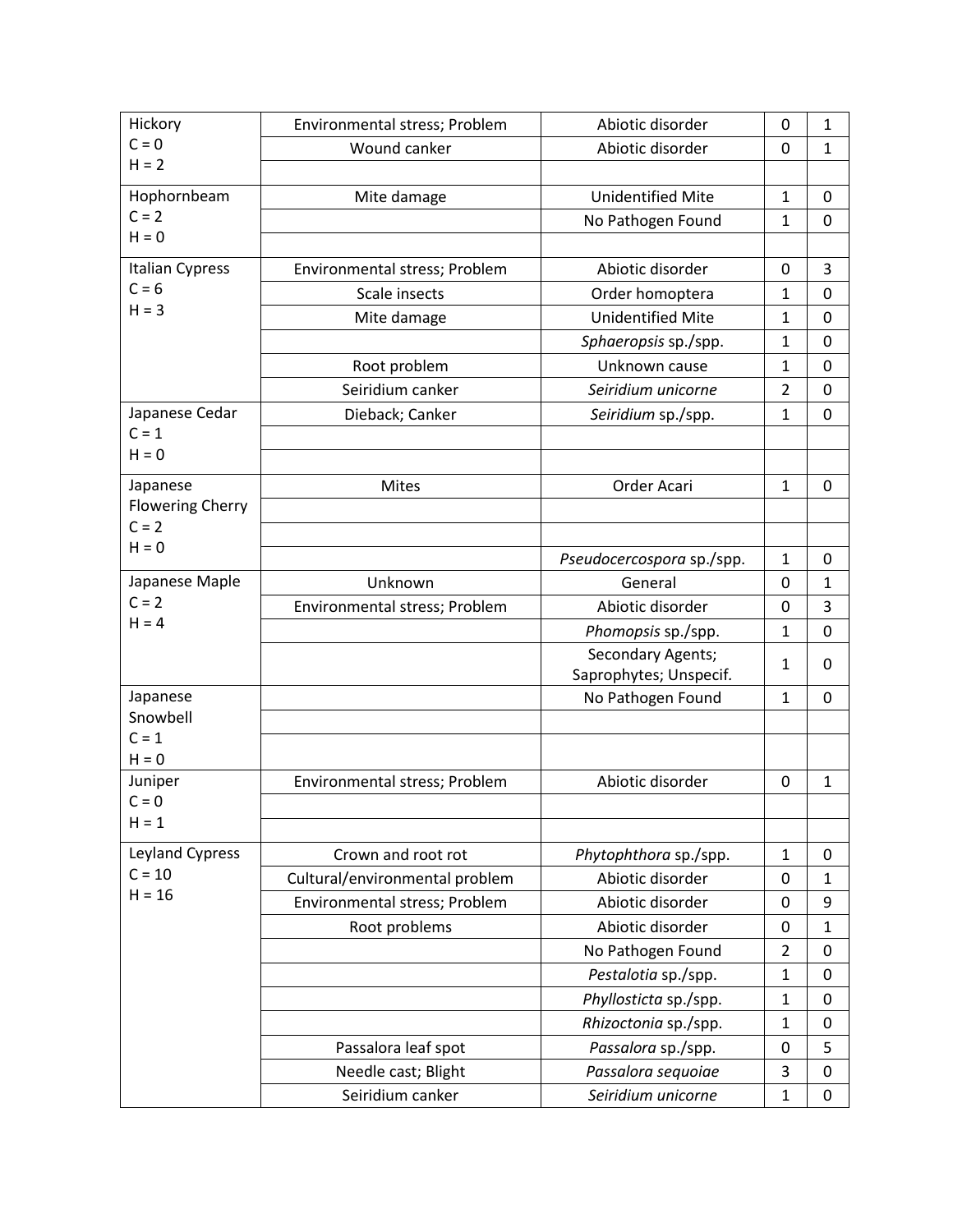| Live Oak             |                                     | No Pathogen Found           | $\mathbf{1}$   | 0              |
|----------------------|-------------------------------------|-----------------------------|----------------|----------------|
| $C = 2$              | Anthracnose                         | Apiognomonia errabunda      | $\mathbf{1}$   | 0              |
| $H = 0$              |                                     |                             |                |                |
| <b>Loblolly Pine</b> | Diplodia blight                     | Sphaeropsis sapinea         | $\overline{2}$ | 0              |
| $C = 2$              |                                     |                             |                |                |
| $H = 0$              |                                     |                             |                |                |
| Longleaf Pine        | Lophodermium leaf spot; Needle cast | Lophodermium sp./spp.       | $\mathbf 1$    | 0              |
| $C = 3$              |                                     | No Pathogen Found           | 1              | 0              |
| $H = 0$              |                                     | Pythium sp./spp.            | 1              | 0              |
| Loquat               |                                     | Sphaeropsis sp./spp.        | $\mathbf 1$    | $\mathbf 0$    |
| $C = 1$              |                                     |                             |                |                |
| $H = 0$              |                                     |                             |                |                |
| Maple                | Unknown                             | General                     | $\mathbf 0$    | $\mathbf{1}$   |
| $C = 0$              | Scale insects                       | Order homoptera             | 0              | $\mathbf{1}$   |
| $H = 2$              |                                     |                             |                |                |
| Multiple hosts       | Canker                              | Hypoxylon sp./spp.          | 0              | $\mathbf{1}$   |
| $C = 0$              |                                     |                             |                |                |
| $H = 1$              |                                     |                             |                |                |
| Oak                  | Anthracnose                         | Apiognomonia sp./spp.       | $\mathbf 1$    | 0              |
| $C = 7$              | Canker                              | Hypoxylon sp./spp.          | 0              | $\mathbf{1}$   |
| $H = 18$             | Unknown                             | General                     | 0              | 4              |
|                      | Crown and root rot                  | Phytophthora sp./spp.       | 1              | $\mathbf 0$    |
|                      | Herbicide injury; Exposure          | Abiotic disorder            | 0              | 1              |
|                      | Cultural/environmental problem      | Abiotic disorder            | $\mathbf 0$    | 1              |
|                      | Environmental stress; Problem       | Abiotic disorder            | $\mathbf 0$    | 5              |
|                      | Wound canker                        | Abiotic disorder            | 0              | $\overline{2}$ |
|                      | Wood rot fungus                     | Cerrena unicolor            | 0              | $\mathbf{1}$   |
|                      | Woolly aphids                       | Family Aphididae; Adelgidae | 0              | $\mathbf{1}$   |
|                      | Leaf spot                           | Tubakia sp./spp.            | $\mathbf 0$    | $\overline{2}$ |
|                      |                                     | Rhizoctonia sp./spp.        | $\mathbf{1}$   | 0              |
|                      |                                     | Sphaeropsis sp./spp.        | $\mathbf 1$    | $\mathbf{0}$   |
|                      |                                     | Tubakia sp./spp.            | 3              | 0              |
| Overcup Oak          | Cercospora leaf spot                | Cercospora sp./spp.         | $\mathbf{1}$   | 0              |
| $C = 3$              | <b>Insect Gall</b>                  | <b>Insect Gall</b>          | $\mathbf 1$    | $\mathbf 0$    |
| $H = 0$              | Leaf spot                           | Tubakia sp./spp.            | $\mathbf 1$    | 0              |
| Persian Ironwood     |                                     | No Pathogen Found           | $\mathbf{1}$   | $\mathbf 0$    |
| $C = 1$              |                                     |                             |                |                |
| $H = 0$              |                                     |                             |                |                |
| Pin Oak              | Leaf spot                           | Tubakia sp./spp.            | $\mathbf 1$    | $\mathbf 0$    |
| $C = 8$              |                                     | Phytophthora sp./spp.       | $\mathbf 1$    | 0              |
| $H = 0$              |                                     | Tubakia sp./spp.            | 3              | $\pmb{0}$      |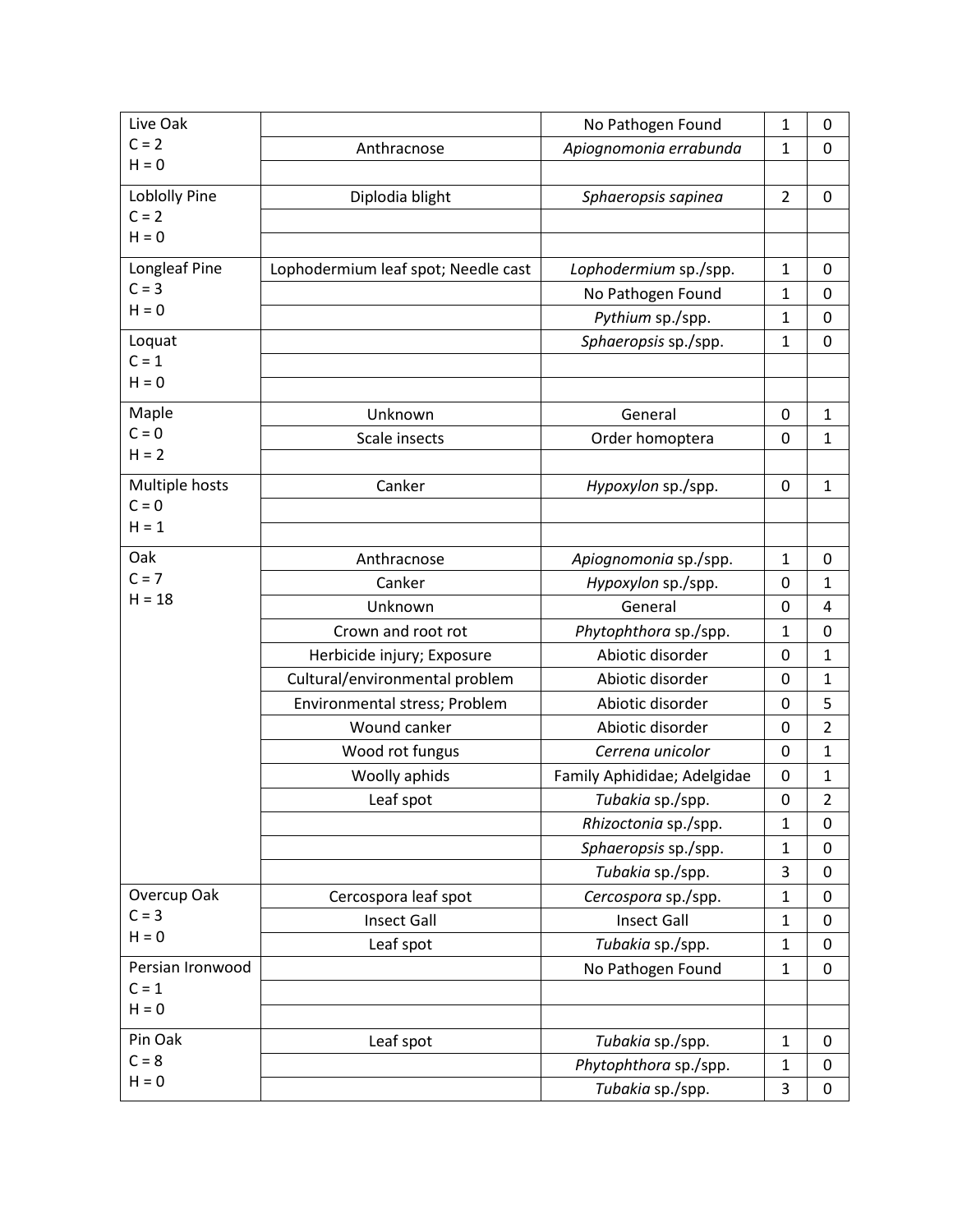|                             | <b>Bacterial leaf scorch</b>   | Xylella fastidiosa         | 3            | 0              |
|-----------------------------|--------------------------------|----------------------------|--------------|----------------|
| Pine                        | Crown and root rot             | Phytophthora sp./spp.      | 1            | $\mathbf 0$    |
| $C = 2$                     | Wood rot fungus                | Poria sp./spp.             | 0            | $\mathbf{1}$   |
| $H = 3$                     | Unknown Abiotic disorder       | Abiotic disorder           | $\mathbf 0$  | 1              |
|                             |                                | No Pathogen Found          | $\mathbf{1}$ | $\mathbf 0$    |
|                             |                                | <b>Unidentified Fungus</b> | 0            | $\mathbf{1}$   |
| Planetree;                  | Environmental stress; Problem  | Abiotic disorder           | $\mathbf 0$  | $\overline{2}$ |
| Sycamore                    |                                |                            |              |                |
| $C = 0$                     |                                |                            |              |                |
| $H = 2$                     |                                |                            |              |                |
| <b>Red Maple</b><br>$C = 3$ | Cultural/environmental problem | Abiotic disorder           | $\mathbf 0$  | 1              |
| $H = 4$                     | Root problems                  | Abiotic disorder           | 0            | $\overline{2}$ |
|                             | Maple Cristulariella leaf spot | Cristulariella depraedans  | 1            | $\mathbf 0$    |
|                             | Leaf spot                      | Unknown cause              | 0            | $\mathbf{1}$   |
|                             |                                | No Pathogen Found          | 1            | 0              |
|                             |                                | Phytophthora sp./spp.      | $\mathbf 1$  | $\mathbf 0$    |
| <b>Red Oak</b><br>$C = 0$   | Wound canker                   | Abiotic disorder           | 0            | 1              |
| $H = 1$                     |                                |                            |              |                |
|                             |                                |                            |              |                |
| Redbud                      | Unknown                        | General                    | 0            | 1              |
| $C = 0$<br>$H = 1$          |                                |                            |              |                |
|                             |                                |                            |              |                |
| <b>River Birch</b>          |                                | Discula sp./spp.           | $\mathbf{1}$ | 0              |
| $C = 2$<br>$H = 0$          |                                | Unknown Agent              | $\mathbf{1}$ | 0              |
|                             |                                |                            |              |                |
| Sassafras                   | Wound canker                   | Abiotic disorder           | $\mathbf 0$  | $\mathbf{1}$   |
| $C = 0$<br>$H = 1$          |                                |                            |              |                |
|                             |                                |                            |              |                |
| Silk Tree                   | Root rot                       | Ganoderma sp./spp.         | 0            | 1              |
| $C = 0$<br>$H = 1$          |                                |                            |              |                |
|                             |                                |                            |              |                |
| Southern                    |                                | No Pathogen Found          | $\mathbf 1$  | 0              |
| Magnolia<br>$C = 1$         |                                |                            |              |                |
| $H = 0$                     |                                |                            |              |                |
| Southern Sugar              |                                | Tubakia sp./spp.           | $\mathbf{1}$ | 0              |
| Maple; Florida              |                                |                            |              |                |
| Maple                       |                                |                            |              |                |
| $C = 1$                     |                                |                            |              |                |
| $H = 0$                     |                                |                            |              |                |
| Spruce                      | Environmental stress; Problem  | Abiotic disorder           | $\pmb{0}$    | $\mathbf{1}$   |
| $C = 0$<br>$H = 1$          |                                |                            |              |                |
|                             |                                |                            |              |                |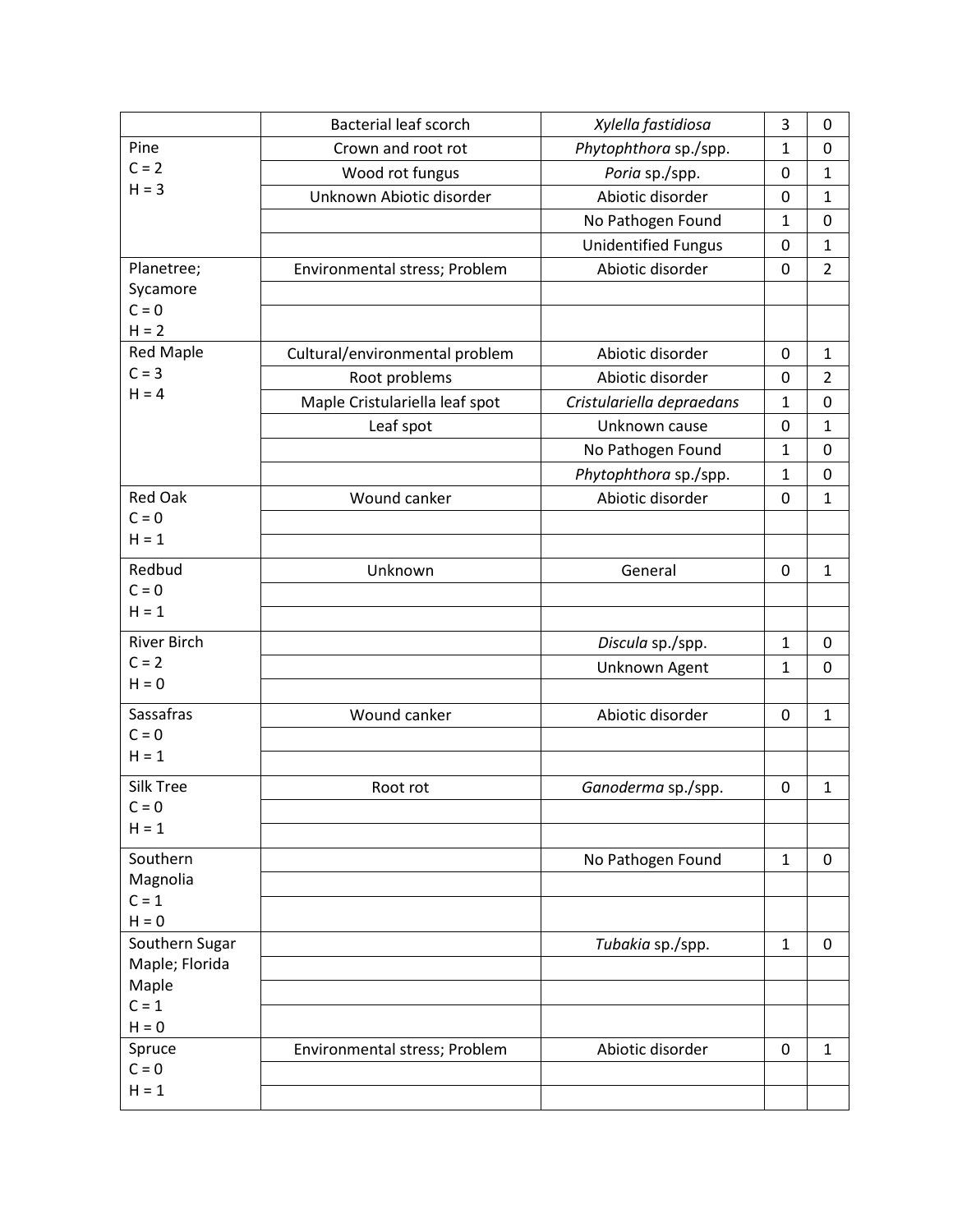| <b>Sugar Maple</b>               | Discula anthracnose                 | Discula sp./spp.           | 0                 | $\mathbf{1}$      |
|----------------------------------|-------------------------------------|----------------------------|-------------------|-------------------|
| $C = 0$                          | Unknown                             | General                    | $\mathbf 0$       | $\mathbf{1}$      |
| $H = 2$                          |                                     |                            |                   |                   |
| Sweetgum                         | Lichens                             | Lichenes                   | 0                 | $\mathbf{1}$      |
| $C = 0$                          |                                     |                            |                   |                   |
| $H = 1$                          |                                     |                            |                   |                   |
| <b>Tulip Tree</b>                | Environmental stress; Problem       | Abiotic disorder           | 0                 | $\mathbf{1}$      |
| $C = 0$<br>$H = 1$               |                                     |                            |                   |                   |
|                                  |                                     |                            |                   |                   |
| Unknown; No                      | Fire blight                         | Erwinia amylovora          | $\mathbf{1}$      | $\pmb{0}$         |
| <b>Site Specified</b><br>$C = 1$ | Wood rot fungus; False turkey tail  | Stereum ostrea             | 0                 | $\mathbf{1}$      |
| $H = 1$                          |                                     |                            |                   |                   |
|                                  |                                     |                            |                   |                   |
| Virginia Pine                    | Lophodermium leaf spot; Needle cast | Lophodermium sp./spp.      | $\mathbf 1$       | 0                 |
| $C = 1$<br>$H = 0$               |                                     |                            |                   |                   |
|                                  |                                     |                            |                   |                   |
| Water Oak<br>$C = 1$             | Wood rot fungus                     | Inonotus sp./spp.          | 0                 | $\mathbf{1}$      |
| $H = 1$                          |                                     | Tubakia sp./spp.           | $\mathbf{1}$      | 0                 |
| White Oak                        |                                     |                            |                   |                   |
| $C = 2$                          | Environmental stress; Problem       | Abiotic disorder           | 0<br>$\mathbf{1}$ | $\mathbf{1}$<br>0 |
| $H = 1$                          | Wood decay fungus                   | <b>Unidentified Fungus</b> | $\mathbf{1}$      | 0                 |
| <b>Whitebark Pine</b>            |                                     | Botryosphaeria sp./spp.    |                   |                   |
| $C = 1$                          |                                     | Phytophthora sp./spp.      | 1                 | 0                 |
| $H = 0$                          |                                     |                            |                   |                   |
| Willow                           | Leaf spot                           | Unknown cause              | 0                 | $\mathbf{1}$      |
| $C = 0$                          |                                     |                            |                   |                   |
| $H = 1$                          |                                     |                            |                   |                   |
| Yellowwood                       |                                     | Pseudocercospora sp./spp.  | $\mathbf 1$       | 0                 |
| $C = 1$                          |                                     |                            |                   |                   |
| $H = 0$                          |                                     |                            |                   |                   |
| Yoshino Cherry                   |                                     | No Pathogen Found          | $\mathbf{1}$      | 0                 |
| $C = 1$                          |                                     |                            |                   |                   |
| $H = 0$                          |                                     |                            |                   |                   |
| Zelkova                          | Wound canker                        | Abiotic disorder           | 0                 | 1                 |
| $C = 0$                          |                                     |                            |                   |                   |
| $H = 1$                          |                                     |                            |                   |                   |
|                                  |                                     |                            |                   |                   |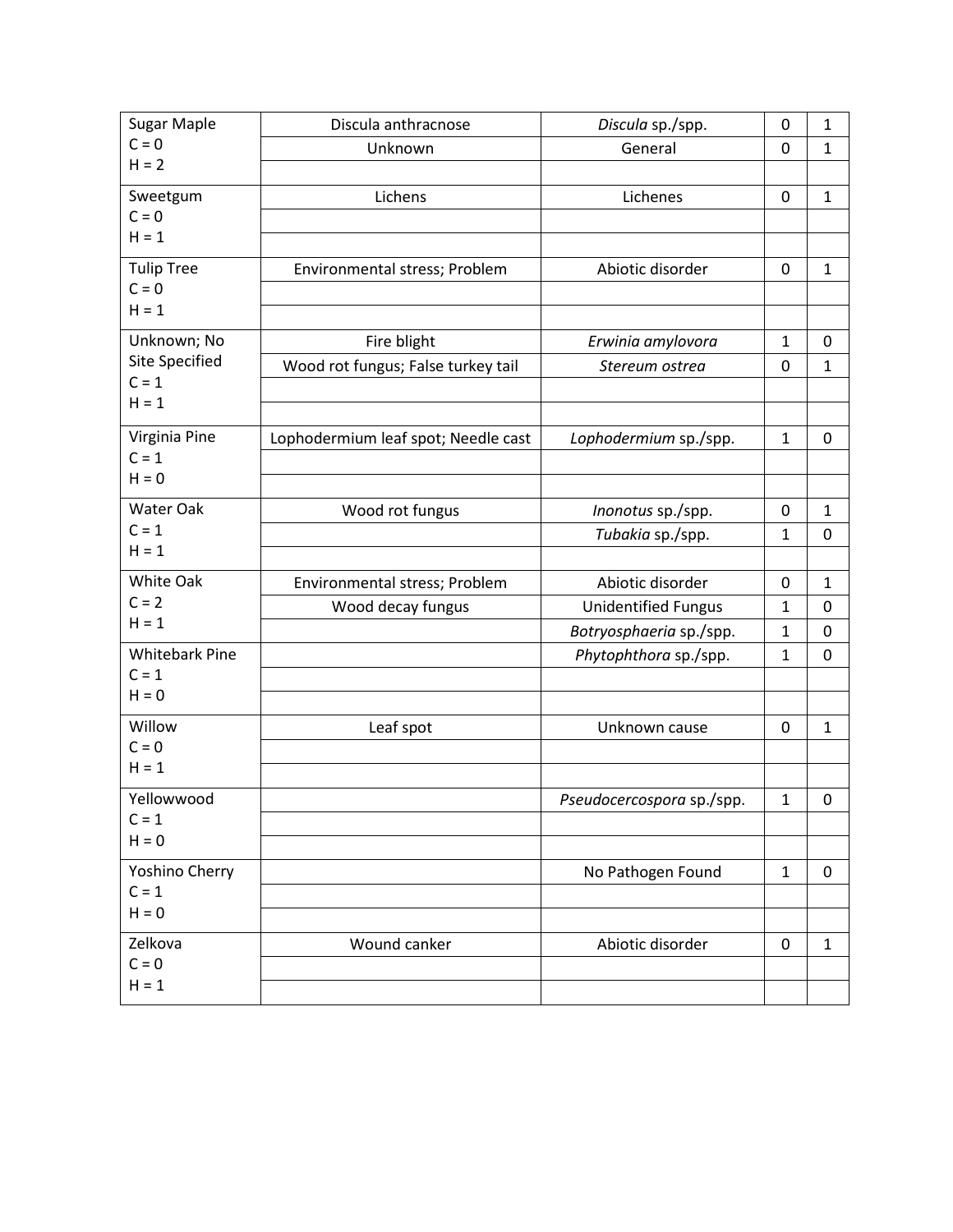**TURF** (Total Diagnoses 464: C=354; H=110)

| <b>HOST</b>      | <b>DISEASE</b>                      | <b>CAUSAL ORGANISM</b>        | $\mathbf C$    | Н                |
|------------------|-------------------------------------|-------------------------------|----------------|------------------|
|                  | Nematodes; General plant            | Order Tylenchida              | 3              | $\mathbf 0$      |
|                  |                                     |                               |                |                  |
|                  | Environmental stress; Problem       | Abiotic disorder              | 3              | 0                |
|                  | Poor root development               | Abiotic disorder              | $\mathbf{1}$   | 0                |
| <b>Bentgrass</b> | Anthracnose                         | Colletotrichum cereale        | 6              | 0                |
| $C = 30$         | Pythium root and/or crown rot       | Pythium sp./spp.              | 10             | 0                |
| $H = 0$          | Wet wilt                            | Abiotic disorder              | $\mathbf{1}$   | 0                |
|                  | Root rot                            | Various fungi                 | $\mathbf{1}$   | $\mathbf 0$      |
|                  |                                     | <b>Environmental Stresses</b> | $\mathbf{1}$   | 0                |
|                  |                                     | No Pathogen Found             | 3              | 0                |
|                  | Anaerobic soil                      | Abiotic disorder              | $\mathbf{1}$   | 0                |
|                  | Spring dead spot                    | Ophiosphaerella sp./spp.      | $\overline{2}$ | $\mathbf{1}$     |
|                  |                                     |                               |                |                  |
|                  | Fairy ring                          | Various fungi                 | $\mathbf{1}$   | 0                |
|                  | Take-all                            | Gaeumannomyces sp./spp.       | $\mathbf{1}$   | 0                |
|                  | Nematodes; General plant            | Order Tylenchida              | 3              | 0                |
|                  | Cultural/environmental problem      | Abiotic disorder              | $\overline{2}$ | 0                |
|                  | Dense thatch layer                  | Abiotic disorder              | $\mathbf{1}$   | $\mathbf 0$      |
| Bermudagrass     | Environmental stress; Problem       | Abiotic disorder              | 0              | 5                |
| $C = 25$         | Red leaf and sheath spot            | Rhizoctonia zeae              | $\mathbf{1}$   | $\mathbf 0$      |
| $H = 6$          | Leaf spot                           | Bipolaris sp./spp.            | 3              | 0                |
|                  | Pythium root and/or crown rot       | Pythium sp./spp.              | $\overline{2}$ | 0                |
|                  | Root decline of warm season grasses | Gaeumannomyces graminis       | $\overline{2}$ | $\mathbf 0$      |
|                  | Root rot                            | Various fungi                 | $\mathbf{1}$   | 0                |
|                  |                                     | No Pathogen Found             | $\mathbf{1}$   | $\mathbf 0$      |
|                  |                                     | Rhizoctonia solani            | $\mathbf{1}$   | 0                |
|                  |                                     | Rhizoctonia sp./spp.          | 3              | $\mathbf 0$      |
|                  | Large patch                         | Rhizoctonia solani            | $\mathbf{1}$   | $\mathbf 0$      |
|                  | Spring dead spot                    | Ophiosphaerella sp./spp.      | 0              | $\mathbf{1}$     |
|                  |                                     |                               |                |                  |
|                  | Melting out (Turfgrass)             | Drechslera sp./spp.           | $\overline{2}$ | 0                |
| Bermudagrass     | Take-all                            | Gaeumannomyces sp./spp.       | $\mathbf{1}$   | $\boldsymbol{0}$ |
| $C = 54$         | Nematodes; General plant            | Order Tylenchida              | $\mathbf{1}$   | 0                |
| $H = 7$          | Cultural/environmental problem      | Abiotic disorder              | 6              | $\mathbf{1}$     |
|                  | Nutritional deficiency              | Abiotic disorder              | $\mathbf{1}$   | $\boldsymbol{0}$ |
|                  | Soil compaction                     | Abiotic disorder              | $\overline{2}$ | 0                |
|                  | Environmental stress; Problem       | Abiotic disorder              | $\overline{2}$ | $\overline{4}$   |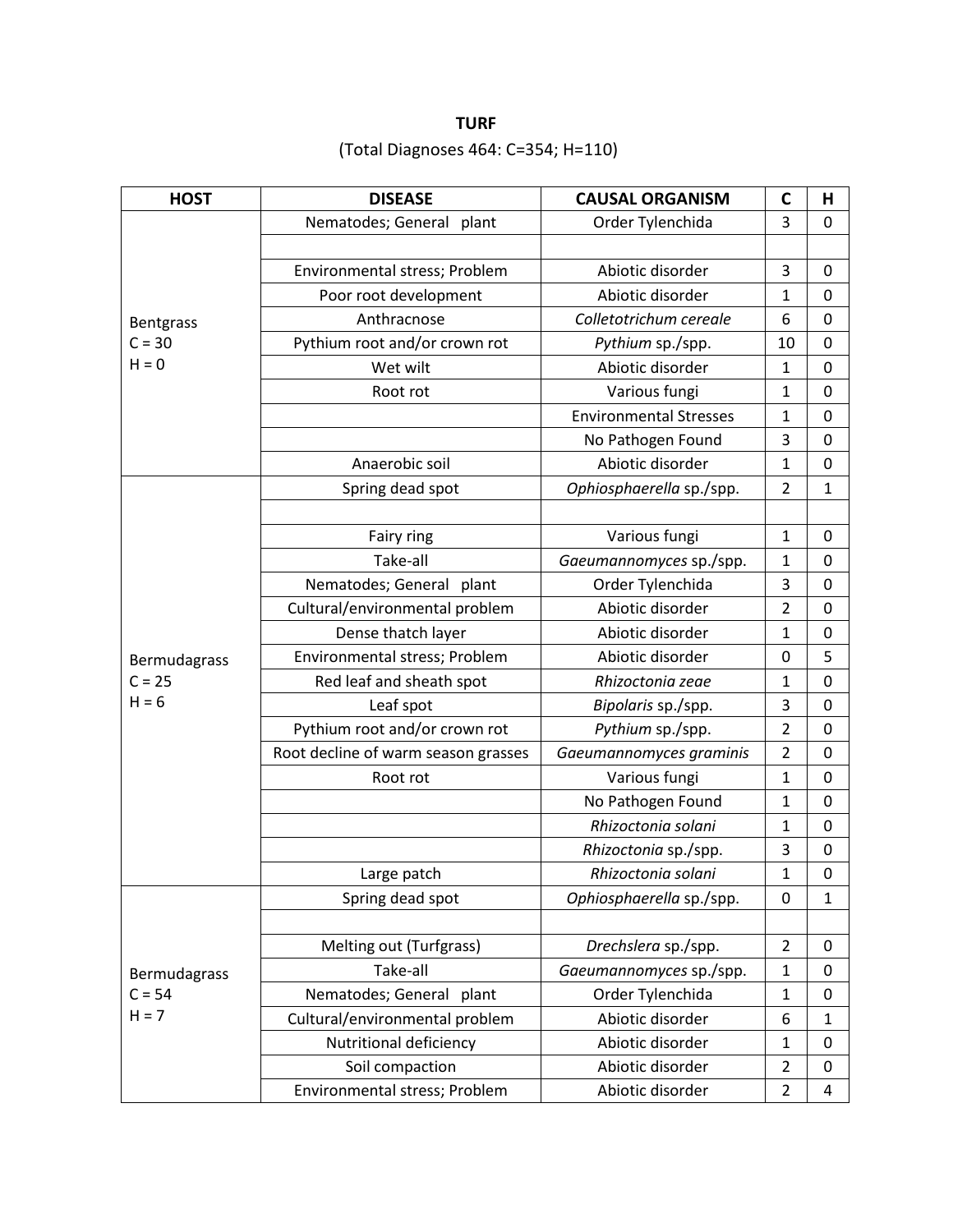|                            | Drainage problem                    | Abiotic disorder                               | 1              | $\mathbf 0$    |
|----------------------------|-------------------------------------|------------------------------------------------|----------------|----------------|
|                            | Root problems                       | Abiotic disorder                               | $\mathbf 1$    | 0              |
|                            | Leaf spot                           | Bipolaris sp./spp.                             | 11             | $\mathbf 0$    |
|                            | Pythium root and/or crown rot       | Pythium sp./spp.                               | $\overline{2}$ | 0              |
|                            | Root decline of warm season grasses | Gaeumannomyces graminis                        | 6              | $\mathbf 0$    |
|                            | Insects                             | Class insecta                                  | $\mathbf 1$    | $\mathbf 0$    |
|                            | Root rot                            | Various fungi                                  | 3              | $\mathbf 0$    |
|                            |                                     | Abiotic disorder                               | $\mathbf 0$    | 1              |
|                            |                                     | No Pathogen Found                              | $\mathbf 1$    | 0              |
|                            |                                     | Rhizoctonia sp./spp.                           | 3              | $\mathbf 0$    |
|                            | Large patch                         | Rhizoctonia solani                             | 10             | 0              |
|                            | Rhizoctonia blight                  | Rhizoctonia solani                             | $\mathbf 0$    | $\overline{2}$ |
|                            |                                     |                                                |                |                |
|                            | Fairy ring                          | Various fungi                                  | 4              | 0              |
|                            | Take-all                            | Gaeumannomyces sp./spp.                        | 4              | $\mathbf 0$    |
|                            | Nematodes; General plant            | Order Tylenchida                               | 3              | 0              |
|                            | Cultural/environmental problem      | Abiotic disorder                               | 9              | $\overline{2}$ |
|                            | Nutritional deficiency              | Abiotic disorder                               | $\overline{2}$ | 0              |
| Centipedegrass<br>$C = 70$ | Environmental stress; Problem       | Abiotic disorder                               | 3              | 31             |
| $H = 36$                   | Root problems                       | Abiotic disorder                               | $\mathbf{1}$   | $\mathbf 0$    |
|                            | Unknown Abiotic disorder            | Abiotic disorder                               | $\mathbf 0$    | $\mathbf{1}$   |
|                            | Leaf spot                           | Bipolaris sp./spp.                             | 3              | 0              |
|                            | Root decline of warm season grasses | Gaeumannomyces graminis                        | $\overline{7}$ | $\mathbf 0$    |
|                            | Root rot                            | Various fungi                                  | 7              | $\mathbf 0$    |
|                            | Insect damage                       | Unidentified Insect                            | $\mathbf{1}$   | $\mathbf 0$    |
|                            |                                     | Bipolaris sp./spp.                             | $\mathbf 1$    | 0              |
|                            | Large patch                         | Rhizoctonia solani                             | 25             | $\mathbf 0$    |
|                            | Environmental stress; Problem       | Abiotic disorder                               | 0              | $\overline{2}$ |
| Fescues                    |                                     |                                                |                |                |
| $C = 0$                    |                                     |                                                |                |                |
| $H = 2$                    | Tan spot                            | Drechslera sp./spp.                            | $\mathbf{1}$   | $\mathbf 0$    |
| Oats                       |                                     |                                                |                |                |
| $C = 2$                    |                                     |                                                |                |                |
| $H = 0$                    |                                     | Luteovirus Barley Yellow<br><b>Dwarf Virus</b> | $\mathbf{1}$   | 0              |
|                            | Leptosphaerulina leaf spot          | Leptosphaerulina sp./spp.                      | $\overline{2}$ | 0              |
| Ryegrass                   |                                     |                                                |                |                |
| $C = 6$                    | Root decline of warm season grasses | Gaeumannomyces graminis                        | $\mathbf{1}$   | 0              |
| $H = 0$                    | Root rot                            | Various fungi                                  | $\overline{2}$ | 0              |
|                            |                                     | Rhizoctonia sp./spp.                           | $\mathbf{1}$   | $\mathbf 0$    |
| Seashore                   | Chemical; Environmental injury      | Abiotic disorder                               | $\mathbf{1}$   | 0              |
| Paspalum                   |                                     |                                                |                |                |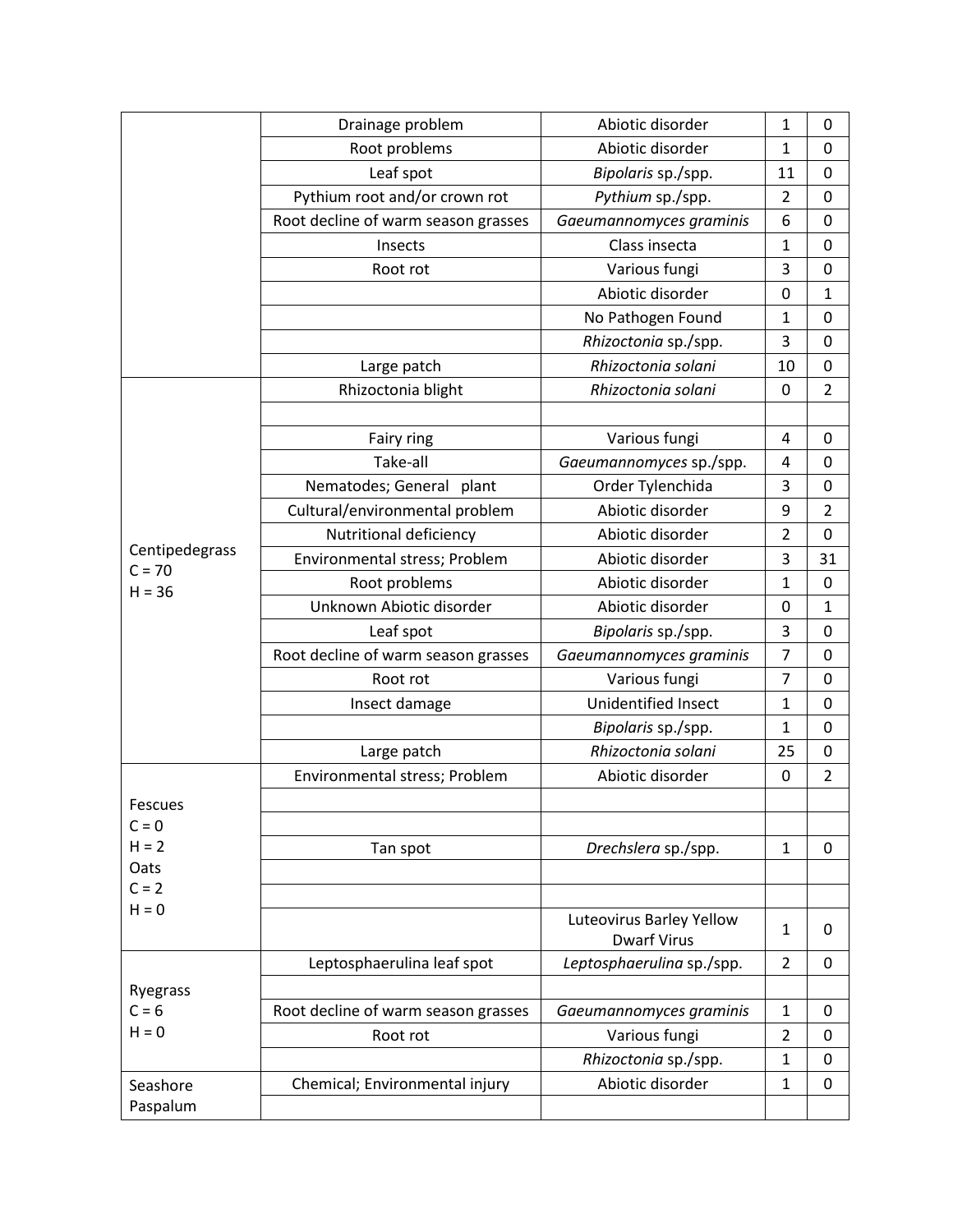| $C = 9$                    | Root problems                       | Abiotic disorder           | $\overline{2}$ | 0              |
|----------------------------|-------------------------------------|----------------------------|----------------|----------------|
| $H = 0$                    | Dollar spot                         | Sclerotinia homeocarpa     | 1              | $\mathbf 0$    |
|                            |                                     | No Pathogen Found          | 5              | $\mathbf 0$    |
|                            | Fairy ring                          | Various fungi              | $\overline{2}$ | $\mathbf 0$    |
|                            |                                     |                            |                |                |
|                            | Take-all                            | Gaeumannomyces sp./spp.    | $\overline{7}$ | 6              |
|                            | Cultural/environmental problem      | Abiotic disorder           | 0              | $\overline{2}$ |
| St.                        | Environmental stress; Problem       | Abiotic disorder           | 0              | 13             |
| Augustinegrass<br>$C = 40$ | Leaf spot                           | Bipolaris sp./spp.         | $\mathbf{1}$   | 0              |
| $H = 21$                   | Root decline of warm season grasses | Gaeumannomyces graminis    | 6              | $\mathbf 0$    |
|                            | Root rot                            | Various fungi              | $\overline{2}$ | $\mathbf 0$    |
|                            | Insect damage                       | <b>Unidentified Insect</b> | 1              | 0              |
|                            | Gray leaf spot                      | Pyricularia grisea         | 6              | 0              |
|                            | Large patch                         | Rhizoctonia solani         | 15             | $\mathbf 0$    |
| <b>Tall Fescue</b>         | Brown patch                         | Rhizoctonia sp./spp.       | $\mathbf{1}$   | $\mathbf 0$    |
| $C = 1$                    |                                     |                            |                |                |
| $H = 0$                    |                                     |                            |                |                |
| Unknown                    | Cultural/environmental problem      | Abiotic disorder           | $\mathbf 0$    | $\mathbf{1}$   |
| Weeds;                     |                                     |                            |                |                |
| Unknown plants             |                                     |                            |                |                |
| $C = 0$<br>$H = 2$         |                                     | No Pathogen Found          | 0              | $\mathbf{1}$   |
| Unknown; No                | Unknown                             | General                    | 0              | $\mathbf{1}$   |
| <b>Site Specified</b>      |                                     |                            |                |                |
| $C = 0$                    |                                     |                            |                |                |
| $H = 1$                    |                                     |                            |                |                |
|                            | Rhizoctonia blight                  | Rhizoctonia solani         | $\mathbf 0$    | $\mathbf{1}$   |
|                            |                                     |                            |                |                |
|                            | Fairy ring                          | Various fungi              | 4              | $\mathbf 1$    |
|                            | Take-all                            | Gaeumannomyces sp./spp.    | $\overline{2}$ | $\mathbf 0$    |
|                            | Cultural/environmental problem      | Abiotic disorder           | 13             | 3              |
|                            | Nutritional deficiency              | Abiotic disorder           | 4              | 0              |
| Zoysia Grass               | Nutrient imbalance                  | Abiotic disorder           | $\mathbf{1}$   | $\mathbf{1}$   |
| $C = 117$                  | Soil compaction                     | Abiotic disorder           | $\overline{2}$ | 0              |
| $H = 35$                   | Environmental stress; Problem       | Abiotic disorder           | 3              | 24             |
|                            | Unknown Abiotic disorder            | Abiotic disorder           | 0              | $\mathbf{1}$   |
|                            | Leaf spot                           | Bipolaris sp./spp.         | 9              | 0              |
|                            | Pythium root and/or crown rot       | Pythium sp./spp.           | $\mathbf{1}$   | 1              |
|                            | Root decline of warm season grasses | Gaeumannomyces graminis    | 9              | 0              |
|                            | Leaf rust; Rust                     | Puccinia sp./spp.          | 3              | 0              |
|                            | Dollar spot                         | Sclerotinia homeocarpa     | 3              | $\mathbf{1}$   |
|                            | Root rot                            | Various fungi              | 19             | $\mathbf{1}$   |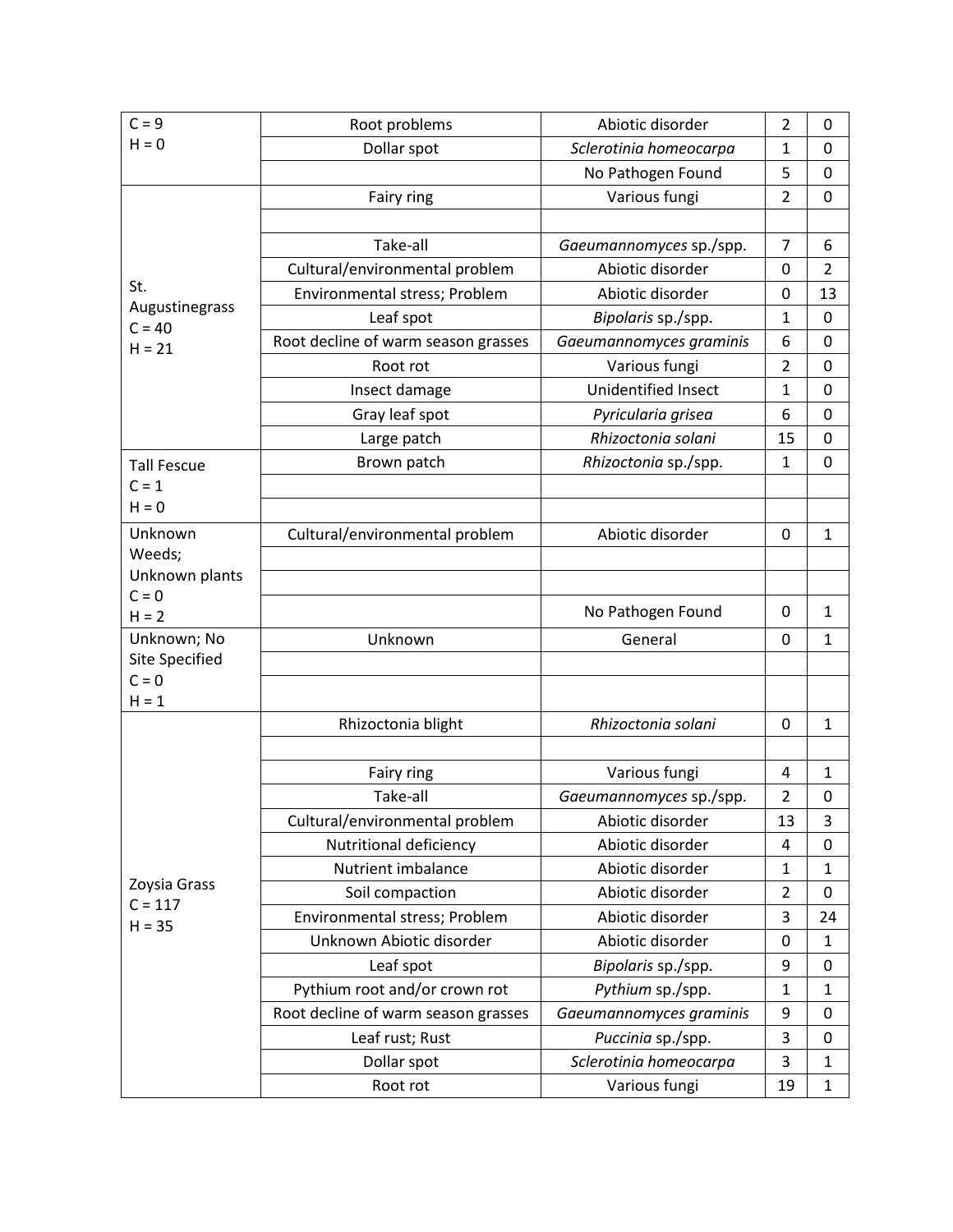|             | Bipolaris sp./spp.      |    |  |
|-------------|-------------------------|----|--|
|             | Drechslera sp./spp.     |    |  |
|             | No Pathogen Found       |    |  |
|             | Rhizoctonia sp./spp.    | 9  |  |
| Large patch | Rhizoctonia solani      | 27 |  |
| Dollar spot | Clarireedia homoeocarpa |    |  |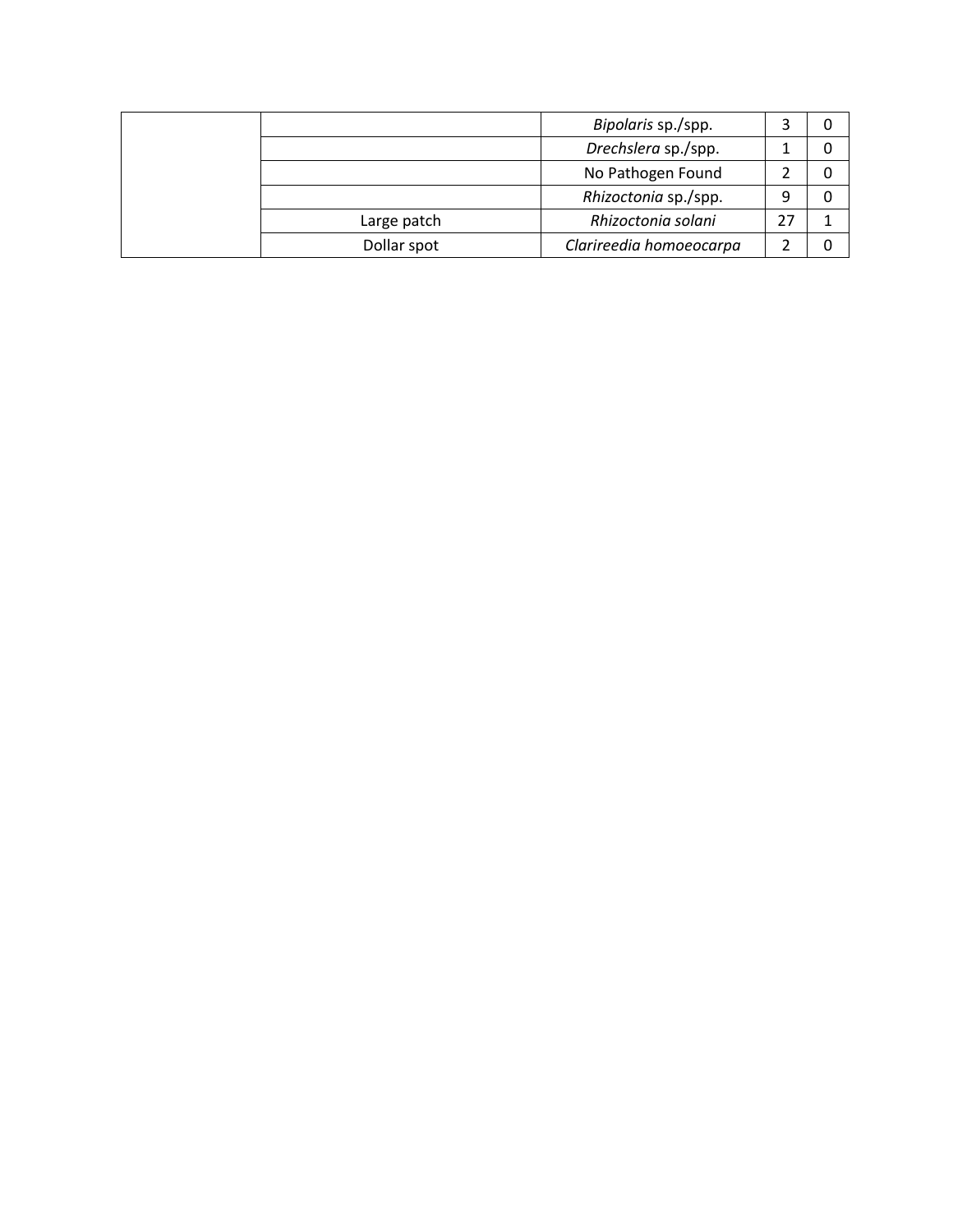## **VEGETABLES**

# (Total Diagnoses 467: C=425; H=42)

| <b>HOST</b>            | <b>DISEASE</b>               | <b>CAUSAL ORGANISM</b>                | C              | Н            |
|------------------------|------------------------------|---------------------------------------|----------------|--------------|
| <b>Austrian Winter</b> | Damping off                  | Fusarium sp./spp.                     | $\mathbf{1}$   | 0            |
| Pea                    | Rhizoctonia damping off      | Rhizoctonia sp./spp.                  | $\mathbf{1}$   | 0            |
| $C = 2$                |                              |                                       |                |              |
| $H = 0$                |                              |                                       |                |              |
| Bean                   | Leaf spot                    | Unknown cause                         | 0              | 1            |
| $C = 1$                |                              | Xanthomonas sp./spp.                  | $\mathbf{1}$   | $\mathbf 0$  |
| $H = 1$                |                              |                                       |                |              |
| <b>Broccoli</b>        | Spider mites                 | Family Tetranychidae                  | 1              | 0            |
| $C = 13$               | Unknown Abiotic disorder     | Abiotic disorder                      | 0              | $\mathbf{1}$ |
| $H = 1$                |                              | Cercospora sp./spp.                   | 1              | 0            |
|                        |                              | No Pathogen Found                     | $\overline{2}$ | 0            |
|                        |                              | Pectobacterium sp./spp.               | $\mathbf{1}$   | 0            |
|                        |                              | Pseudomonas sp./spp.                  | $\mathbf{1}$   | $\mathbf 0$  |
|                        |                              | Xanthomonas sp./spp.                  | 3              | 0            |
|                        | <b>Bacterial leaf spot</b>   | Xanthomonas campestris                | $\mathbf{1}$   | 0            |
|                        | Bacterial soft rot           | Pectobacterium carotovorum            | $\overline{2}$ | $\mathbf 0$  |
|                        | Bacterial spot of crucifer   | Xanthomonas campestris pv.<br>raphani | $\mathbf{1}$   | 0            |
| Cabbage                | <b>Black rot</b>             | Xanthomonas campestris                | 5              | $\mathbf 0$  |
| $C = 21$               | Crucifer bacterial black rot | Xanthomonas campestris                | $\mathbf{1}$   | 0            |
| $H = 1$                | Physiological responses      | Abiotic disorder                      | $\mathbf{1}$   | $\mathbf 0$  |
|                        | Insect damage                | <b>Unidentified Insect</b>            | 0              | $\mathbf{1}$ |
|                        |                              | Alternaria sp./spp.                   | $\mathbf{1}$   | $\mathbf 0$  |
|                        |                              | Corynespora sp./spp.                  | $\mathbf{1}$   | $\mathbf 0$  |
|                        |                              | No Pathogen Found                     | 6              | 0            |
|                        |                              | Pseudomonas syringae                  | $\mathbf{1}$   | $\mathbf 0$  |
|                        |                              | Sclerotinia sclerotiorum              | $\mathbf{1}$   | 0            |
|                        |                              | Xanthomonas campestris                | $\mathbf{1}$   | $\mathbf 0$  |
|                        |                              | Xanthomonas sp./spp.                  | 1              | 0            |
|                        | Bacterial leaf spot          | Xanthomonas campestris                | $\mathbf{1}$   | $\mathbf{0}$ |
|                        | Downy mildew                 | Hyaloperonospora parasitica           | $\mathbf{1}$   | $\mathbf 0$  |
| Cantalope;             | Gummy stem blight            | Didymella sp./spp.                    | $\mathbf{1}$   | 0            |
| Cantaloupe             | Unknown                      | General                               | $\mathbf{1}$   | 0            |
| $C = 12$<br>$H = 0$    | Chemical injury              | Abiotic disorder                      | $\mathbf{1}$   | 0            |
|                        | Nutritional pathology        | Abiotic disorder                      | $\mathbf{1}$   | 0            |
|                        |                              | Alternaria sp./spp.                   | $\mathbf{1}$   | 0            |
|                        |                              | No Pathogen Found                     | 5              | 0            |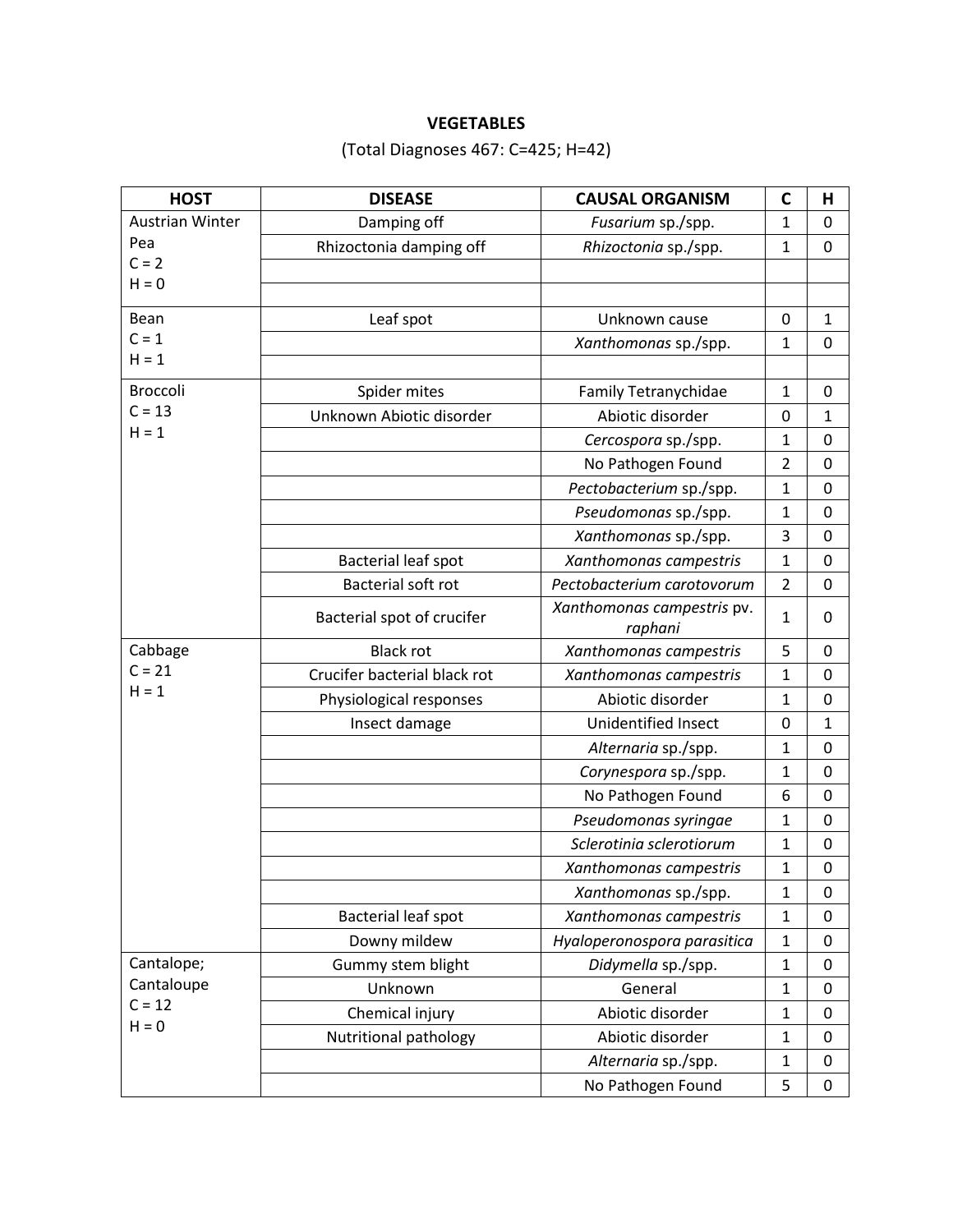|                     |                                          | Phytophthora capsici                        | $\mathbf{1}$   | 0            |
|---------------------|------------------------------------------|---------------------------------------------|----------------|--------------|
|                     |                                          | Unknown cause                               | 1              | 0            |
| Carrot              |                                          | Sclerotinia sclerotiorum                    | $\mathbf{1}$   | $\mathbf 0$  |
| $C = 1$             |                                          |                                             |                |              |
| $H = 0$             |                                          |                                             |                |              |
| Cauliflower         |                                          | Xanthomonas sp./spp.                        | $\mathbf{1}$   | 0            |
| $C = 1$             |                                          |                                             |                |              |
| $H = 0$             |                                          |                                             |                |              |
| Celery              |                                          | <b>Unknown Bacterial Disease</b>            | $\mathbf 1$    | 0            |
| $C = 1$             |                                          |                                             |                |              |
| $H = 0$             |                                          |                                             |                |              |
| Collards            |                                          | Alternaria sp./spp.                         | $\overline{2}$ | 0            |
| $C = 7$             |                                          | Cercospora sp./spp.                         | 1              | $\mathbf 0$  |
| $H = 0$             |                                          | No Pathogen Found                           | 4              | 0            |
| Cowpea              |                                          | Xanthomonas sp./spp.                        | $\mathbf{1}$   | $\mathbf 0$  |
| $C = 1$             |                                          |                                             |                |              |
| $H = 0$             |                                          |                                             |                |              |
| Cucumber            | Gummy stem blight                        | Didymella sp./spp.                          | $\mathbf{1}$   | 0            |
| $C = 9$             | Cucurbit downy mildew                    | Pseudoperonospora cubensis                  | 0              | $\mathbf{1}$ |
| $H = 2$             | Chemical injury                          | Abiotic disorder                            | 1              | 0            |
|                     | Herbicide injury; Exposure               | Abiotic disorder                            | 1              | 0            |
|                     | Environmental stress; Problem            | Abiotic disorder                            | $\mathbf 0$    | $\mathbf{1}$ |
|                     |                                          | <b>Cucumber Mosaic Virus</b>                | 1              | 0            |
|                     |                                          | (CMV)                                       |                |              |
|                     |                                          | Didymella bryoniae                          | $\mathbf{1}$   | $\mathbf 0$  |
|                     |                                          | Erwinia (Pectobacterium)<br>carotovora (um) | $\mathbf{1}$   | 0            |
|                     |                                          | Phytophthora sp./spp.                       | $\mathbf 1$    | $\mathbf{0}$ |
|                     |                                          | Pseudomonas sp./spp.                        | 1              | $\mathbf 0$  |
|                     |                                          | Potyvirus sp./spp.                          | 1              | 0            |
| Eggplant            | Phomopsis blight                         | Phomopsis sp./spp.                          | $\mathbf{1}$   | $\mathbf 0$  |
| $C = 12$<br>$H = 0$ | Anthracnose; Colletotrichum leaf<br>spot | Colletotrichum sp./spp.                     | $\mathbf{1}$   | 0            |
|                     |                                          | No Pathogen Found                           | $\overline{4}$ | 0            |
|                     |                                          | Phomopsis sp./spp.                          | $\overline{2}$ | $\pmb{0}$    |
|                     |                                          | Phytophthora sp./spp.                       | $\mathbf{1}$   | 0            |
|                     |                                          | Rhizoctonia solani                          | $\mathbf{1}$   | $\mathbf 0$  |
|                     |                                          | Unknown cause                               | $\mathbf{1}$   | $\mathbf 0$  |
|                     | Anthracnose                              | Colletotrichum sp./spp.                     | $\mathbf{1}$   | $\mathbf 0$  |
| Garlic              | Sclerotinia rot                          | Sclerotinia sclerotiorum                    | $\pmb{0}$      | $\mathbf{1}$ |
| $C = 0$             |                                          |                                             |                |              |
| $H = 1$             |                                          |                                             |                |              |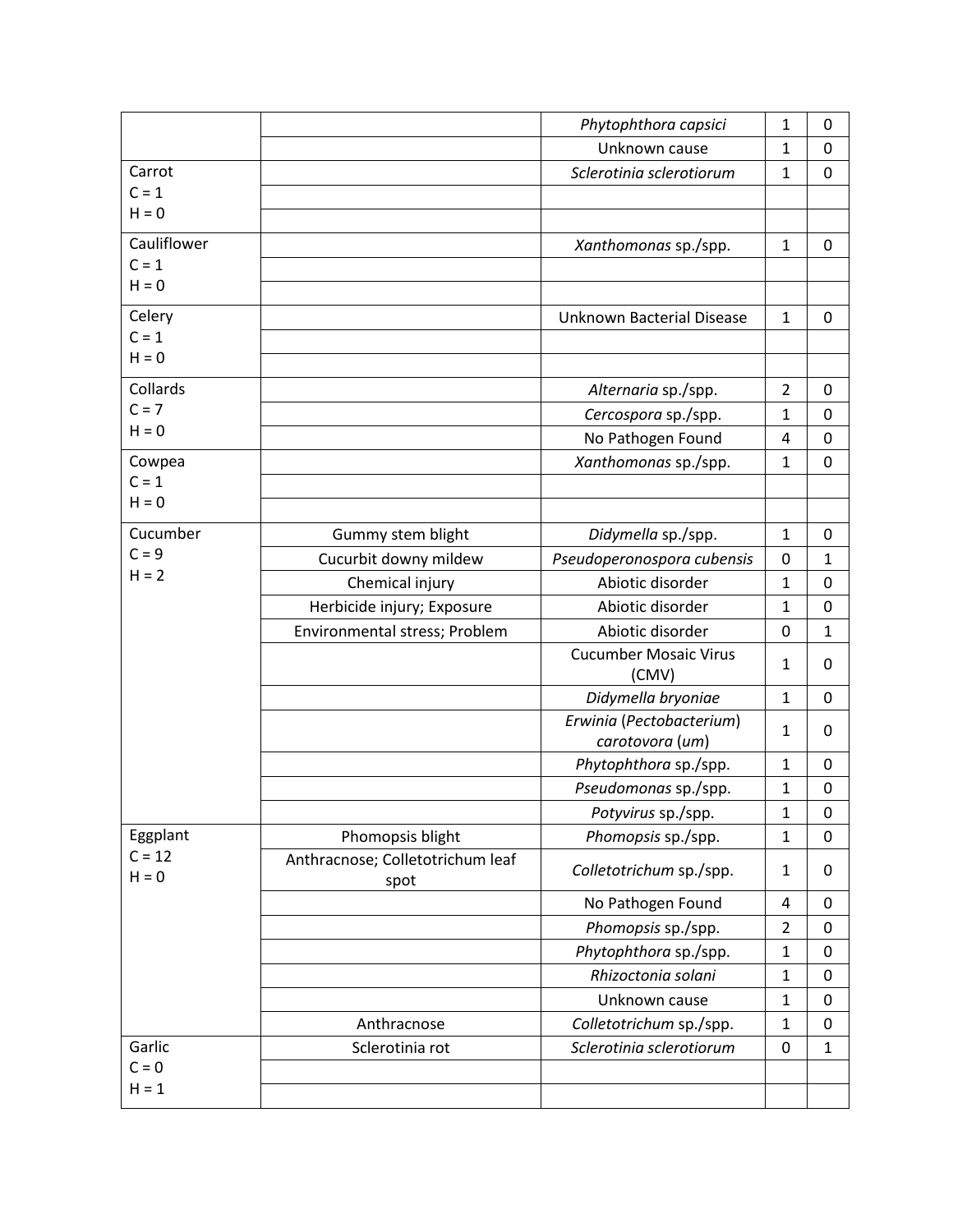| Lettuce    |                                | Alternaria sp./spp.                                   | $\mathbf 1$    | 0              |
|------------|--------------------------------|-------------------------------------------------------|----------------|----------------|
| $C = 1$    |                                |                                                       |                |                |
| $H = 0$    |                                |                                                       |                |                |
| Onion      | Stemphylium leaf blight        | Stemphylium vesicarium                                | $\mathbf 1$    | 0              |
| $C = 15$   | <b>Bacterial blight</b>        | Pseudomonas viridiflava                               | $\mathbf 1$    | $\mathbf 0$    |
| $H = 1$    | Leaf streak and bulb rot       | Pseudomonas viridiflava                               | 4              | $\mathbf 0$    |
|            | Nutritional deficiency         | Abiotic disorder                                      | $\mathbf{1}$   | 0              |
|            | Environmental stress; Problem  | Abiotic disorder                                      | 0              | 1              |
|            |                                | Botrytis sp./spp.                                     | $\overline{2}$ | 0              |
|            |                                | Erwinia (Pectobacterium)<br>carotovora (um)           | $\mathbf 1$    | 0              |
|            |                                | No Pathogen Found                                     | $\mathbf{1}$   | 0              |
|            |                                | Pantoea ananatis                                      | 1              | 0              |
|            |                                | Pythium sp./spp.                                      | $\mathbf{1}$   | 0              |
|            | Botrytis leaf blight           | Botrytis squamosa                                     | 1              | $\mathbf{0}$   |
|            | Bacterial streak and bulb rot  | Pseudomonas viridiflava                               | $\mathbf 1$    | $\mathbf 0$    |
| Pepper     | Fusarium root; Crown rot       | Fusarium sp./spp.                                     | $\mathbf{1}$   | $\mathbf 0$    |
| $C = 32$   | Alternaria leaf spot           | Alternaria sp./spp.                                   | $\mathbf 0$    | $\mathbf{1}$   |
| $H = 3$    | Chemical; Environmental injury | Abiotic disorder                                      | 1              | $\mathbf 0$    |
|            | Environmental stress; Problem  | Abiotic disorder                                      | $\mathbf{1}$   | 1              |
|            | Tomato; Pepper bacterial spot  | Xanthomonas campestris                                | 1              | 0              |
|            | <b>Bacterial leaf spot</b>     | Xanthomonas campestris                                | 3              | 0              |
|            | Insufficient sample            | <b>Identification Analysis</b>                        | $\mathbf{1}$   | $\mathbf 0$    |
|            |                                | Abiotic disorder                                      | $\mathbf{1}$   | 0              |
|            |                                | Botrytis sp./spp.                                     | $\mathbf 1$    | 0              |
|            |                                | Fusarium sp./spp.                                     | 5              | $\mathbf 0$    |
|            |                                | No Pathogen Found                                     | 5              | 0              |
|            |                                | Phytophthora capsici                                  | $\mathbf{1}$   | $\mathbf 0$    |
|            |                                | Phytophthora sp./spp.                                 | 4              | 0              |
|            |                                | Rhizoctonia solani                                    | $\mathbf 1$    | 0              |
|            |                                | Rhizoctonia sp./spp.                                  | $\mathbf 1$    | 0              |
|            |                                | Unknown cause                                         | $\overline{2}$ | 0              |
|            |                                | Xanthomonas sp./spp.                                  | $\mathbf 1$    | 0              |
|            | Root problem                   | Unknown cause                                         | 0              | 1              |
|            | Tomato spotted wilt (TSWV)     | <b>Tospovirus Tomato Spotted</b><br><b>Wilt Virus</b> | $\overline{2}$ | 0              |
| Potato     | Potato common scab             | Streptomyces scabies                                  | 0              | 2              |
| $C = 1$    | Chemical injury                | Abiotic disorder                                      | $\mathbf 0$    | $\overline{2}$ |
| $H = 5$    | Early blight; Leaf spot        | Alternaria solani                                     | 0              | 1              |
|            |                                | No Pathogen Found                                     | 1              | 0              |
| Snap Bean; |                                | No Pathogen Found                                     | 3              | $\mathbf 0$    |
| Green Bean |                                |                                                       |                |                |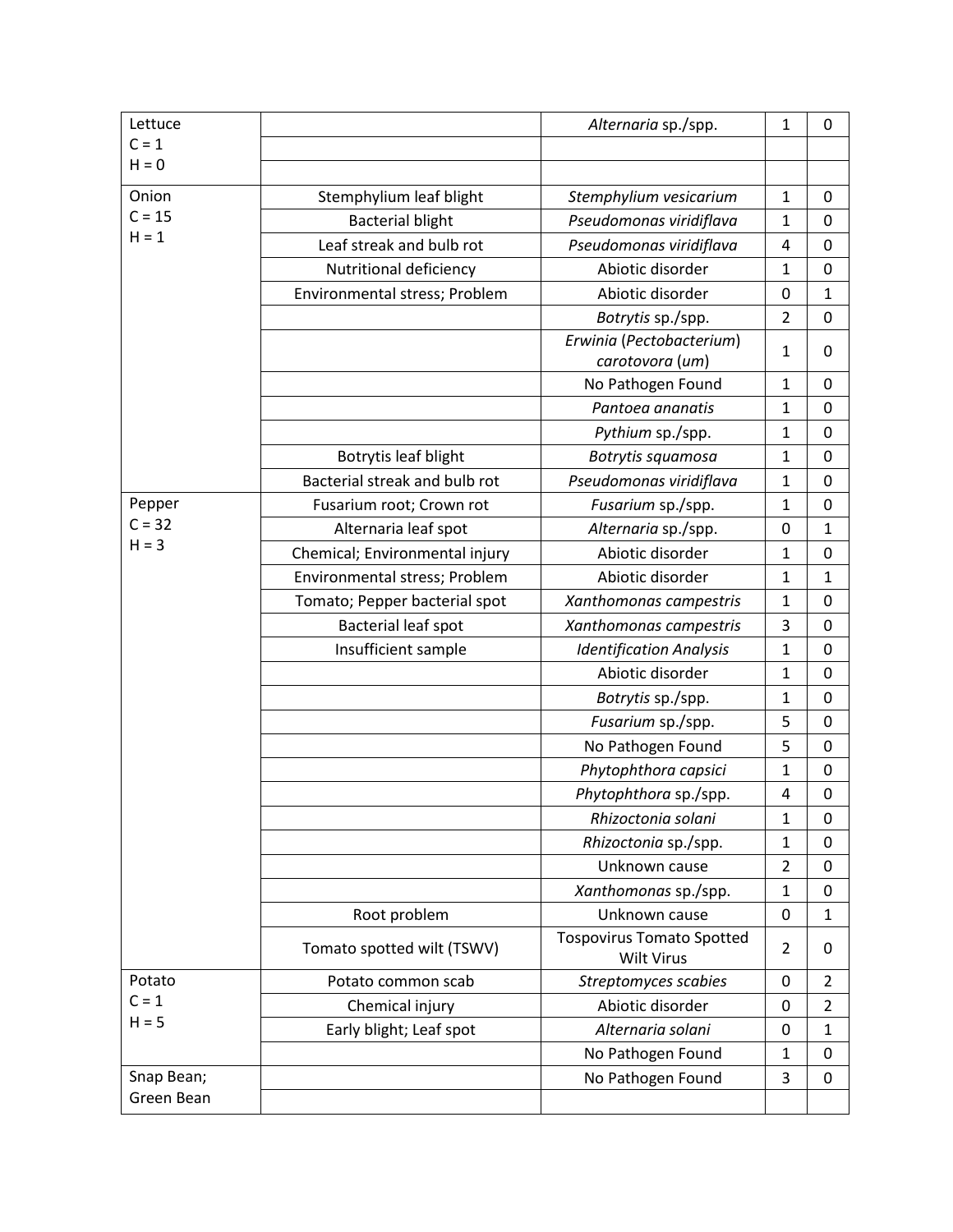| $C = 8$              |                                | Pythium sp./spp.                                         | $\overline{2}$ | 0           |
|----------------------|--------------------------------|----------------------------------------------------------|----------------|-------------|
| $H = 0$              |                                | Sclerotium rolfsii                                       | 1              | $\mathbf 0$ |
|                      |                                | <b>Begomovirus Cucurbit Leaf</b>                         |                |             |
|                      | Cucurbit leaf crumple (CuLCrV) | Crumple Virus                                            | $\overline{2}$ | 0           |
| Southern peas;       |                                | Unknown cause                                            | $\mathbf{1}$   | 0           |
| Cowpeas              |                                |                                                          |                |             |
| <b>Blackeye Peas</b> |                                |                                                          |                |             |
| $C = 1$<br>$H = 0$   |                                |                                                          |                |             |
| Soybean              |                                | No Pathogen Found                                        | $\mathbf{1}$   | 0           |
| $C = 1$              |                                |                                                          |                |             |
| $H = 0$              |                                |                                                          |                |             |
| Spruce               |                                | Rhizoctonia solani                                       | $\mathbf{1}$   | 0           |
| $C = 1$              |                                |                                                          |                |             |
| $H = 0$              |                                |                                                          |                |             |
| Squash               | Cucurbit yellow vine disease   | Serratia marcescens                                      | $\mathbf{1}$   | 0           |
| $C = 24$             | Cucurbit downy mildew          | Pseudoperonospora cubensis                               | $\mathbf{1}$   | 0           |
| $H = 1$              | Powdery mildew                 | Erysiphe sp./spp.                                        | 1              | 0           |
|                      | Powdery mildew                 | Sphaerotheca sp./spp.                                    | $\mathbf{1}$   | $\mathbf 0$ |
|                      | Unknown                        | General                                                  | $\overline{2}$ | $\mathbf 0$ |
|                      | Bacterial soft rot             | Erwinia sp./spp.                                         | $\mathbf{1}$   | 0           |
|                      | Unknown Abiotic disorder       | Abiotic disorder                                         | 0              | 1           |
|                      | No Virus Found                 | No Virus Found                                           | $\mathbf 1$    | 0           |
|                      |                                | No Pathogen Found                                        | $\overline{2}$ | 0           |
|                      |                                | Phytophthora capsici                                     | 3              | 0           |
|                      |                                | Pseudomonas sp./spp.                                     | $\overline{2}$ | $\mathbf 0$ |
|                      |                                | Pseudomonas syringae                                     | 1              | $\mathbf 0$ |
|                      |                                | Pythium sp./spp.                                         | $\mathbf 1$    | 0           |
|                      |                                | Rhizoctonia solani                                       | $\mathbf{1}$   | $\mathbf 0$ |
|                      |                                | Unknown cause                                            | 1              | 0           |
|                      |                                | Xanthomonas sp./spp.                                     | $\mathbf{1}$   | 0           |
|                      | Southern blight                | Sclerotium rolfsii                                       | $\mathbf{1}$   | $\mathbf 0$ |
|                      | Cucurbit leaf crumple (CuLCrV) | <b>Begomovirus Cucurbit Leaf</b><br><b>Crumple Virus</b> | $\mathbf{1}$   | 0           |
|                      | Tobacco streak (TSV)           | <b>Ilarvirus Tobacco Streak Virus</b>                    | $\mathbf{1}$   | 0           |
|                      |                                | Potyvirus Zucchini Yellow                                | $\mathbf{1}$   | 0           |
|                      | Zucchini yellow mosaic (ZYMV)  | <b>Mosaic Virus</b>                                      |                |             |
| <b>Sweet Basil</b>   |                                | <b>Begomovirus Group</b>                                 | $\mathbf{1}$   | 0           |
| $C = 1$<br>$H = 0$   |                                |                                                          |                |             |
|                      |                                |                                                          |                |             |
| Sweetpotato          | Sweetpotato scurf              | Monilochaetes infuscans                                  | $\mathbf{1}$   | 0           |
| $C = 2$              |                                | Erwinia sp./spp.                                         | $\mathbf{1}$   | $\mathbf 0$ |
| $H = 0$              |                                |                                                          |                |             |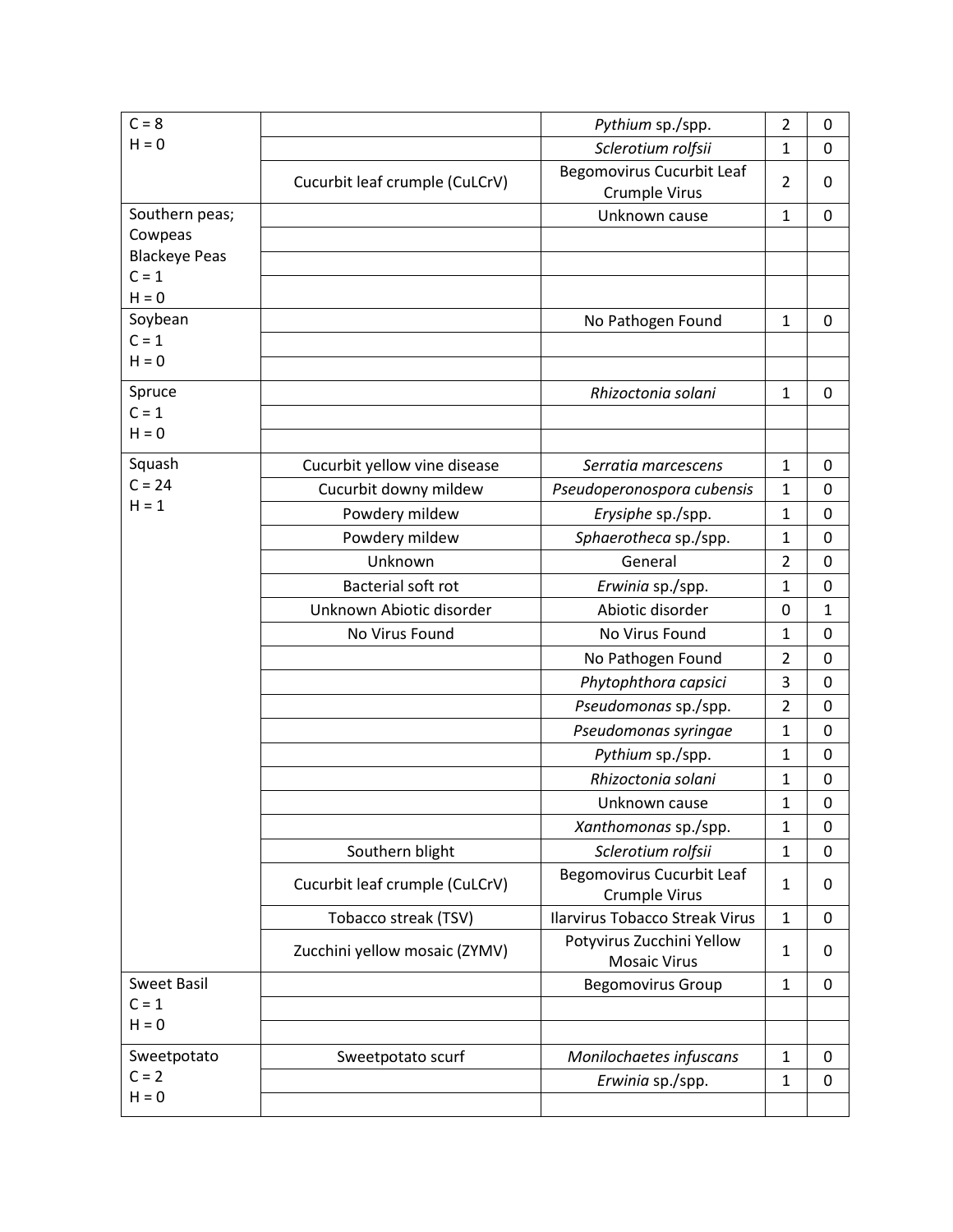| Tomato     | Unknown                        | General                                             | $\mathbf 0$      | $\overline{2}$   |
|------------|--------------------------------|-----------------------------------------------------|------------------|------------------|
| $C = 29$   | Corynespora leaf spot          | Corynespora cassiicola                              | 1                | 0                |
| $H = 24$   | <b>Bacterial leaf spot</b>     | Xanthomonas sp./spp.                                | $\mathbf{1}$     | $\mathbf 0$      |
|            | Chemical injury                | Abiotic disorder                                    | $\mathbf 1$      | $\mathbf 0$      |
|            | Herbicide injury; Exposure     | Abiotic disorder                                    | $\mathbf 0$      | $\overline{2}$   |
|            | Cultural/environmental problem | Abiotic disorder                                    | 0                | $\overline{2}$   |
|            | Environmental stress; Problem  | Abiotic disorder                                    | $\mathbf 1$      | 9                |
|            | Unknown Abiotic disorder       | Abiotic disorder                                    | $\mathbf 1$      | 0                |
|            | Septoria leaf blight           | Septoria lycopersici                                | 0                | $\overline{2}$   |
|            | <b>Bacterial wilt</b>          | Ralstonia solanacearum                              | 4                | 0                |
|            | Early blight; Leaf spot        | Alternaria solani                                   | $\overline{2}$   | $\mathbf 0$      |
|            | Pythium root and/or crown rot  | Pythium sp./spp.                                    | $\mathbf 0$      | 1                |
|            | Tomato; Pepper bacterial spot  | Xanthomonas campestris                              | $\overline{2}$   | $\mathbf 0$      |
|            | <b>Bacterial pathogens</b>     | General                                             | 0                | $\overline{2}$   |
|            |                                | Alternaria sp./spp.                                 | $\mathbf{1}$     | $\mathbf 0$      |
|            |                                | Botrytis sp./spp.                                   | $\mathbf 1$      | $\mathbf 0$      |
|            |                                | Cercospora sp./spp.                                 | 1                | 0                |
|            |                                | No Pathogen Found                                   | $\overline{7}$   | 0                |
|            |                                | Sclerotium rolfsii                                  | $\mathbf{1}$     | 0                |
|            |                                | Xanthomonas sp./spp.                                | $\mathbf 1$      | 0                |
|            | Bacterial leaf spot            | Xanthomonas campestris                              | 0                | 1                |
|            | Southern blight                | Sclerotium rolfsii                                  | $\mathbf 0$      | $\mathbf{1}$     |
|            | Leaf mold                      | Passalora fulva                                     | $\boldsymbol{0}$ | 1                |
|            | Tomato spotted wilt (TSWV)     | <b>Tospovirus Tomato Spotted</b><br>Wilt Virus      | 0                | 1                |
|            | Rhizoctonia crown and stem rot | Rhizoctonia solani                                  | $\mathbf{1}$     | $\mathbf 0$      |
|            |                                | <b>Begomovirus Tomato Yellow</b><br>Leaf Curl Virus | $\overline{2}$   | 0                |
|            | Rhizopus sour rot              | Rhizopus                                            | $\mathbf{1}$     | $\boldsymbol{0}$ |
| Turnip     | Chemical; Environmental injury | Abiotic disorder                                    | 1                | 0                |
| $C = 2$    | Root problems                  | Abiotic disorder                                    | $\mathbf 0$      | 1                |
| $H = 2$    | White leaf spot                | Pseudocercosporella albida                          | 0                | $\mathbf{1}$     |
|            |                                | Rhizoctonia solani                                  | $\mathbf{1}$     | 0                |
| Watermelon | Anthracnose                    | Colletotrichum orbiculare                           | $\mathbf 1$      | $\mathbf 0$      |
| $C = 208$  | Gummy stem blight              | Didymella sp./spp.                                  | 18               | 0                |
| $H = 0$    | Powdery mildew                 | Erysiphe sp./spp.                                   | $\mathbf{1}$     | $\mathbf 0$      |
|            | Fusarium wilt                  | Fusarium oxysporum                                  | $\overline{2}$   | $\mathbf 0$      |
|            | Unknown                        | General                                             | $\overline{2}$   | $\mathbf 0$      |
|            | Chemical injury                | Abiotic disorder                                    | $\mathbf{1}$     | 0                |
|            | Cultural/environmental problem | Abiotic disorder                                    | $\mathbf{1}$     | 0                |
|            | Environmental stress; Problem  | Abiotic disorder                                    | 5                | $\pmb{0}$        |
|            | Genetic disorders              | Abiotic disorder                                    | 1                | 0                |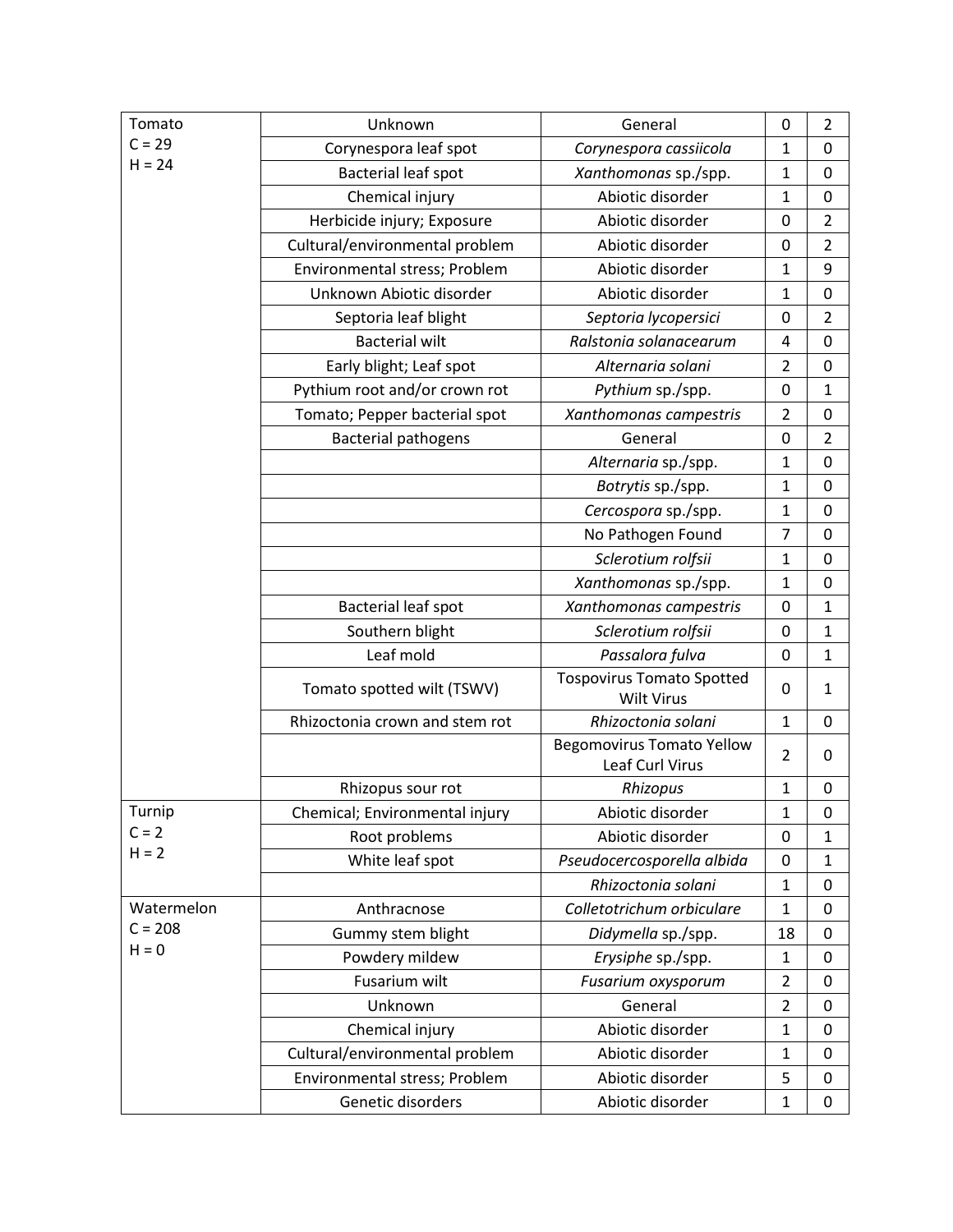|                 | Physiological responses       | Abiotic disorder                                      | 4                       | 0           |
|-----------------|-------------------------------|-------------------------------------------------------|-------------------------|-------------|
|                 | Unknown Abiotic disorder      | Abiotic disorder                                      | 1                       | 0           |
|                 | Soft rot                      | Pseudomonas sp./spp.                                  | 1                       | $\mathbf 0$ |
|                 | Watermelon Fusarium wilt      | Fusarium oxysporum                                    | 3                       | 0           |
|                 | No Virus Found                | No Virus Found                                        | 1                       | $\mathbf 0$ |
|                 | Insufficient sample           | <b>Identification Analysis</b>                        | $\mathbf 1$             | 0           |
|                 |                               | Abiotic disorder                                      | 3                       | 0           |
|                 |                               | Colletotrichum sp./spp.                               | $\overline{2}$          | $\pmb{0}$   |
|                 |                               | Didymella bryoniae                                    | 17                      | $\mathbf 0$ |
|                 |                               | Erwinia sp./spp.                                      | $\mathbf 1$             | $\mathbf 0$ |
|                 |                               | Fusarium sp./spp.                                     | 35                      | 0           |
|                 |                               | Macrophomina phaseolina                               | 1                       | 0           |
|                 |                               | No Pathogen Found                                     | 66                      | 0           |
|                 |                               | Phytophthora capsici                                  | 4                       | 0           |
|                 |                               | Pseudoperonospora cubensis                            | $\overline{2}$          | 0           |
|                 |                               | Pythium sp./spp.                                      | 20                      | $\mathbf 0$ |
|                 |                               | Rhizoctonia solani                                    | $\mathbf{1}$            | $\mathbf 0$ |
|                 |                               | Rhizoctonia sp./spp.                                  | $\overline{\mathbf{4}}$ | 0           |
|                 |                               | Unknown Agent                                         | $\mathbf 1$             | $\pmb{0}$   |
|                 |                               | Unknown cause                                         | 1                       | 0           |
|                 |                               | Xanthomonas sp./spp.                                  | $\mathbf{1}$            | $\mathbf 0$ |
|                 | No Pathogen Found             | <b>Identification Analysis</b>                        | 1                       | 0           |
|                 | Root-knot nematodes           | Meloidogyne sp./spp.                                  | $\mathbf{1}$            | 0           |
|                 | <b>Bacterial fruit blotch</b> | Acidovorax avenae                                     | 1                       | 0           |
|                 |                               | Potyvirus sp./spp.                                    | $\mathbf 1$             | 0           |
|                 | Tomato spotted wilt (TSWV)    | <b>Tospovirus Tomato Spotted</b><br><b>Wilt Virus</b> | 1                       | 0           |
|                 | Powdery mildew                | Podosphaera fuliginea                                 | $\mathbf 1$             | $\pmb{0}$   |
| Zucchini Squash | Powdery mildew                | Sphaerotheca sp./spp.                                 | $\mathbf 1$             | $\mathbf 0$ |
| $C = 5$         |                               | Cercospora sp./spp.                                   | $\mathbf{1}$            | 0           |
| $H = 0$         |                               | No Pathogen Found                                     | $\mathbf{1}$            | 0           |
|                 |                               | Pseudoperonospora cubensis                            | 1                       | 0           |
|                 |                               | Unknown Agent                                         | 1                       | 0           |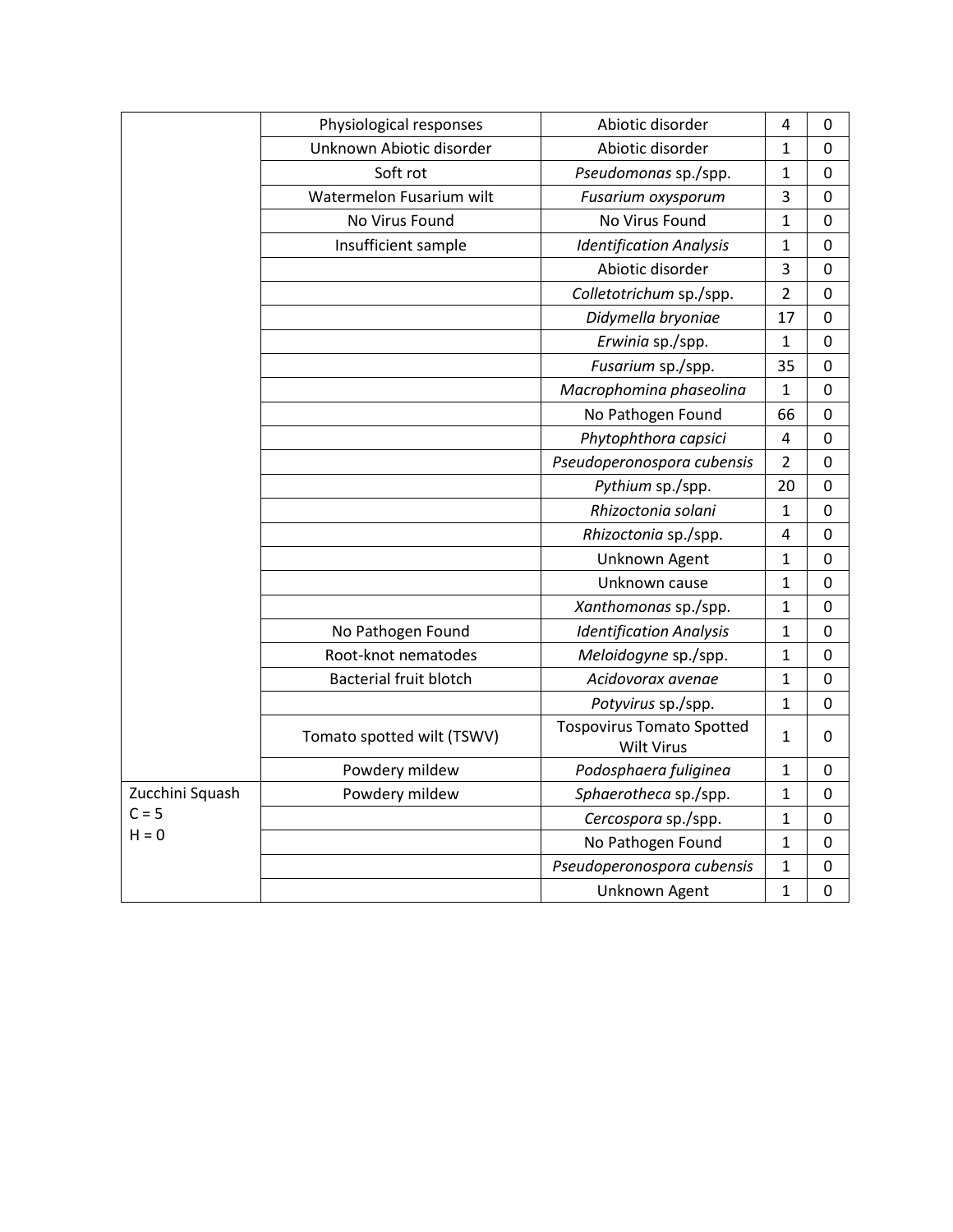# **WOODY ORNAMENTALS**

(Total Diagnoses 329: C=228; H=101)

| <b>HOST</b>     | <b>DISEASE</b>                       | <b>CAUSAL ORGANISM</b>           | C                | Н                |
|-----------------|--------------------------------------|----------------------------------|------------------|------------------|
| Abelia          |                                      | Phytophthora sp./spp.            | 1                | 0                |
| $C = 1$         |                                      |                                  |                  |                  |
| $H = 0$         |                                      |                                  |                  |                  |
| Arborvitae      | Crown and root rot                   | Phytophthora sp./spp.            | $\overline{2}$   | 0                |
| $C = 5$         |                                      | No Pathogen Found                | 1                | $\mathbf 0$      |
| $H = 0$         |                                      | Rhizoctonia sp./spp.             | $\overline{2}$   | $\mathbf 0$      |
| Asiatic Jasmine |                                      | Phytophthora sp./spp.            | 1                | 0                |
| $C = 3$         |                                      | Rhizoctonia sp./spp.             | $\mathbf{1}$     | $\mathbf 0$      |
| $H = 0$         | Southern blight                      | Sclerotium rolfsii               | 1                | $\boldsymbol{0}$ |
| Azalea;         | Herbicide drift                      | Abiotic disorder                 | 0                | $\mathbf{1}$     |
| Rhododendron    | Environmental stress; Problem        | Abiotic disorder                 | 0                | 3                |
| $C = 7$         | Leaf and flower gall                 | Exobasidium sp./spp.             | $\boldsymbol{0}$ | $\mathbf{1}$     |
| $H = 7$         | Rhizoctonia foliar/aerial/web blight | Rhizoctonia solani               | 1                | 0                |
|                 |                                      | Phytophthora sp./spp.            | 3                | 0                |
|                 |                                      | Pseudocercospora sp./spp.        | 3                | $\mathbf 0$      |
|                 | Root problem                         | Unknown cause                    | 0                | $\overline{2}$   |
| Boxwood         | Crown and root rot                   | Phytophthora sp./spp.            | 23               | $\mathbf 0$      |
| $C = 117$       | <b>Mites</b>                         | Order Acari                      | $\mathbf{1}$     | $\mathbf 0$      |
| $H = 13$        | <b>Boxwood leafminer</b>             | Monarthropalpus flavus<br>(buxi) | 3                | 0                |
|                 | Cultural/environmental problem       | Abiotic disorder                 | 0                | $\overline{2}$   |
|                 | Environmental stress; Problem        | Abiotic disorder                 | $\boldsymbol{0}$ | 11               |
|                 | Scale insects                        | Order homoptera                  | $\overline{2}$   | $\mathbf 0$      |
|                 | Boxwood Volutella blight; Canker     | Volutella buxi                   | 34               | $\mathbf 0$      |
|                 | Mite damage                          | <b>Unidentified Mite</b>         | 6                | 0                |
|                 |                                      | Colletotrichum sp./spp.          | 19               | 0                |
|                 |                                      | No Pathogen Found                | 8                | 0                |
|                 |                                      | Phytophthora sp./spp.            | 1                | $\boldsymbol{0}$ |
|                 |                                      | Rhizoctonia sp./spp.             | 1                | 0                |
|                 | Boxwood blight; Leaf and stem blight | Calonectria pseudonaviculata     | 10               | $\mathbf 0$      |
|                 | Root problem                         | Unknown cause                    | $\overline{7}$   | $\mathbf 0$      |
|                 | Boxwood Macrophoma leaf spot         | Dothiorella candollei            | 1                | 0                |
|                 | Stem canker                          | Colletotrichum theobromicola     | 1                | $\mathbf 0$      |
| Boxwood Hybrids | Boxwood blight; Leaf and stem blight | Calonectria pseudonaviculata     | $\mathbf{1}$     | 0                |
| $C = 1$         |                                      |                                  |                  |                  |
| $H = 0$         |                                      |                                  |                  |                  |
| <b>Broom</b>    |                                      | Fusarium sp./spp.                | $\mathbf{1}$     | 0                |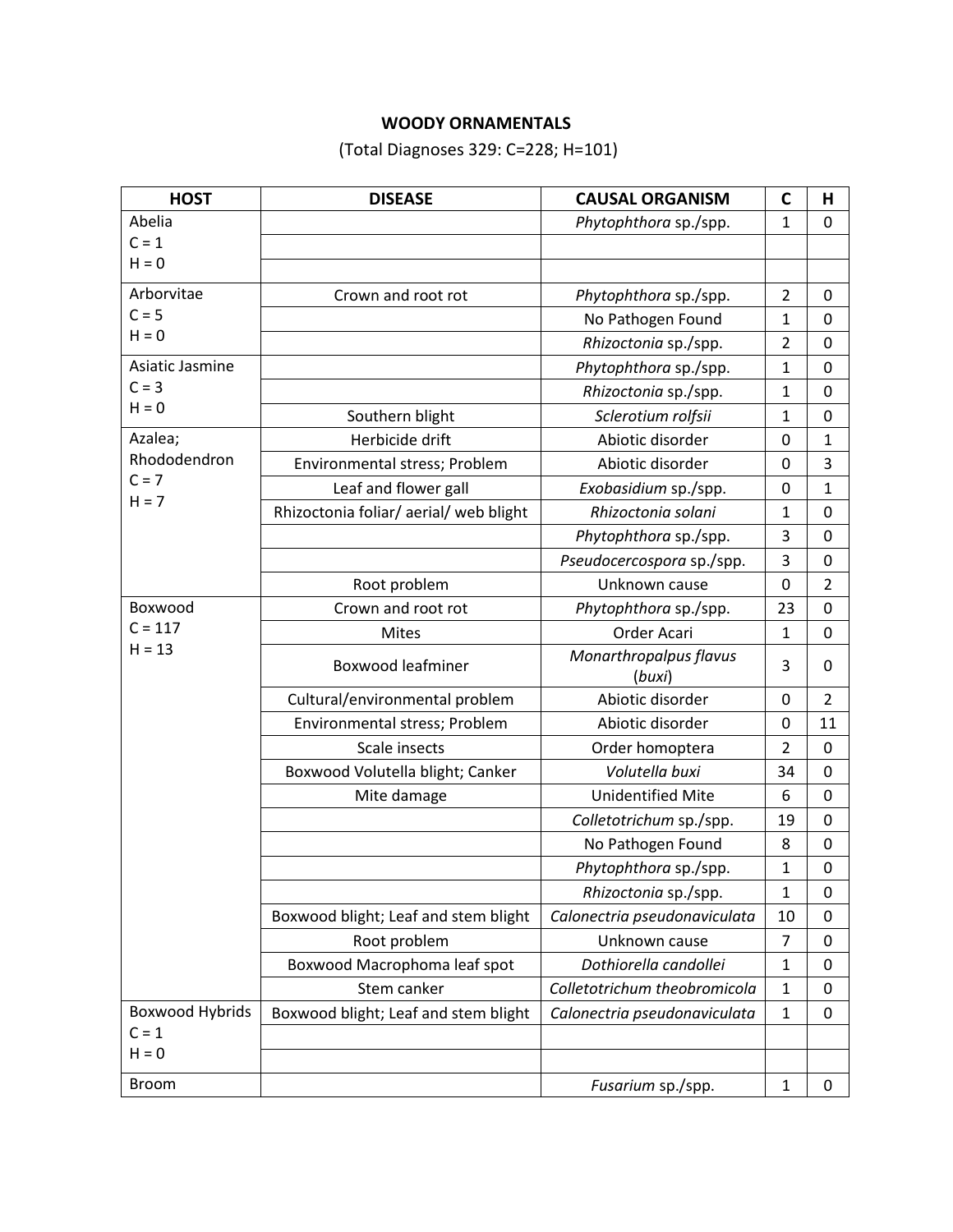| $C = 3$                          |                                      | Phytophthora sp./spp.        | 1              | 0              |
|----------------------------------|--------------------------------------|------------------------------|----------------|----------------|
| $H = 0$                          |                                      | Rhizoctonia sp./spp.         | 1              | 0              |
| Camellia                         | Camellia leaf gall                   | Exobasidium camelliae        | $\mathbf{1}$   | $\mathbf 0$    |
| $C = 3$                          | Algal leaf spot                      | Cephaleuros sp./spp.         | 0              | 1              |
| $H = 4$                          | Environmental stress; Problem        | Abiotic disorder             | 0              | $\overline{2}$ |
|                                  | Scale insects                        | Order homoptera              | 0              | 1              |
|                                  |                                      | No Pathogen Found            | 1              | 0              |
|                                  | Root problem                         | Unknown cause                | $\mathbf{1}$   | $\mathbf 0$    |
| Cherry-laurel                    | Cultural/environmental problem       | Abiotic disorder             | 0              | 1              |
| $C = 2$                          |                                      | No Pathogen Found            | $\mathbf{1}$   | 0              |
| $H = 1$                          | Root problem                         | Unknown cause                | 1              | 0              |
| <b>Chinese Fringe</b>            | Unknown Abiotic disorder             | Abiotic disorder             | 0              | $\overline{2}$ |
| Flower                           |                                      | Pseudocercospora sp./spp.    | $\mathbf{1}$   | 0              |
| $C = 1$                          |                                      |                              |                |                |
| $H = 2$                          |                                      |                              |                |                |
| Chinese Fringe-                  | Unknown                              | General                      | 0              | 1              |
| flower                           | Chemical injury                      | Abiotic disorder             | 0              | 1              |
| $C = 0$                          | Armillaria root rot; Butt rot        | Armillaria sp./spp.          | 0              | 1              |
| $H = 3$                          |                                      |                              |                |                |
| Chinese Juniper                  | Crown and root rot                   | Phytophthora sp./spp.        | $\mathbf{1}$   | $\mathbf 0$    |
| $C = 1$                          |                                      |                              |                |                |
| $H = 0$                          |                                      |                              |                |                |
| Clematis                         | Cultural/environmental problem       | Abiotic disorder             | 0              | 1              |
| $C = 0$                          |                                      |                              |                |                |
| $H = 1$                          |                                      |                              |                |                |
| Common                           | Boxwood Volutella blight; Canker     | Volutella buxi               | 3              | 1              |
| Boxwood                          | Mite damage                          | <b>Unidentified Mite</b>     | $\mathbf{1}$   | 0              |
| $C = 6$                          | Boxwood blight; Leaf and stem blight | Calonectria pseudonaviculata | $\overline{2}$ | 0              |
| $H = 1$                          |                                      |                              |                |                |
| Crape Myrtle                     | Environmental stress; Problem        | Abiotic disorder             | 0              | $\mathbf 1$    |
| $C = 0$                          | Scale insects                        | Order homoptera              | 0              | 1              |
| $H = 3$                          | Sooty mold                           | <b>Unidentified Fungus</b>   | 0              | $\mathbf{1}$   |
|                                  |                                      |                              |                |                |
| Dogwood                          |                                      | Phytophthora sp./spp.        | $\mathbf{1}$   | 0              |
| $C = 1$                          |                                      |                              |                |                |
| $H = 0$                          |                                      |                              |                |                |
| <b>Dwarf Heavenly</b>            | Crown and root rot                   | Phytophthora sp./spp.        | $\overline{2}$ | 0              |
| Bamboo                           |                                      |                              |                |                |
| $C = 2$                          |                                      |                              |                |                |
| $H = 0$                          |                                      |                              |                |                |
| <b>Edging Boxwood</b><br>$C = 3$ | Crown and root rot                   | Phytophthora sp./spp.        | $\mathbf{1}$   | 0              |
|                                  | Boxwood Volutella blight; Canker     | Volutella buxi               | $\mathbf{1}$   | 0              |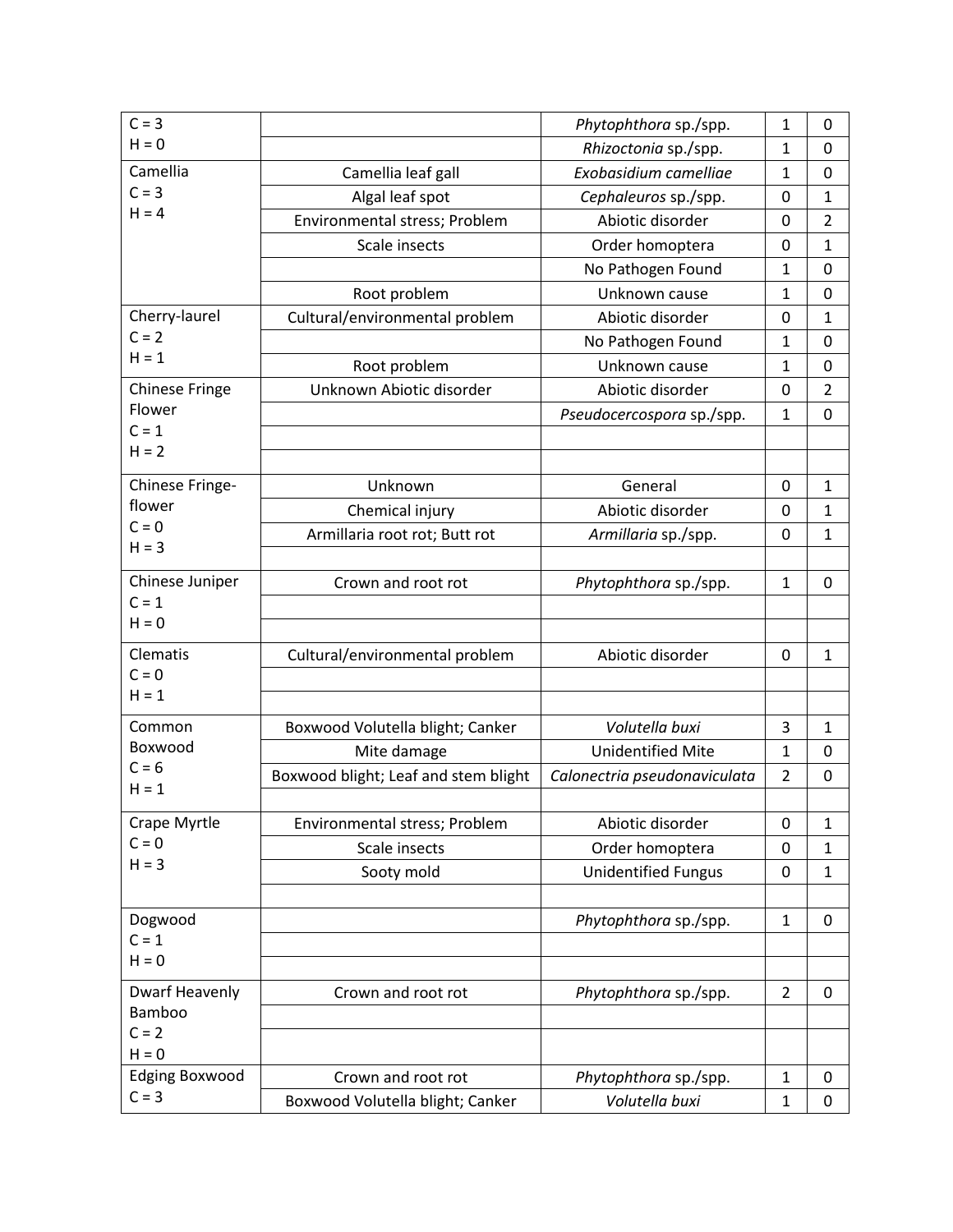| $H = 0$                 | Boxwood blight; Leaf and stem blight | Calonectria pseudonaviculata                 | $\mathbf{1}$        | 0              |
|-------------------------|--------------------------------------|----------------------------------------------|---------------------|----------------|
| <b>Empress of China</b> | Crown and root rot                   | Phytophthora sp./spp.                        | 1                   | 0              |
| Dogwood                 |                                      | Phomopsis sp./spp.                           | $\mathbf{1}$        | $\mathbf 0$    |
| $C = 2$                 |                                      |                                              |                     |                |
| $H = 0$                 |                                      |                                              |                     |                |
| Falsecypress            | Twig blight                          | Fusicoccum sp./spp.                          | $\mathbf{1}$        | 0              |
| $C = 4$                 | Crown and root rot                   | Phytophthora sp./spp.                        | $\overline{2}$      | $\mathbf{0}$   |
| $H = 0$                 |                                      | Phomopsis sp./spp.                           | $\mathbf{1}$        | 0              |
| <b>Flowering Cherry</b> | White peach scale                    | Pseudaulacaspis pentagona                    | 0                   | $\mathbf 1$    |
| $C = 0$                 |                                      |                                              |                     |                |
| $H = 1$                 |                                      |                                              |                     |                |
| <b>Flowering Quince</b> | Crown and root rot                   | Phytophthora sp./spp.                        | 1                   | 0              |
| $C = 3$                 |                                      | Botrytis sp./spp.                            | $\mathbf{1}$        | 0              |
| $H = 0$                 |                                      | Rhizoctonia solani                           | 1                   | 0              |
| Forsythia; Golden       | Crown and root rot                   | Phytophthora sp./spp.                        | $\mathbf{1}$        | $\mathbf 0$    |
| <b>Bells</b>            |                                      |                                              |                     |                |
| $C = 1$                 |                                      |                                              |                     |                |
| $H = 0$<br>Gardenia     |                                      | Abiotic disorder                             |                     | $\overline{2}$ |
| $C = 3$                 | Environmental stress; Problem        | Abiotic disorder                             | 0                   |                |
| $H = 3$                 |                                      |                                              | 0<br>$\overline{2}$ | $\mathbf{1}$   |
|                         |                                      | Phytophthora sp./spp.                        |                     | 0              |
| Heavenly                |                                      | Rhizoctonia sp./spp.                         | 1                   | 0              |
| Bamboo                  | Environmental stress; Problem        | Abiotic disorder<br><b>Unidentified Mite</b> | 0                   | $\mathbf{1}$   |
| $C = 1$                 | Mite damage                          |                                              | 1                   | 0              |
| $H = 1$                 |                                      |                                              |                     |                |
| Holly                   | Herbicide drift                      | Abiotic disorder                             | 0                   | 1              |
| $C = 0$                 | Cultural/environmental problem       | Abiotic disorder                             | 0                   | $\overline{2}$ |
| $H = 7$                 | Environmental stress; Problem        | Abiotic disorder                             | 0                   | 4              |
| Honeysuckle             | Crown and root rot                   | Phytophthora sp./spp.                        | $\mathbf 1$         | $\mathbf 0$    |
| $C = 1$                 |                                      |                                              |                     |                |
| $H = 0$                 |                                      |                                              |                     |                |
| Hops                    | Mites                                | Order Acari                                  | $\mathbf{1}$        | 0              |
| $C = 1$                 |                                      |                                              |                     |                |
| $H = 0$                 |                                      |                                              |                     |                |
| Hydrangea               | Powdery mildew                       | Oidium sp./spp.                              | $\mathbf{1}$        | 0              |
| $C = 9$                 | Crown and root rot                   | Phytophthora sp./spp.                        | $\overline{2}$      | 1              |
| $H = 10$                | Cercospora leaf spot                 | Cercospora sp./spp.                          | 0                   | 4              |
|                         | <b>Mites</b>                         | Order Acari                                  | $\mathbf{1}$        | 0              |
|                         | Cultural/environmental problem       | Abiotic disorder                             | 0                   | $\mathbf{1}$   |
|                         | Environmental stress; Problem        | Abiotic disorder                             | 0                   | 3              |
|                         |                                      | Abiotic disorder                             | 0                   | $\mathbf{1}$   |
|                         |                                      |                                              |                     |                |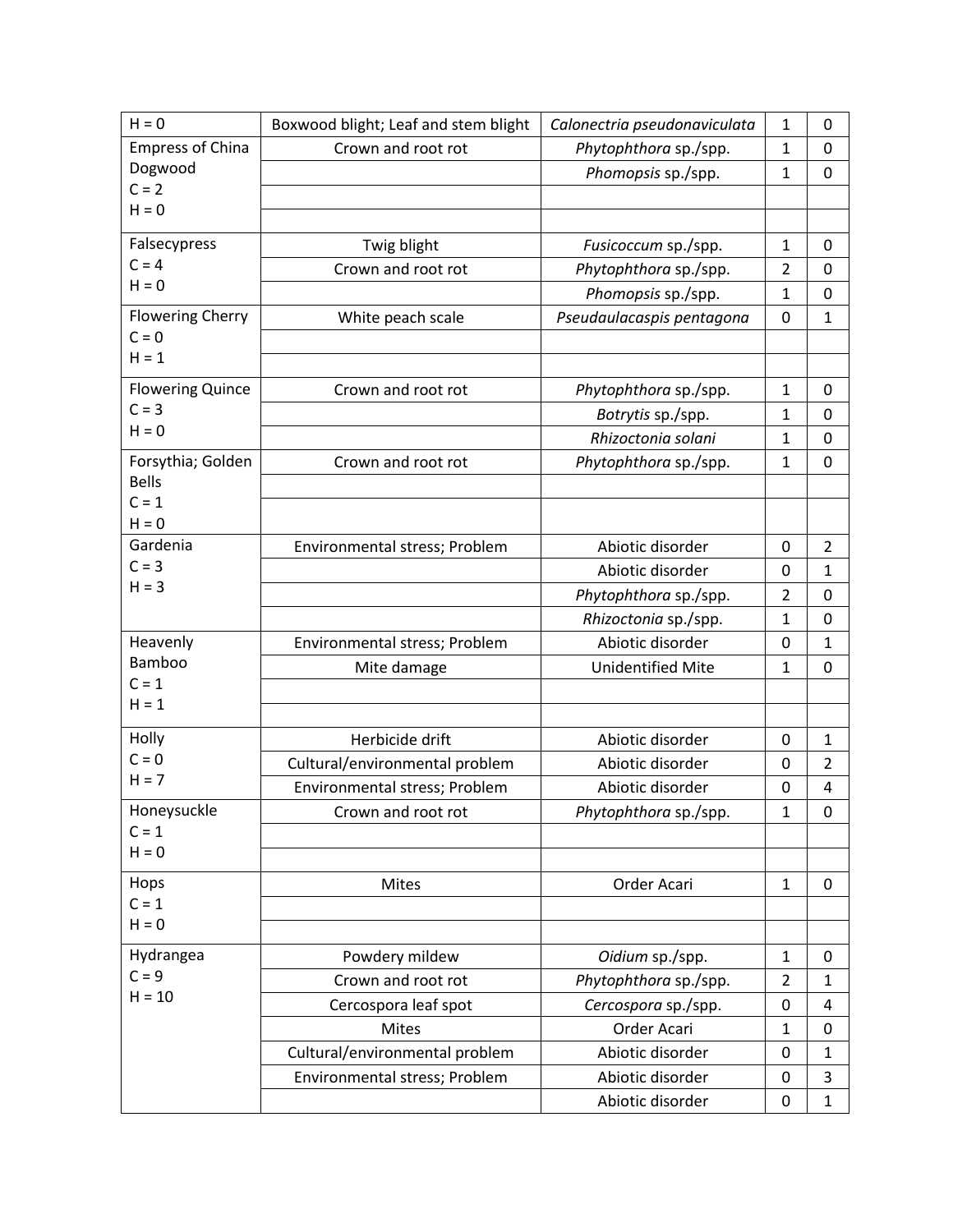|                              |                                | Cercospora sp./spp.        | 1                | 0              |
|------------------------------|--------------------------------|----------------------------|------------------|----------------|
|                              |                                | Phytophthora sp./spp.      | 1                | 0              |
|                              |                                | Pseudocercospora sp./spp.  | 1                | 0              |
|                              |                                | Pythium sp./spp.           | 1                | 0              |
|                              |                                | Rhizoctonia sp./spp.       | 1                | 0              |
| Indian Hawthorn              |                                | Sphaeropsis sp./spp.       | $\mathbf{1}$     | $\mathbf 0$    |
| $C = 1$                      |                                |                            |                  |                |
| $H = 0$                      |                                |                            |                  |                |
| Inkberry                     | Sooty mold                     | <b>Unidentified Fungus</b> | $\mathbf{1}$     | 0              |
| $C = 3$                      |                                | No Pathogen Found          | $\mathbf{1}$     | $\mathbf 0$    |
| $H = 0$                      | Root problem                   | Unknown cause              | 1                | 0              |
| Japanese Aucuba              | Scale insects                  | Order homoptera            | 1                | $\mathbf 0$    |
| $C = 1$                      |                                |                            |                  |                |
| $H = 0$                      |                                |                            |                  |                |
| Japanese Black               | Environmental stress; Problem  | Abiotic disorder           | 0                | 1              |
| Pine                         |                                |                            |                  |                |
| $C = 0$                      |                                |                            |                  |                |
| $H = 1$                      |                                |                            |                  |                |
| Japanese Cleyera             | Cercospora leaf spot           | Cercospora sp./spp.        | $\mathbf{1}$     | $\mathbf 0$    |
| $C = 1$                      |                                |                            |                  |                |
| $H = 0$                      |                                |                            |                  |                |
| Japanese Holly               | Phytophthora stem rot          | Phytophthora sp./spp.      | 0                | 1              |
| $C = 4$                      | Cultural/environmental problem | Abiotic disorder           | $\mathbf 0$      | $\mathbf{1}$   |
| $H = 3$                      | Environmental stress; Problem  | Abiotic disorder           | 0                | 1              |
|                              |                                | Colletotrichum sp./spp.    | $\mathbf{1}$     | 0              |
|                              |                                | Phytophthora sp./spp.      | 1                | $\mathbf 0$    |
|                              |                                | Rhizoctonia sp./spp.       | $\mathbf{1}$     | 0              |
|                              |                                | Sphaeropsis sp./spp.       | 1                | 0              |
| Japanese Privet              | Cercospora leaf spot           | Cercospora sp./spp.        | $\boldsymbol{0}$ | 1              |
| $C = 0$                      |                                |                            |                  |                |
| $H = 1$                      |                                |                            |                  |                |
| Juniper                      | Crown and root rot             | Phytophthora sp./spp.      | $\mathbf{1}$     | 0              |
| $C = 3$                      | Cultural/environmental problem | Abiotic disorder           | 0                | 1              |
| $H = 9$                      | Environmental stress; Problem  | Abiotic disorder           | 0                | $\overline{7}$ |
|                              |                                | No Pathogen Found          | $\overline{2}$   | 0              |
|                              | Root problem                   | Unknown cause              | 0                | $\mathbf{1}$   |
| Leyland Cypress              | Root problems                  | Abiotic disorder           | 0                | 1              |
| $C = 0$                      | Passalora leaf spot            |                            | $\mathbf 0$      | 3              |
| $H = 4$                      |                                | Passalora sp./spp.         |                  |                |
|                              |                                |                            |                  |                |
| Ligustrum; Privet<br>$C = 4$ | Cercospora leaf spot           | Cercospora sp./spp.        | 0                | $\mathbf 1$    |
| $H = 4$                      |                                |                            |                  |                |
|                              | Corynespora leaf spot          | Corynespora cassiicola     | $\mathbf{1}$     | 0              |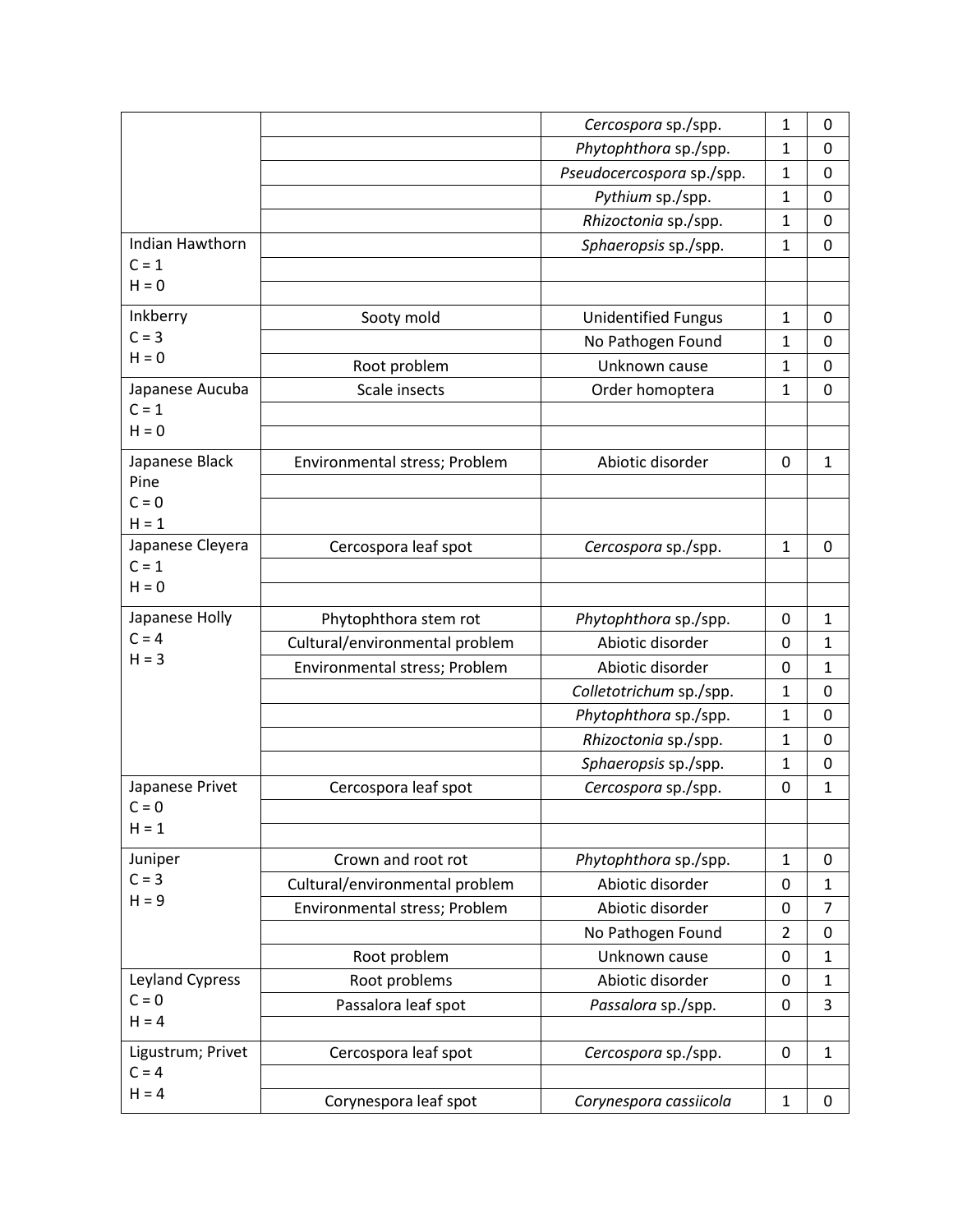|                       | Herbicide drift                | Abiotic disorder            | 0              | 2              |
|-----------------------|--------------------------------|-----------------------------|----------------|----------------|
|                       | Environmental stress; Problem  | Abiotic disorder            | $\Omega$       | $\mathbf{1}$   |
|                       |                                | No Pathogen Found           | 3              | 0              |
| Lilac                 | Environmental stress; Problem  | Abiotic disorder            | $\mathbf 0$    | $\mathbf{1}$   |
| $C = 0$               |                                |                             |                |                |
| $H = 1$               |                                |                             |                |                |
| Loropetalum;          |                                | Phytophthora sp./spp.       | $\mathbf{1}$   | 0              |
| <b>Chinese Fringe</b> |                                | Pseudocercospora sp./spp.   | $\mathbf{1}$   | 0              |
| Flower<br>$C = 2$     |                                |                             |                |                |
| $H = 0$               |                                |                             |                |                |
| Magnolia              | Environmental stress; Problem  | Abiotic disorder            | 0              | $\overline{2}$ |
| $C = 0$               | Scale insects                  | Order homoptera             | $\mathbf 0$    | $\mathbf{1}$   |
| $H = 3$               |                                |                             |                |                |
| Mondograss;           |                                | Abiotic disorder            | $\mathbf{1}$   | 0              |
| Dwarf Lily Turf       |                                | Phytophthora sp./spp.       | $\mathbf{1}$   | $\mathbf 0$    |
| $C = 2$               |                                |                             |                |                |
| $H = 0$               |                                |                             |                |                |
| Myrtle-leafed         |                                | Colletotrichum sp./spp.     | $\mathbf{1}$   | 0              |
| Distylium             |                                | Fusicoccum sp./spp.         | $\mathbf{1}$   | $\mathbf 0$    |
| $C = 3$               |                                | Phyllosticta sp./spp.       | 1              | $\mathbf 0$    |
| $H = 0$               |                                |                             |                |                |
| North. White          | Crown and root rot             | Phytophthora sp./spp.       | $\overline{2}$ | $\mathbf 0$    |
| (American) Cedar      |                                |                             |                |                |
| $C = 2$               |                                |                             |                |                |
| $H = 0$<br>Oakleaf    |                                |                             |                |                |
| Hydrangea             | Environmental stress; Problem  | Abiotic disorder            | $\mathbf 0$    | 1              |
| $C = 0$               | Armillaria root rot; Butt rot  | Armillaria sp./spp.         | 0              | $\mathbf{1}$   |
| $H = 2$               |                                |                             |                |                |
| Oriental              | Needle cast; Blight            | Passalora sequoiae          | $\mathbf{1}$   | 0              |
| Arborvitae            |                                |                             |                |                |
| $C = 1$               |                                |                             |                |                |
| $H = 0$               |                                |                             |                |                |
| Osmanthus             | Environmental stress; Problem  | Abiotic disorder            | $\mathbf 0$    | $\overline{2}$ |
| $C = 0$               |                                |                             |                |                |
| $H = 2$               |                                |                             |                |                |
| Photinia              | Cultural/environmental problem | Abiotic disorder            | 0              | $\mathbf{1}$   |
| $C = 0$               |                                |                             |                |                |
| $H = 1$               |                                |                             |                |                |
| Pittosporum           | Environmental stress; Problem  | Abiotic disorder            | 0              | 1              |
| $C = 1$               | Leaf spot                      | Pseudocercospora pittospori | $\mathbf{1}$   | $\mathbf 0$    |
| $H = 1$               |                                |                             |                |                |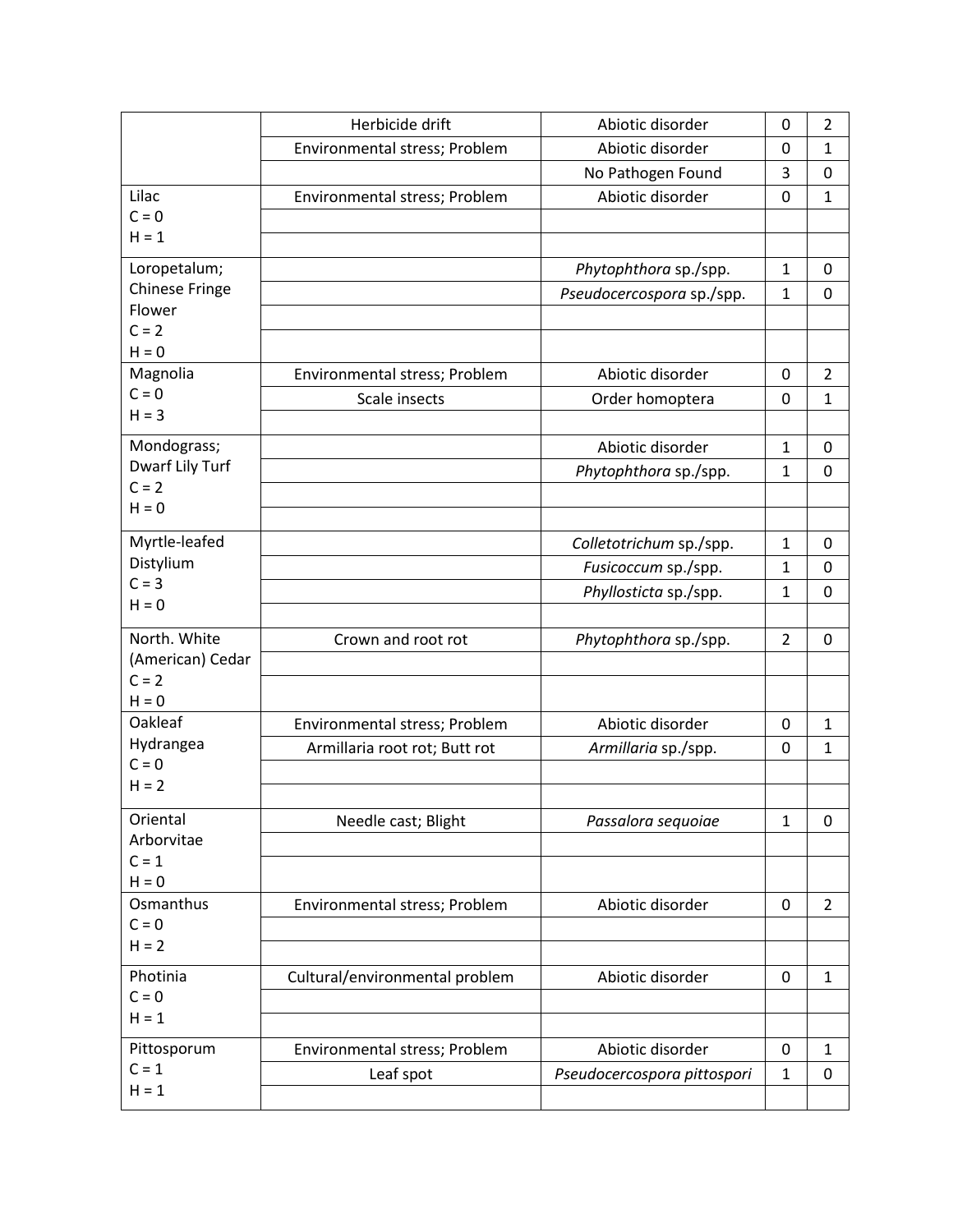| Plum-yew           | Crown and root rot            | Phytophthora sp./spp.                   | $\mathbf{1}$   | 0              |
|--------------------|-------------------------------|-----------------------------------------|----------------|----------------|
| $C = 1$            | Root problems                 | Abiotic disorder                        | 0              | $\mathbf 1$    |
| $H = 1$            |                               |                                         |                |                |
| Privet             | Environmental stress; Problem | Abiotic disorder                        | $\mathbf 0$    | $\mathbf{1}$   |
| $C = 0$            |                               |                                         |                |                |
| $H = 1$            |                               |                                         |                |                |
| Rhododendron       | Environmental stress; Problem | Abiotic disorder                        | 0              | $\mathbf 1$    |
| $C = 0$            |                               |                                         |                |                |
| $H = 1$            |                               |                                         |                |                |
| Rose               | Unknown                       | General                                 | 0              | $\mathbf{1}$   |
| $C = 8$            | Crown and root rot            | Phytophthora sp./spp.                   | 1              | $\mathbf 0$    |
| $H = 4$            | Environmental stress; Problem | Abiotic disorder                        | 0              | $\mathbf{1}$   |
|                    |                               | No Pathogen Found                       | $\overline{2}$ | $\mathbf 0$    |
|                    | Rose rosette disease (RRV)    | <b>Emaravirus Rose Rosette</b><br>Virus | 3              | $\overline{2}$ |
|                    | Black spot (Rose)             | Diplocarpon rosae                       | $\overline{2}$ | 0              |
| Rose-of-sharon:    | Environmental stress; Problem | Abiotic disorder                        | 0              | $\mathbf{1}$   |
| Shrub-althea       |                               |                                         |                |                |
| $C = 0$            |                               |                                         |                |                |
| $H = 1$<br>Sawara  | Crown and root rot            |                                         | $\mathbf{1}$   | $\mathbf 0$    |
| Falsecypress       |                               | Phytophthora sp./spp.                   |                |                |
| $C = 2$            |                               |                                         |                |                |
| $H = 0$            |                               | Phomopsis sp./spp.                      | $\mathbf{1}$   | 0              |
| Spirea             |                               | No Pathogen Found                       | $\mathbf{1}$   | 0              |
| $C = 1$            |                               |                                         |                |                |
| $H = 0$            |                               |                                         |                |                |
| Vaccinium          | Crown and root rot            | Phytophthora sp./spp.                   | $\mathbf{1}$   | 0              |
| (Ornamental)       |                               |                                         |                |                |
| $C = 1$            |                               |                                         |                |                |
| $H = 0$            |                               |                                         |                |                |
| Vegetables         | Environmental stress; Problem | Abiotic disorder                        | $\mathbf 0$    | $\mathbf{1}$   |
| $C = 0$<br>$H = 1$ |                               |                                         |                |                |
|                    |                               |                                         |                |                |
| Viburnum           | Environmental stress; Problem | Abiotic disorder                        | 0              | $\mathbf{1}$   |
| $C = 4$<br>$H = 2$ | Root problems                 | Abiotic disorder                        | 0              | $\mathbf{1}$   |
|                    |                               | <b>Environmental Stresses</b>           | $\mathbf{1}$   | 0              |
|                    |                               | No Pathogen Found                       | 3              | 0              |
| Yellow anise       |                               | Colletotrichum sp./spp.                 | $\mathbf{1}$   | 0              |
| $C = 1$<br>$H = 0$ |                               |                                         |                |                |
|                    |                               |                                         |                |                |
| Yellow anise       | Crown and root rot            | Phytophthora sp./spp.                   | $\mathbf{1}$   | 0              |